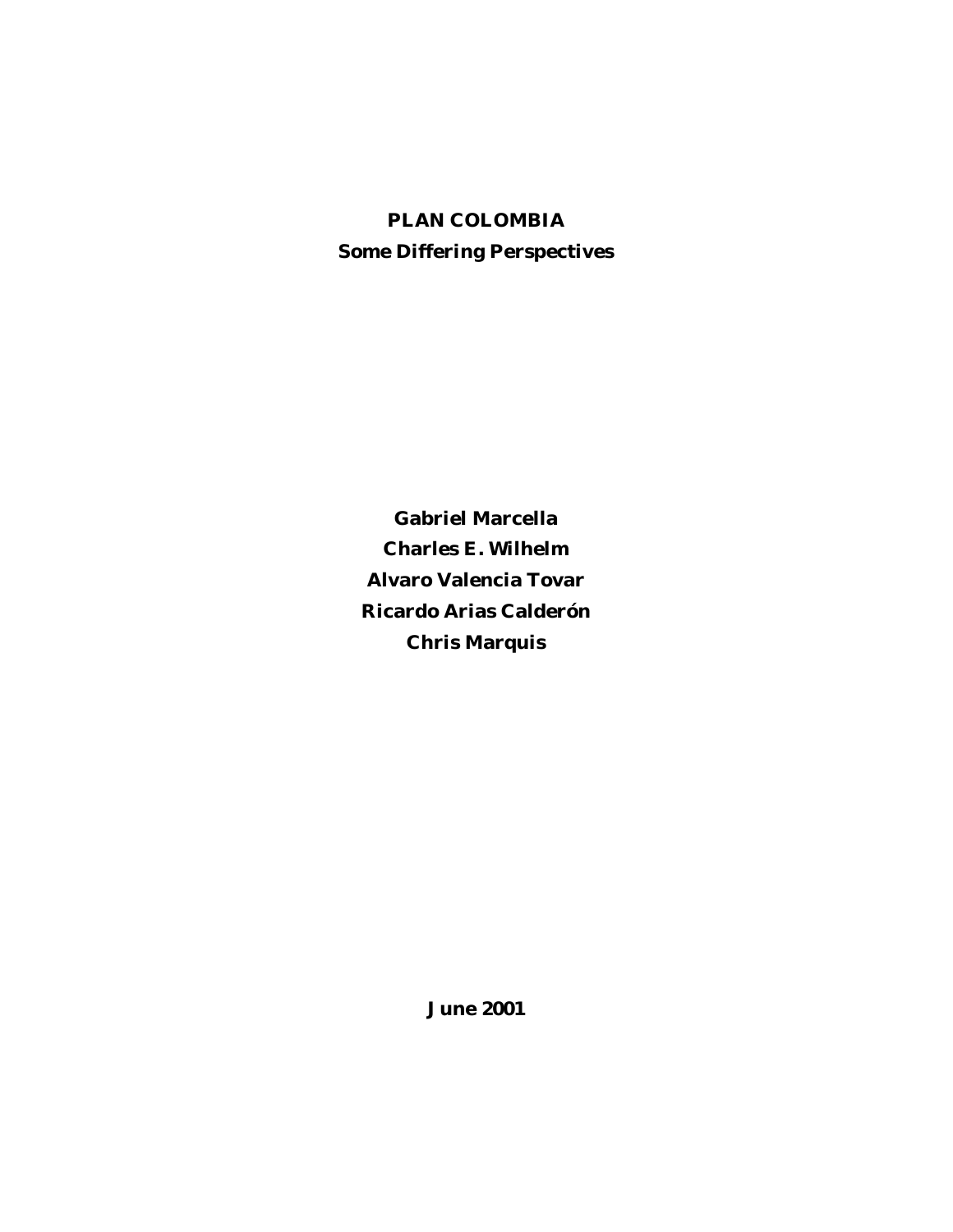#### **\*\*\*\*\***

The views expressed in this report are those of the authors and do not necessarily reflect the official policy or position of the Department of the Army, the Department of Defense, or the U.S. Government. This report is cleared for public release; distribution is unlimited.

#### **\*\*\*\*\***

Comments pertaining to this report are invited and should be forwarded to: Director, Strategic Studies Institute, U.S. Army War College, 122 Forbes Ave., Carlisle, PA 17013-5244. Copies of this report may be obtained from the Publications and Production Office by calling commercial (717) 245-4133, FAX (717) 245-3820, or via the Internet at Rita.Rummel@carlisle.army.mil

#### **\*\*\*\*\***

Most 1993, 1994, and all later Strategic Studies Institute (SSI) monographs are available on the SSI Homepage for electronic dissemination. SSI's Homepage address is: http://carlisle-www.army. mil/usassi/welcome.htm

#### **\*\*\*\***

The Strategic Studies Institute publishes a monthly e-mail newsletter to update the national security community on the research of our analysts, recent and forthcoming publications, and upcoming conferences sponsored by the Institute. Each newsletter also provides a strategic commentary by one of our research analysts. If you are interested in receiving this newsletter, please let us know by e-mail at outreach@carlisle.army.mil or by calling (717) 245-3133.

ISBN 1-58487-057-5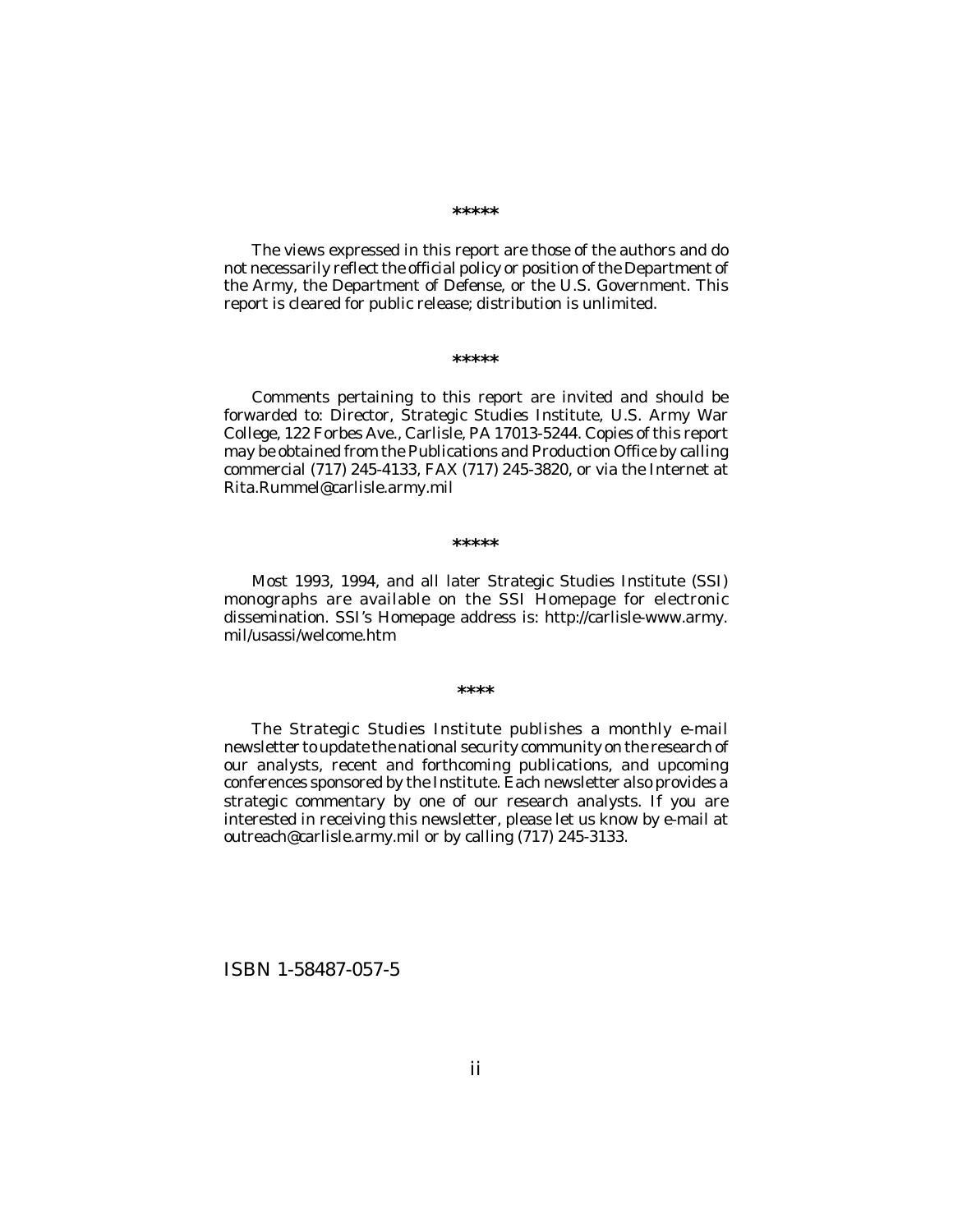# **TABLE OF CONTENTS**

| PREFACE.                                             |  |
|------------------------------------------------------|--|
| PLAN COLOMBIA: An Introduction                       |  |
| A VIEW FROM WASHINGTON<br>Charles E. Wilhelm 9       |  |
| A VIEW FROM BOGOTÁ<br>Alvaro Valencia Tovar<br>. 15  |  |
| A VIEW FROM PANAMA<br>Ricardo Arias Calderón<br>. 27 |  |
| A VIEW FROM PEORIA<br>Chris Marquis.<br>. 39         |  |
| ABOUT THE AUTHORS<br>. 43                            |  |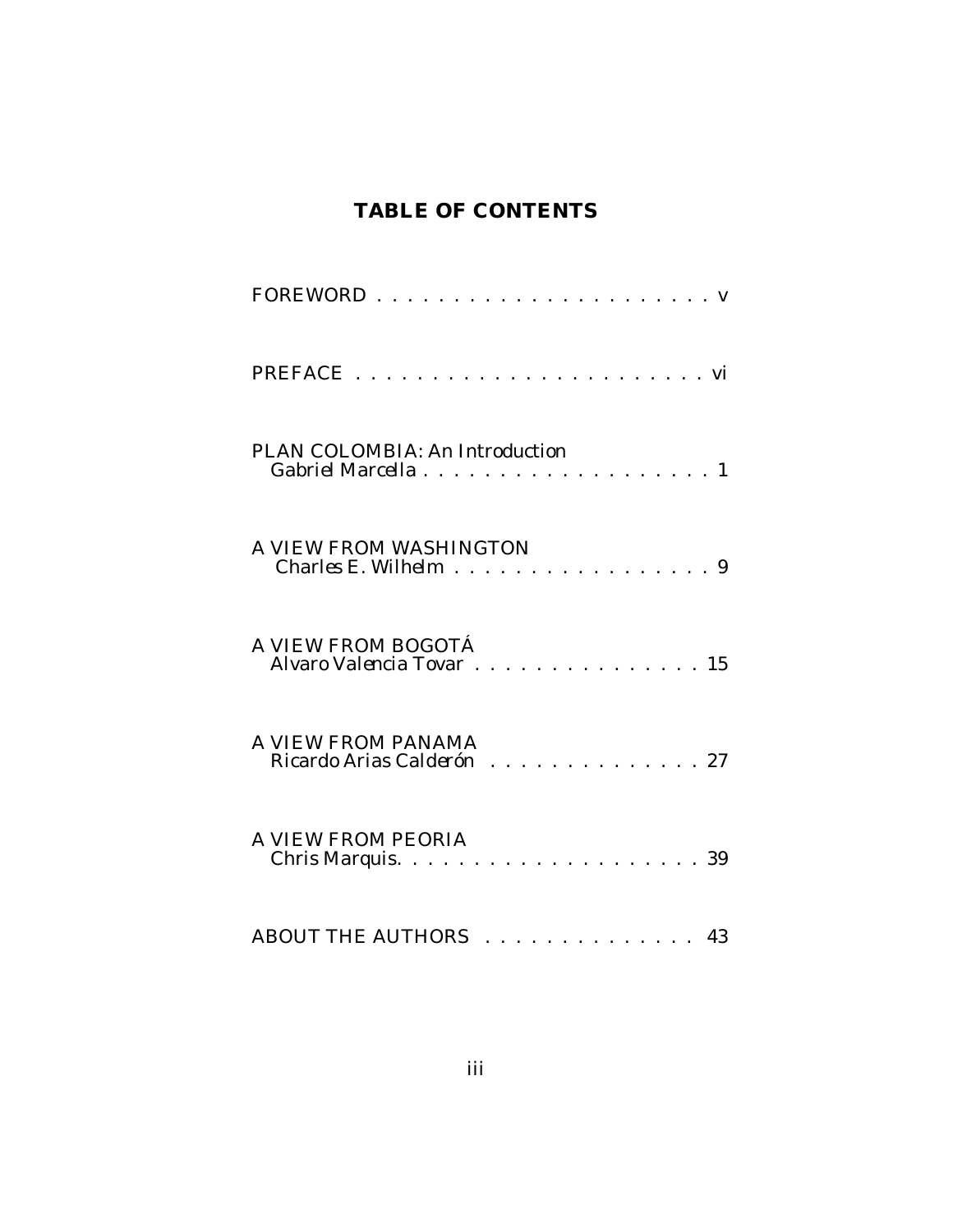## **FOREWORD**

This is one in the Special Series of monographs stemming from the February 2001 conference on *Plan Colombia* cosponsored by the Strategic Studies Institute of the U.S. Army War College and The Dante B. Fascell North-South Center of the University of Miami. This monograph, with an introduction by Dr. Gabriel Marcella, includes four short, but interesting and important papers presented at the conference. General Charles E. Wilhelm, a former Commander-in-Chief of the United States Southern Command; General Alvaro Valencia Tovar, a former commander of the Colombian Army; Dr. Ricardo Arias Calderon, a former Vice President of Panama; and Mr. Chris Marquis, a correspondent for the *New York Times*, present four distinctly differing views regarding *Plan Colombia*.

Their perspectives reflect the uncertainty and confusion expressed at the conference regarding U.S. policy in Colombia and the implementation of *Plan Colombia*. In that connection, there appears to be no consensus on what *Plan Colombia* is and what it is not. This disarray, as well as additional questions generated from it, demonstrates a pressing need to pursue the debate. This is important because, one way or another, *Plan Colombia* affects us all.

The Strategic Studies Institute and the North-South Center are pleased to offer these four differing perspectives on *Plan Colombia* to help inform the ongoing national and international debates concerning security issues that affect the vital interests of the United States, Colombia, and the entire global community.

> DOUGLAS C. LOVELACE, JR. **Director** Strategic Studies Institute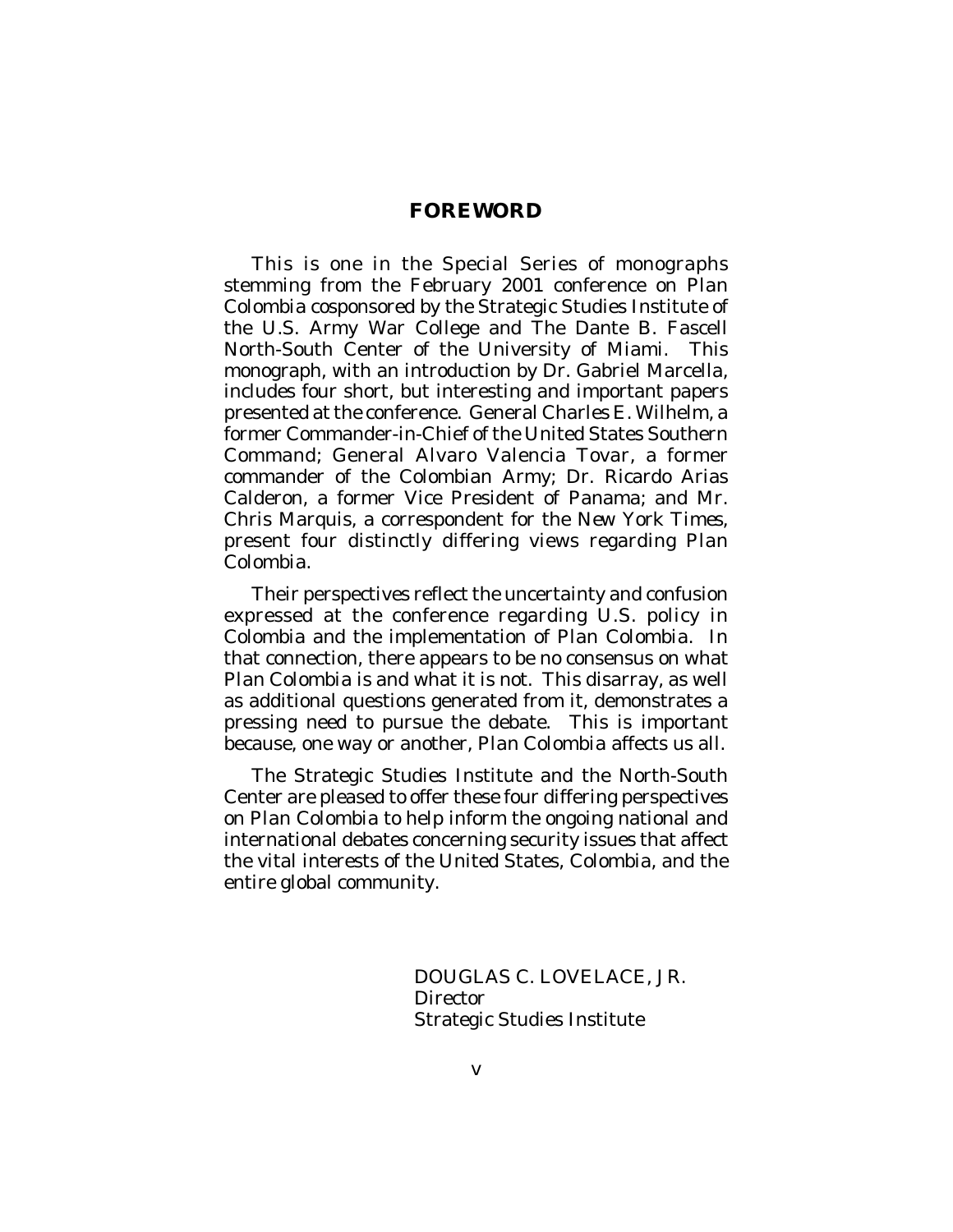## **PREFACE**

This volume in our "Plan Colombia" series contains four expert presentations which were made to the February 2001 Miami symposium. The writers are a high-ranking retired military commander from Colombia and one from the United States, a leading Panamanian political figure, and a U.S. journalist. As might be expected, they look at the complex dilemma of Colombia from somewhat different angles.

Yet, unlike the fable of the elephant and the blind men, the authors offer us more elements in common than contrasting views. First, it is clear that none of them offers a panacea or quick-fix solution or even believes that any short-term solution is possible. That judgment is critical for the Bush administration as it faces the need to develop and explain its own approach to the Congress and to the American public, audiences who are inherently against long-term involvements when they can be avoided.

Second, each writer, in his own way, gives at least tentative or conditional support to *Plan Colombia* as designed by the Colombian Government and as supported by the United States, with a Congressional commitment of \$1.3 billion last year. No one states that the plan is perfect. But, as General Valencia points out, action is far better than "theoretical arguments" at this point, and the plan should be adjusted in the light of experience as time goes on. This is a sensible and pragmatic approach. All four agree, as well, that international support is crucial; Colombia cannot go it alone.

Third, the authors acknowledge that the real heart of the plan is what General Wilhelm calls the "soft component" consisting of "peace process, alternative development, social participation, human development, economic assistance, and fiscal and judicial reform." Yet, as he states, the U.S.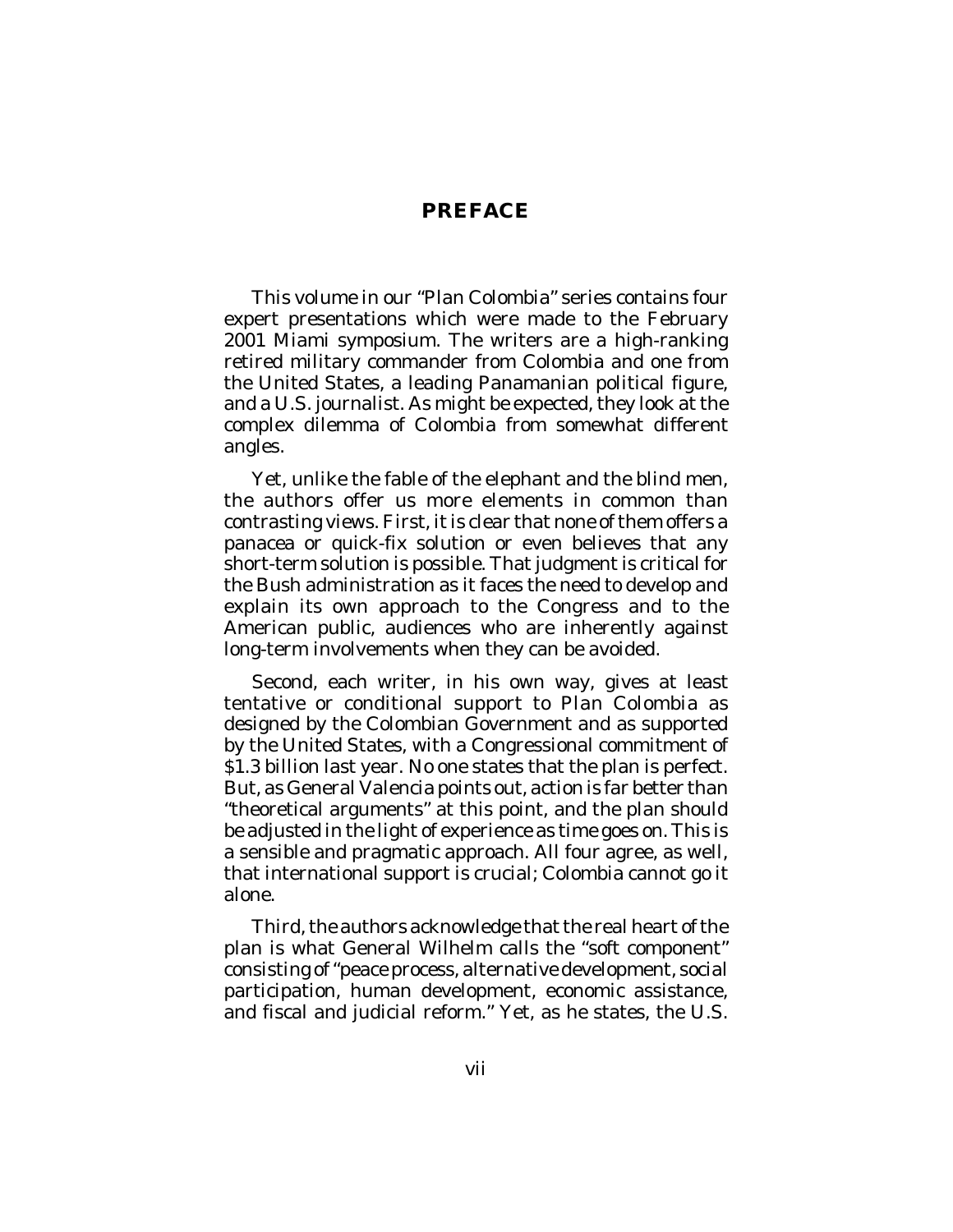assistance package so far (\$1.3 billion of the overall plan's requirement of \$7.5 billion) is focused on the military, or "hard" component.

Finally, the writers, especially Ricardo Arias Calderón of Panama, are keenly aware of the inability to contain the Colombian problems to Colombia. There is already a spill-over effect on Colombia's neighbors, and it can only increase. That understanding, plus an acknowledged need to give more attention to the social and economic issues, undoubtedly lies behind the Bush administration's new Andean Regional Initiative, announced May 17, 2001.

The Bush administration placed high priority, early in its tenure, on the economic integration of the Americas. That objective includes achievement of the Free Trade Agreement of the Americas by the year 2005, and within the framework of democratic governance as agreed at the Third Summit of the Americas held February 2000 in Quebec City. A worsening of the situation in Colombia can cast serious doubt on the attainment of these goals.

> AMBLER H. MOSS, JR. Director The Dante B. Fascell North-South Center University of Miami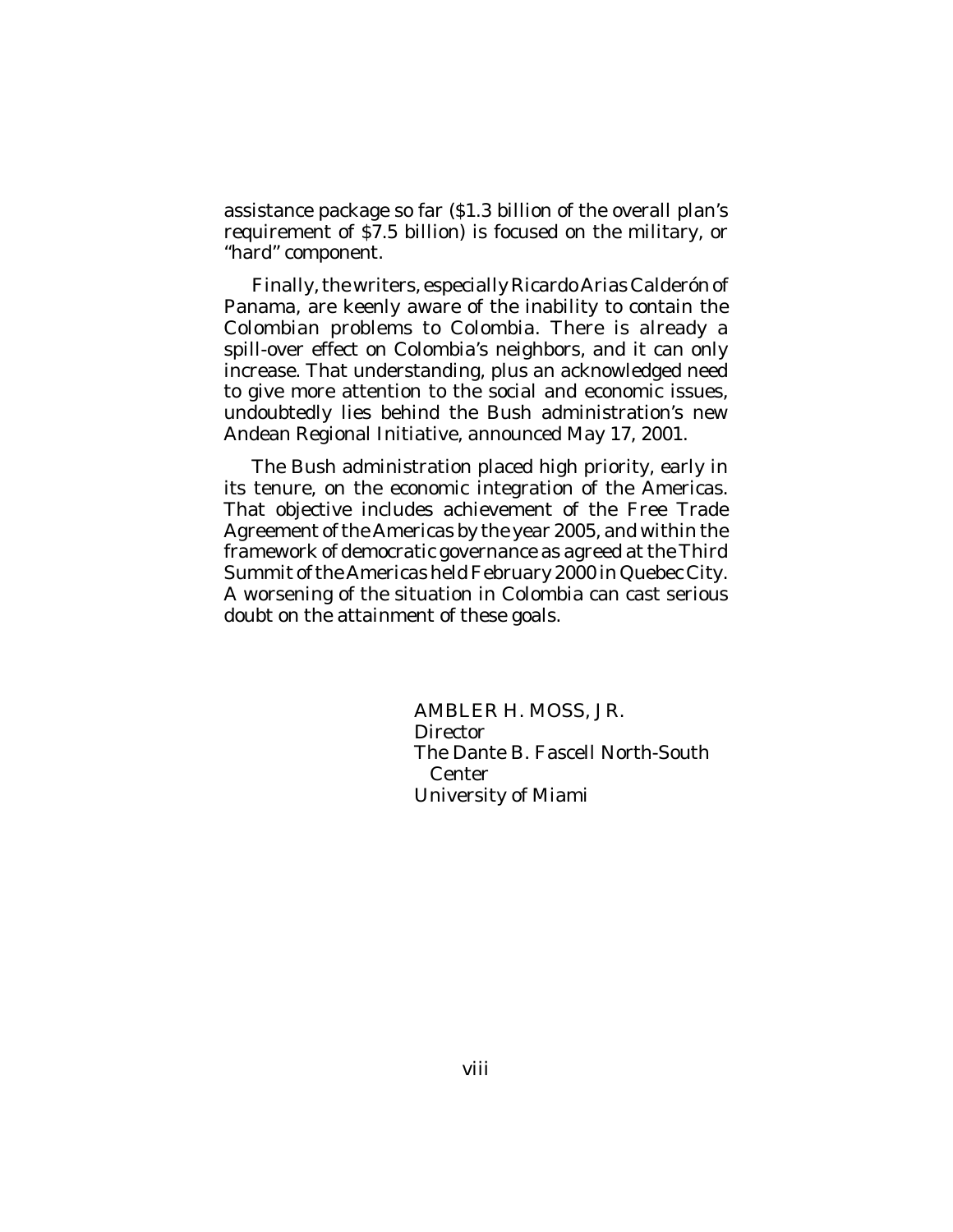## **PLAN COLOMBIA: An Introduction**

### **Gabriel Marcella**

Colombia is the most compelling issue on the hemispheric agenda. The United States, the co-responsible party in consumption, is committed to support Colombia in fighting illegal narcotics. The central question is whether this will be enough to restore peace, economic growth, and a functioning democratic order to a deeply troubled nation. This monongraph will explore the fundamental elements of the policy challenge for the United States and regional partners.

#### **U.S. National Interests at Stake.**

The national interests at stake for the United States are central to our well-being as a society, to regional security and international order, and to the future of economic integration (the Free Trade Area of the Americas) within a democratic framework for the Americas. U.S. trade with Colombia exceeds \$10 billion annually. The internal violence of Colombia not only depresses economic growth, but it also directly affects the sovereignty of Panama, Venezuela, Ecuador, Peru, and Brazil. Contraband, drug trafficking, money laundering, gun running, displaced people, the "balloon effect" of coca cultivation, corruption, and violence know no international boundaries. The Andean region, Central America, Mexico, the Caribbean, the United States, Canada, and Europe comprise the theater of operations for international organized crime peddling cocaine and heroin, and enormous levels of institutional corruption. Estimates run as high as 90 percent for the amount of cocaine entering the United States that comes from Colombia, with Peru and Bolivia providing the balance. Drug related crime and violence,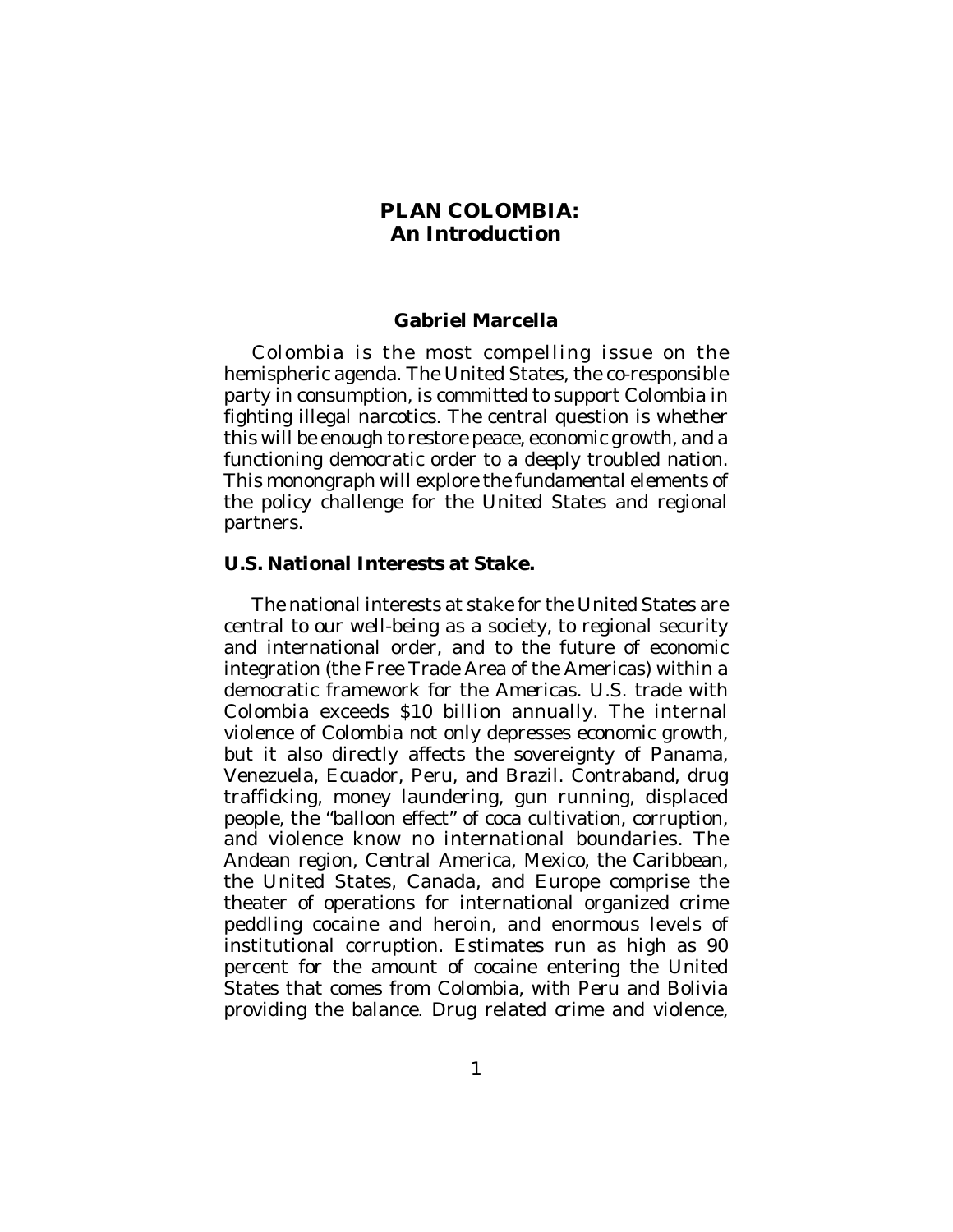accidents, the medical costs of addiction, rehabilitation, incarceration, and up to 52,000 deaths per year are a staggering cost to U.S. society.

Thus geopolitical calculus places the Colombian crisis within a new threat analysis that defies precise definition, that relies on the weakness of a failing state rather than the strength of a military power hostile to the United States. At the base of the new threat is an illegal international drug economy supported within Colombia by a criminal enterprise abetted and in alliance with insurgents and paramilitary forces, and externally by drug users estimated to number between 3.5 million (addicted) to 12 million in the United States alone. The institutional capacity of Colombia to deal with public security, to control its borders, and to protect the lives of its citizens has declined to such a degree that it's become a Hobbesian hell.<sup>1</sup> Its troubles are due not only to drugs, but also to the lack of state authority, legitimacy, and effective governance in major portions of a national territory three times the size of Montana, with enormous empty spaces absent government presence. The prospect of an autonomous Farclandia in eastern Colombia is not far-fetched.

## **The U.S. Response.**

The United States has been providing economic and military assistance to Colombia for many years. The strategic imperative increased dramatically since the proclamation of *Plan Colombi*a by President Andrés Pastrana in 2000. The strategic theory behind *Plan Colombia* is stunningly simple. It links economic development to a peace process with the insurgents. The central premise is that drug money feeds the coffers of the insurgents, whose attacks give rise to the self-defense organizations known as the paramilitaries. If the money is taken away, the insurgents cannot mount the attacks, they become less threatening, and the paramilitaries, who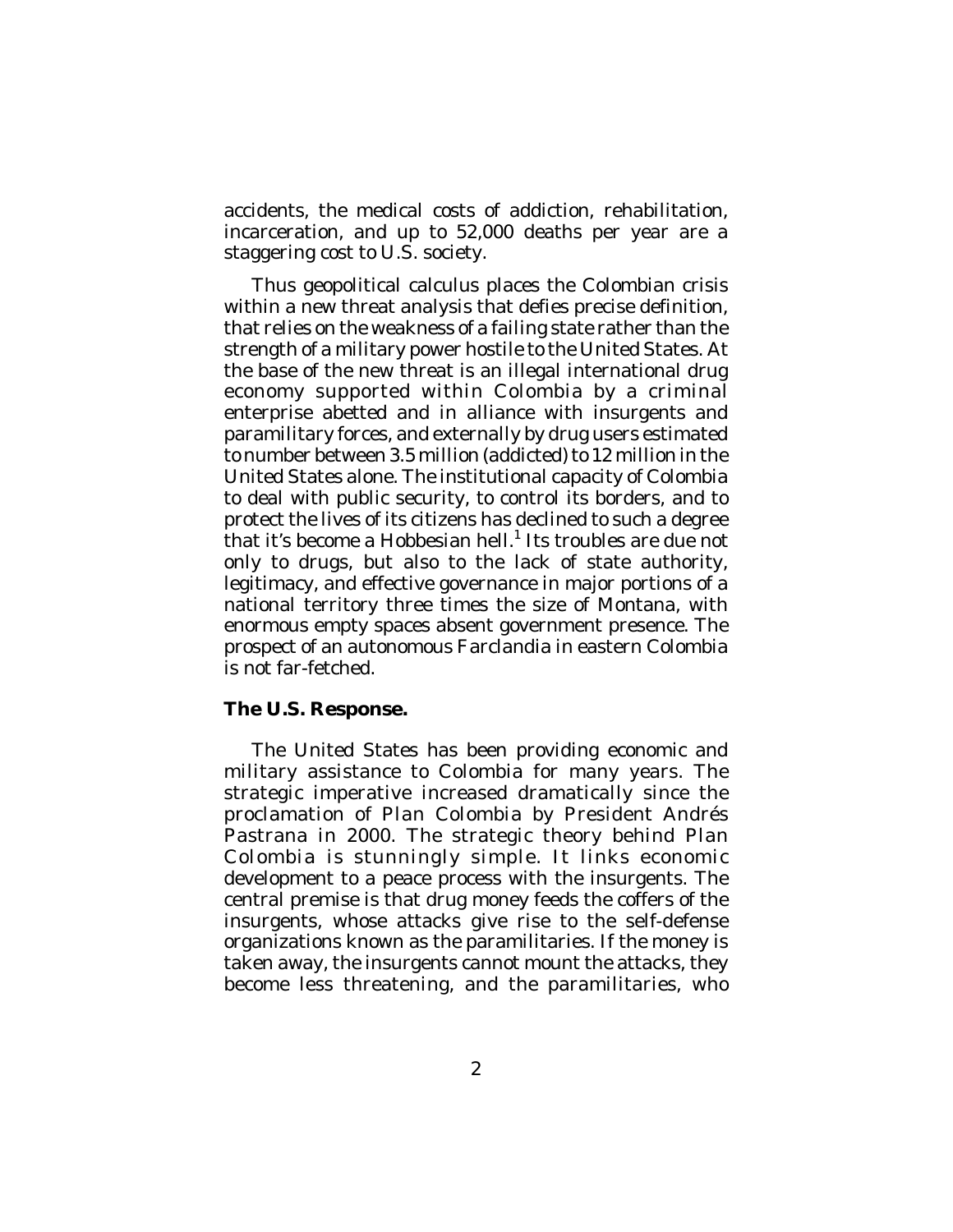originated to fill the security void left by the absence of public security, have less reason for being.

The prospects for bringing the insurgents and the paramilitaries to the peace table are enhanced because they have less justification to wage war against the state and against each other. *Plan Colombia* endeavors to strengthen the state, reenergize an economy with nearly 20 percent unemployment, generate the conditions necessary for the pursuit of peace, control the expansion of illegal crops and drug trafficking, and restore civil society. It is nothing less than a grand strategy for remaking Colombia into a dignified and secure democracy. It is not a military strategy nor is it an American plan, contrary to press commentary in the United States, Colombia, Latin America, and Europe. The United States will meet its obligation to *Plan Colombia* with a package of \$1.3 billion designed to provide military support (61 percent of the package) to help with the eradication of coca fields and dollars for alternative crops to wean away peasants from coca; bolster the economic infrastructure; strengthen institution building; and support the peace process. Some of the money will also go to Ecuador and Bolivia. The total plan will cost \$7.5 billion, with \$4 billion to come from Colombia and \$3.5 billion from the international community and the United States.

*Plan Colombia* is a carefully thought out set of mutually reinforcing initiatives that also recognizes the justice of "shared responsibility" between producing and consuming countries. There is no alternative to it. Yet, it will not succeed unless there is a security shield. Unless the Colombian security forces (military and police) can reestablish effective control over the national territory, the economic support and the institution building are not likely to take deep root in such an environment of insecurity. Thus Bogotá must establish sufficient military asymmetry on the battlefield to convince the Revolutionary Armed Forces of Colombia (FARC) and Ejercito de Liberacion Nacional (ELN) to negotiate an end to the conflict and deal with the paramilitaries in some effective fashion. There cannot be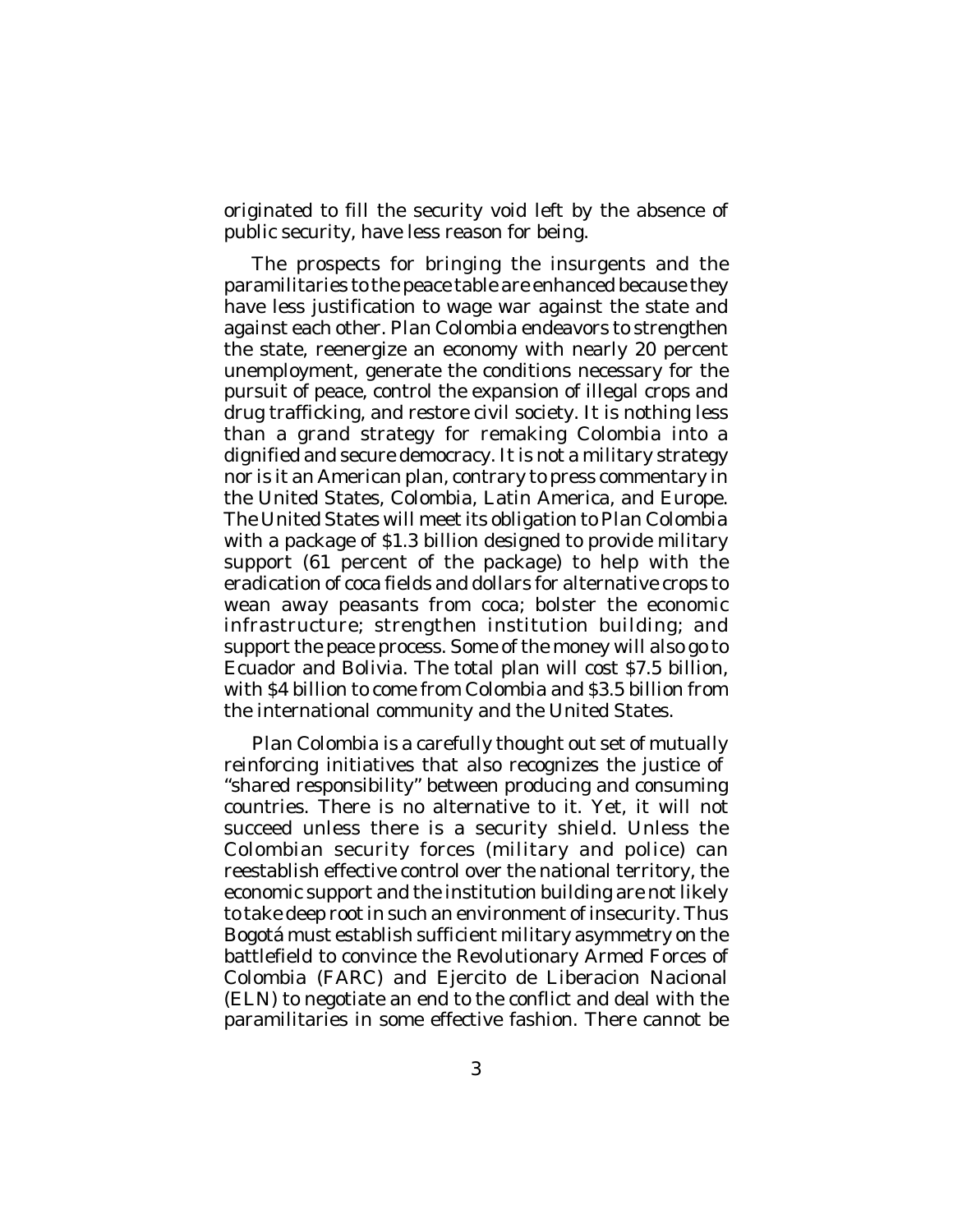three competing systems of law and order within a nation aspiring to democracy. Neither the insurgents nor the paramilitaries have any incentive at this moment to negotiate a true peace, rather than a tactical one designed to weaken the government. The peace process has no hope of success until the battlefield situation is decidedly in favor of the government.

### **Can** *Plan Colombia* **Work?**

There are critics of U.S. support to *Plan Colombia* and even of the plan itself. The more informed nonideological critics argue that a policy based merely on counternarcotics support is *ipso facto* doomed to failure because the insurgents will find other sources of funding for their military operations, such as the lucrative kidnapping that reputedly netted the FARC \$250 million in 2000. Therefore, the threat to the Colombian state will survive by simply readjusting its political-military strategy. They argue further that were Colombia to achieve the objective of seriously reducing coca production in the high production areas of Putumayo, Caquetá, and Guaviare, the production would shift to other parts of Colombia, as is occurring into Nariño and the northeast. With sufficient demand in the United States and elsewhere, the production may also shift to Peru and Bolivia, if not Ecuador and Venezuela, thus recreating the problem of an illegal international economy elsewhere in the Andes.

The concern about the "balloon effect" is well-founded. Until 1997 the main producers of coca were Bolivia and Peru. By 1998 Colombia supplanted them with huge industrial size plantations in the southern departments, in addition to smaller peasant-owned plots. The relative success of Peru and Bolivia is instructive for the policy debate on Colombia. Peru and Bolivia reduced "illegal" coca production by close to 70 percent through a combination of voluntary and forced eradication, interdiction, and alternative cropping. The April 2001 shooting down of the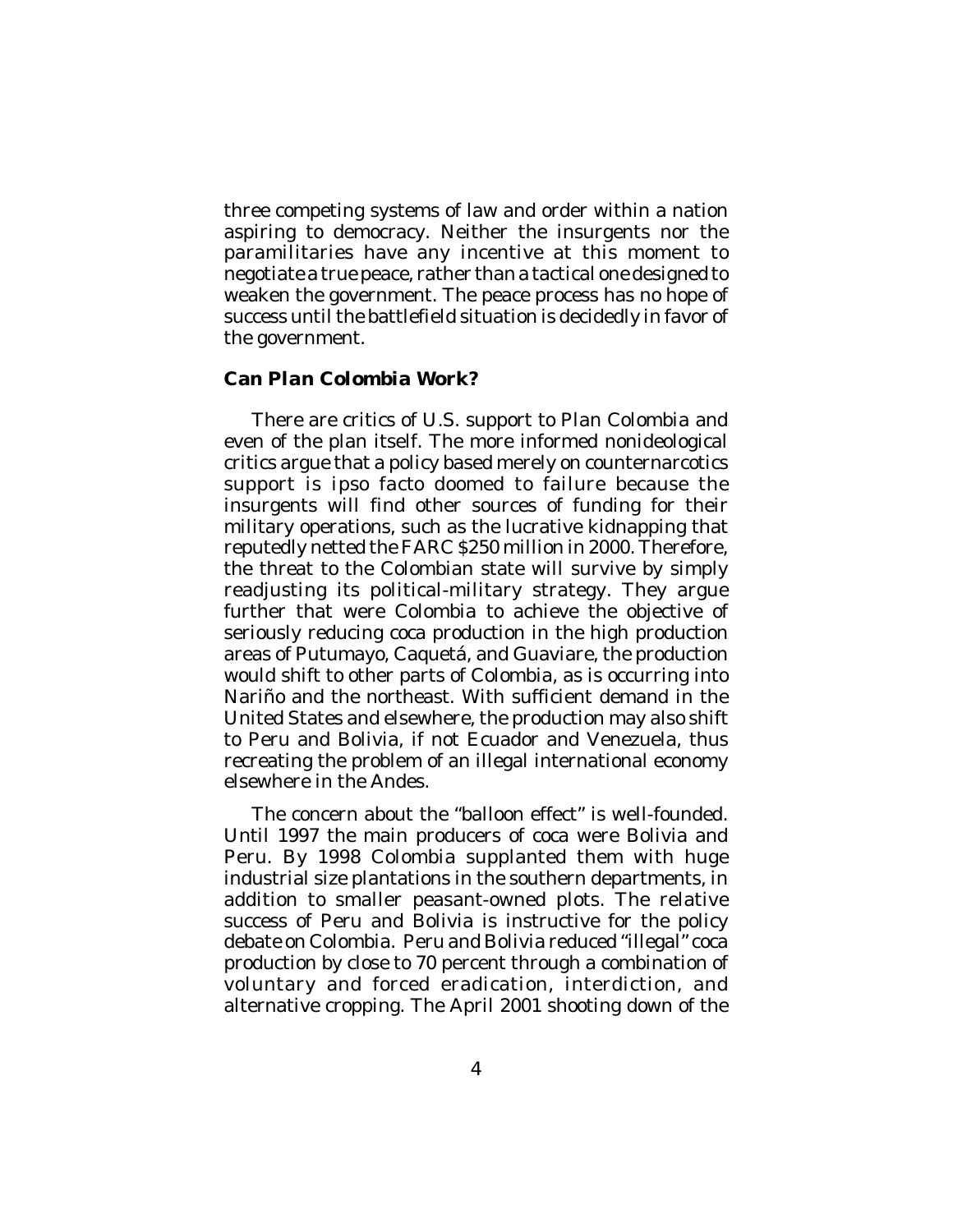innocent American missionary flight in Peru bares the risks of air interdiction (such as the concept of due process in law), but the operations worked in seriously stemming the traffic. President Hugo Banzer of Bolivia promised to eliminate illegal coca cultivation completely by 2002. The new government in Peru will also face the challenge of maintaining the regime of incentives and disincentives in place. Similarly, the long-term prospects in Colombia will depend upon the central government's ability to mobilize enough resources, people, and programs for the long haul in order to integrate the *cocaleros* as dignified citizens of the nation. Bogotá hammered out *The Interagency Action Plan* in order to implement the 10-point *Plan Colombia* in the southern departments (mostly Putumayo). Yet, it is not clear that Colombia has the institutional capability and the political will to sustain a national program of the magnitude engendered by *Plan Colombia*. There are a lot of ifs in the future of *Plan Colombia*, mainly because of the government's manifest institutional weakness, as well as the reluctance of the European Community to fund its portion of "shared responsibility."

Thus, the United States must continue to stiffen the back of its allies. It is the only nation with the capacity to do so and to provide the full spectrum of support, from the diplomatic to the economic, military, and technical advice. Neither the Europeans nor the Latin Americans can aggregate the combination of political will and resources, and mobilize international support. An unwritten rule of international burden-sharing in the Americas is the United States will provide the leadership and most of the means, others may fall in line. Nothing of magnitude in the Hemisphere happens without U.S. leadership or support. That is partly the burden of history and the burden of a reluctant superpower. The United States has drawn the line in the sand with the commitment of Blackhawk and Huey helicopters to support the Colombian military and police in counternarcotics operations and with additional resources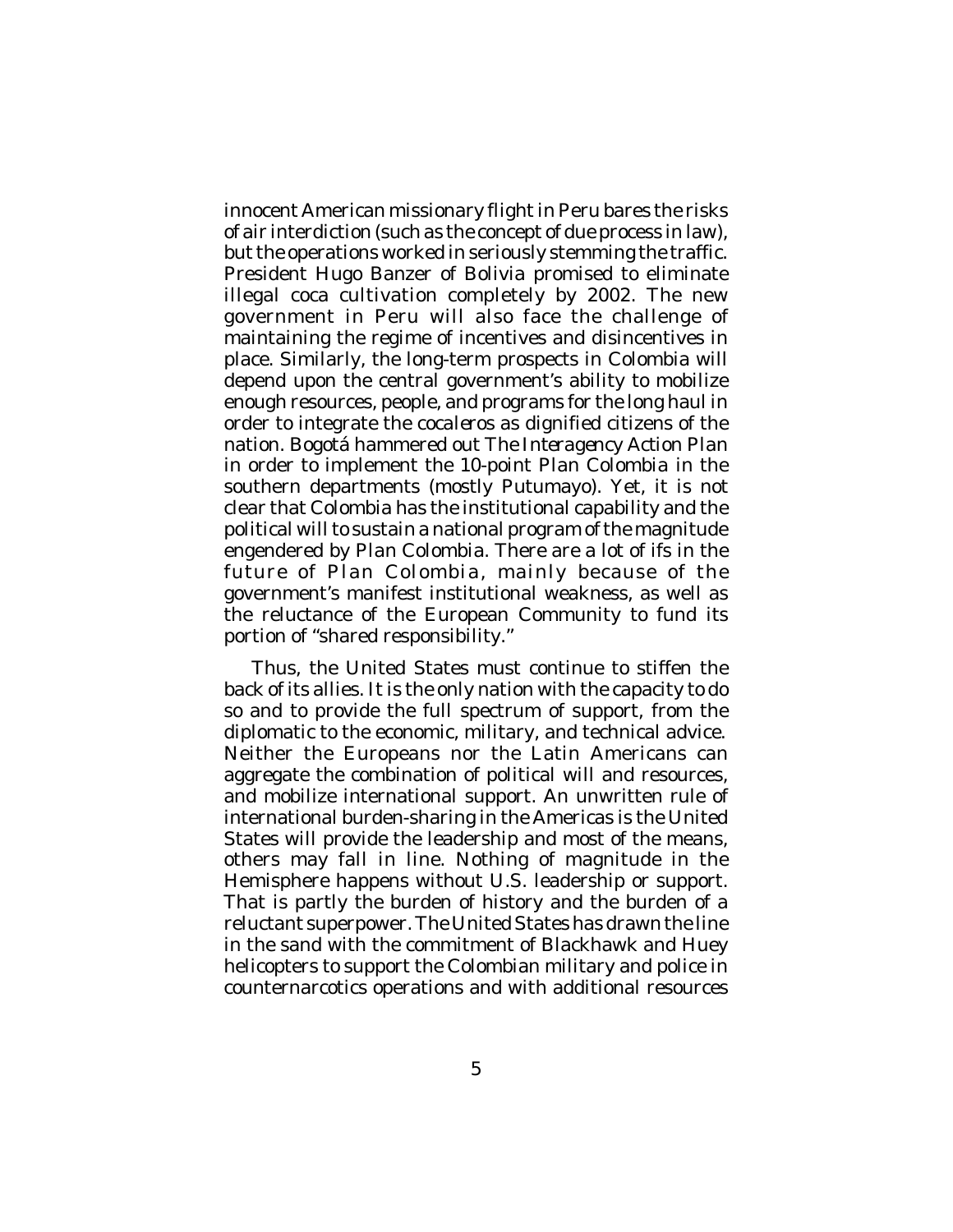for economic development, the peace process, and the judicial system.

In the American political process there is bipartisan support for Colombia, but there is no willingness to cross the line into counterinsurgency support. This is appropriate and ultimately to the advantage of both Colombia and the United States. The history of counterinsurgency support teaches that for the ally in the field to win, the United States should not make the sacrifices for it. The sacrifices in this case must be borne by the people of Colombia. They must undergo the frustration and the agony of learning, of making fundamental changes in institutional performance, of resurrecting an expensive judicial system which now permits close to 95 percent impunity for murders, and, finally, even of sharing the burden of war. Currently, the soldiers doing the fighting and the dying are from the poorer elements of society. Those with high school diplomas or higher are by law exempt from combat risk. The Colombian government and the armed forces must get serious about winning the war. Once all elements of society are engaged in the national cause, once the risk of combat is shared by rich and poor, the military and police will have better resources, leadership, intelligence, logistics, morale, and ultimately better support from the people of the nation. This will strengthen the Clausewitzian trinity of the people, the government, and the armed forces. Without it, the correlation of forces for the people and government of Colombia will continue to be problematic.

The bottom line on the prospects of *Plan Colombia* is a lot of ifs: if the government can sustain a national effort across the spectrum of policy instruments, establish decisive asymmetry on the battlefield, obtain foreign economic assistance, gain regional cooperation on border control, reform and rebuild institutions while fighting on all fronts, and do all of this by respecting the humanitarian norms of armed conflict.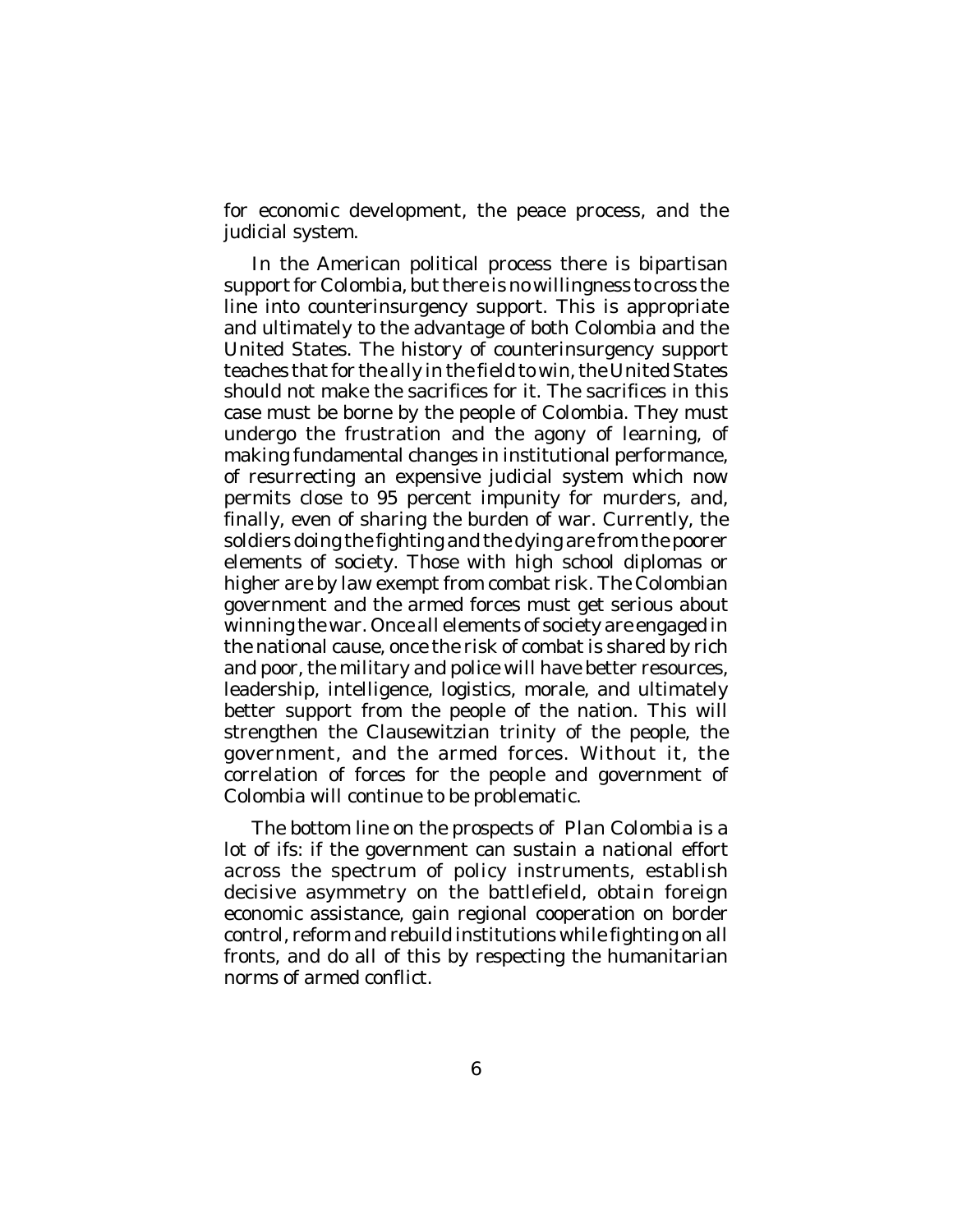The following commentaries by former Commander in Chief of the United States Southern Command, General Charles E. Wilhelm; former Commanding General of the Colombian Army, Alvaro Valencia Tovar; former Vice President of Panama, Ricardo Arias Calderón; and Chris Marquis of the *New York Times*, provide the fabric of pluralism on the merits of Plan Colombia. The views expressed by these distinguished authorities evidence the intense hopes, the cautious concerns, and the differing perspectives of a respected voice in the international community, of seasoned military leaders who know Colombia deeply, and of a journalist who brings forth the uncomfortable metaphors of the American experience in the 20th century.

### **ENDNOTE**

1. For further background on the societal environment and strategic options in Colombia, see David Passage,*The United States and Colombia: Untying the Gordian Knot*, The Letort Papers, Carlisle, PA: U.S. Army War College, Strategic Studies Institute, 2000; Gabriel Marcella and Donald Schulz, "Colombia's Three Wars: U.S. Strategy at the Crossroads," *Strategic Review*, Winter 2000, pp. 3-22; Gabriel Marcella, *Plan Colombia: The Strategic and Operational Imperatives*, Special Series, *Implementing Plan Colombia*, Carlisle, PA: Strategic Studies Institute, U.S. Army War College, April 2001; Joseph R. Nuòez, *Fighting the Hobbesian Trinity in Colombia: A New Strategy for Peace*, Special Series, *Implementing Plan Colombia*, Carlisle, PA: Strategic Studies Institute, U.S. Army War College, May 2001.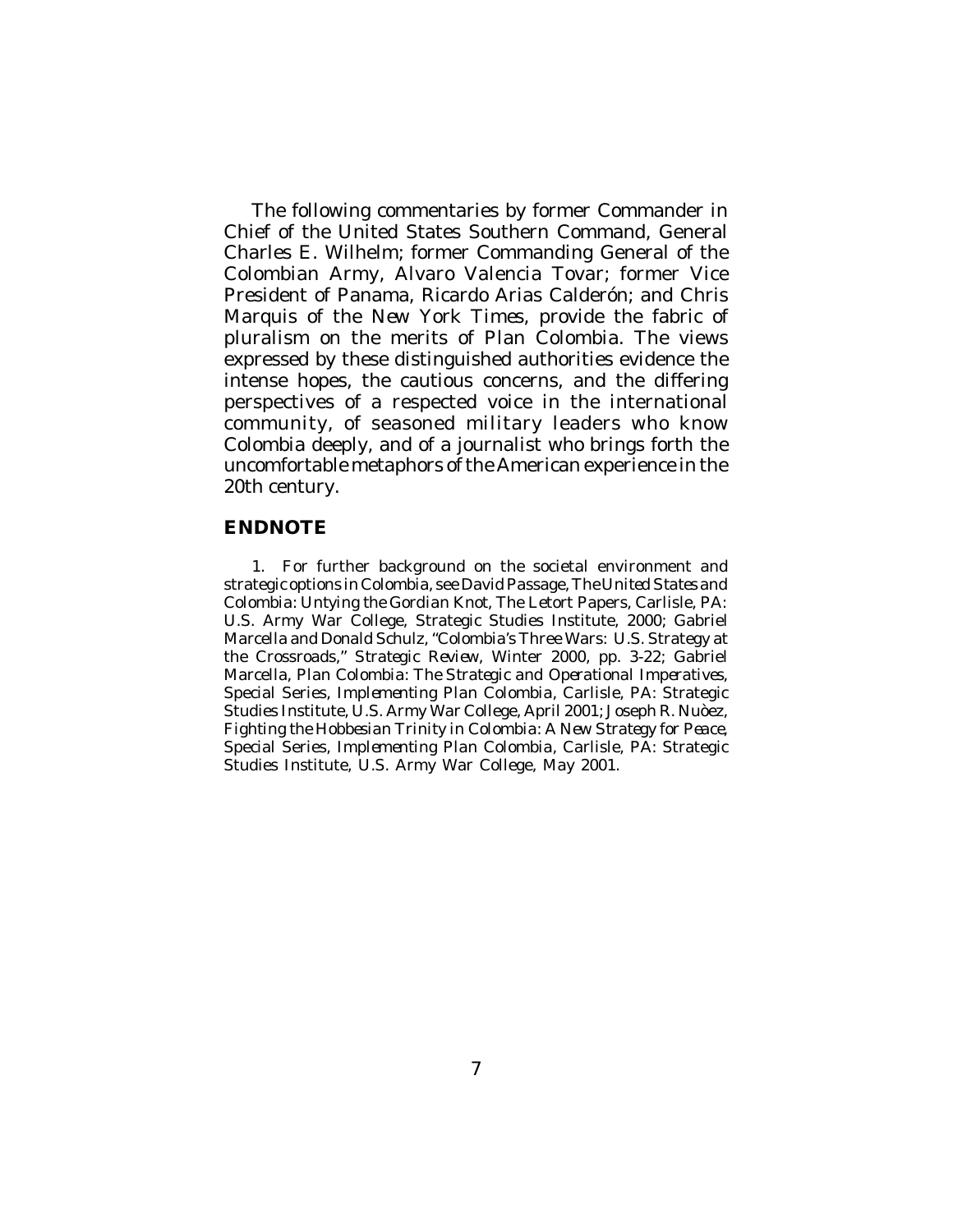## **A VIEW FROM WASHINGTON**

#### **Charles E. Wilhelm**

"Does *Plan Colombia* move us in the right direction?"*Tal vez, el problema es la pregunta*. . . . Perhaps the problem is the question.

*Plan Colombia* does not move Colombia forward on a single axis as the question above implies. On the contrary, the plan is a comprehensive and integrated strategy intended to move Colombia forward on ten axes conceived collectively to solve the complex and interwoven social and security problems that have tormented the country for more than 4 decades.

In my view, too much attention has been paid in the United States to the so-called "hard component" of *Plan Colombia* (counterdrug measures and military reform), while not enough has been paid to the "soft component" (peace process, alternative development, social participation, human development, economic assistance, and fiscal and judicial reform). Perhaps this is so because the lion's share of the \$1.313 billion U.S. assistance package focuses on the hard component. But at the end of the day, it is important to remember that *Plan Colombia* is not a \$1.313 billion military strategy with a small social component—it is a \$7.513 billion peace strategy with a subordinate counterdrug component.

In an attempt to drive this point home, when I accompanied President Clinton on his trip to Cartagena in August 2000 during which he announced approval of the U.S. assistance package, I urged members of the bipartisan delegation to "remember 1882." I was asked, "What happened in 1882?" I replied, "Nothing terribly important that I can recall, but 1882 is not a date. The 18 and 82 reflect respectively the percent budget split between the hard and soft components of *Plan Colombia*."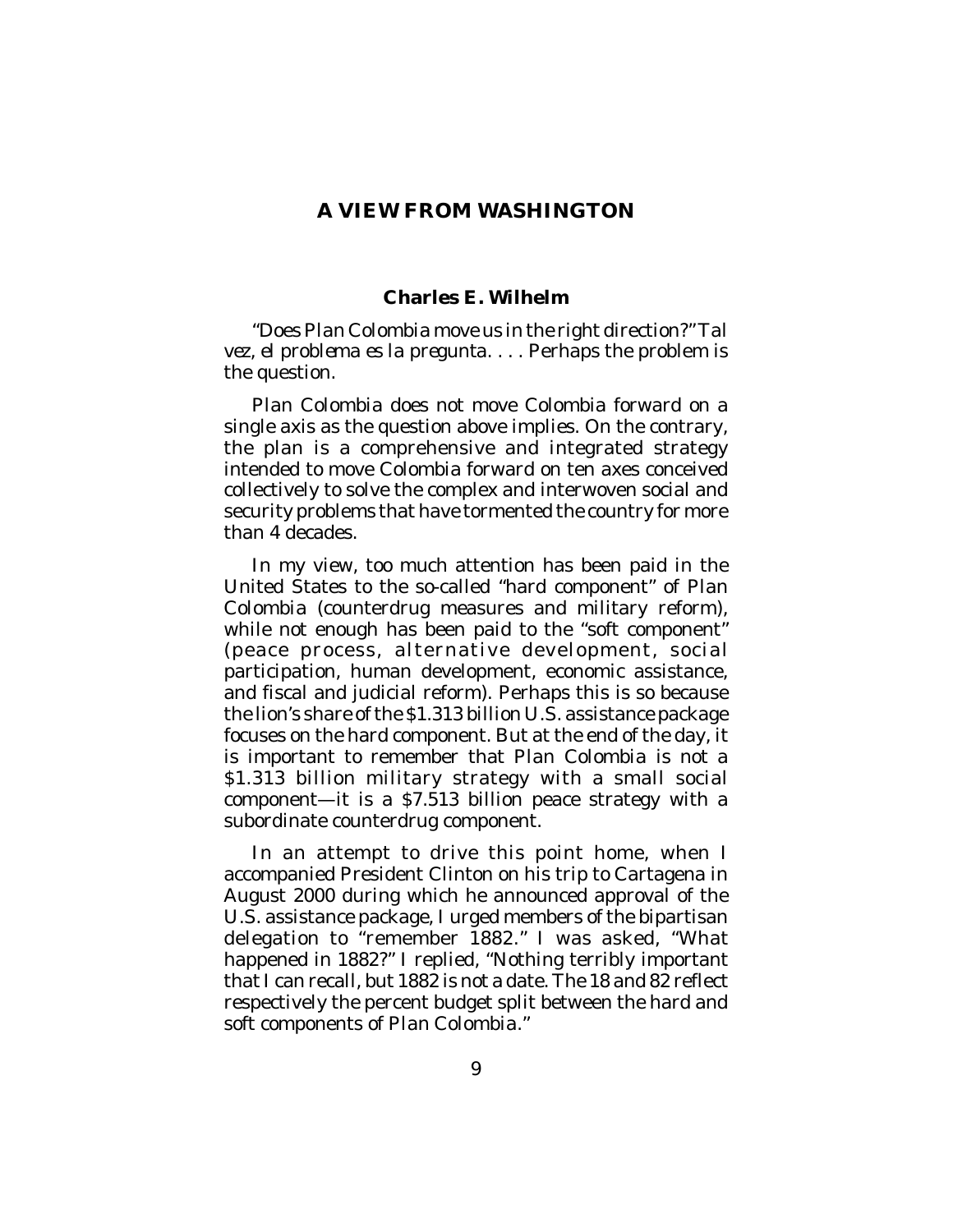President Andrés Pastrana is keenly mindful of this. During mid-January 2001, I visited with him at Casa Narino. We talked for 45 minutes. Even though I am a retired military officer, we spent only 10 minutes discussing military matters associated with the hard component of *Plan Colombia*. The other 35 minutes were spent discussing technologies and capabilities that could be applied to advance the social, economic, and humanitarian components of the strategy.

During my visit I met not once with Minister of Defense Luis Ramirez, nor did I meet with my friends and former professional colleagues Generals Tapias, Mora, or Velasco. Rather, I met with Eduardo Pizano, Claudia de Francisco, Olga Echeverri, Fernando Medellin, Juan Manuel Santos, and others whom President Pastrana has tapped to oversee and implement the soft component.We did not talk about helicopters and counterdrug battalions. We talked about housing for displaced people, development of municipal complexes in the south, and support for agriculture.

My point is simply this: public statements and press accounts have given *Plan Colombia* a distorted image. I don't know of a single official, either U.S. or Colombian, who has suggested that Colombia's problems are amenable to a military solution. That is why *Plan Colombia* has been embraced in both Washington and Bogotá. In my view, it correctly identifies the range of actions, in the proper proportions, that are required to suppress the illegal drug industry and to restore peace, security, and stability in Colombia.

Now I'd like to take a stab at answering another key question. Is *Plan Colombia* working? The right answer is that it's too early to tell, but there are some promising early indicators. While expanding on this point, I'd like to take leave of generalities and deal with hard facts and figures. In my view, the Colombia debate begs for this kind of treatment. Too many positions and too many accounts of conditions in Colombia are built on frameworks of hearsay,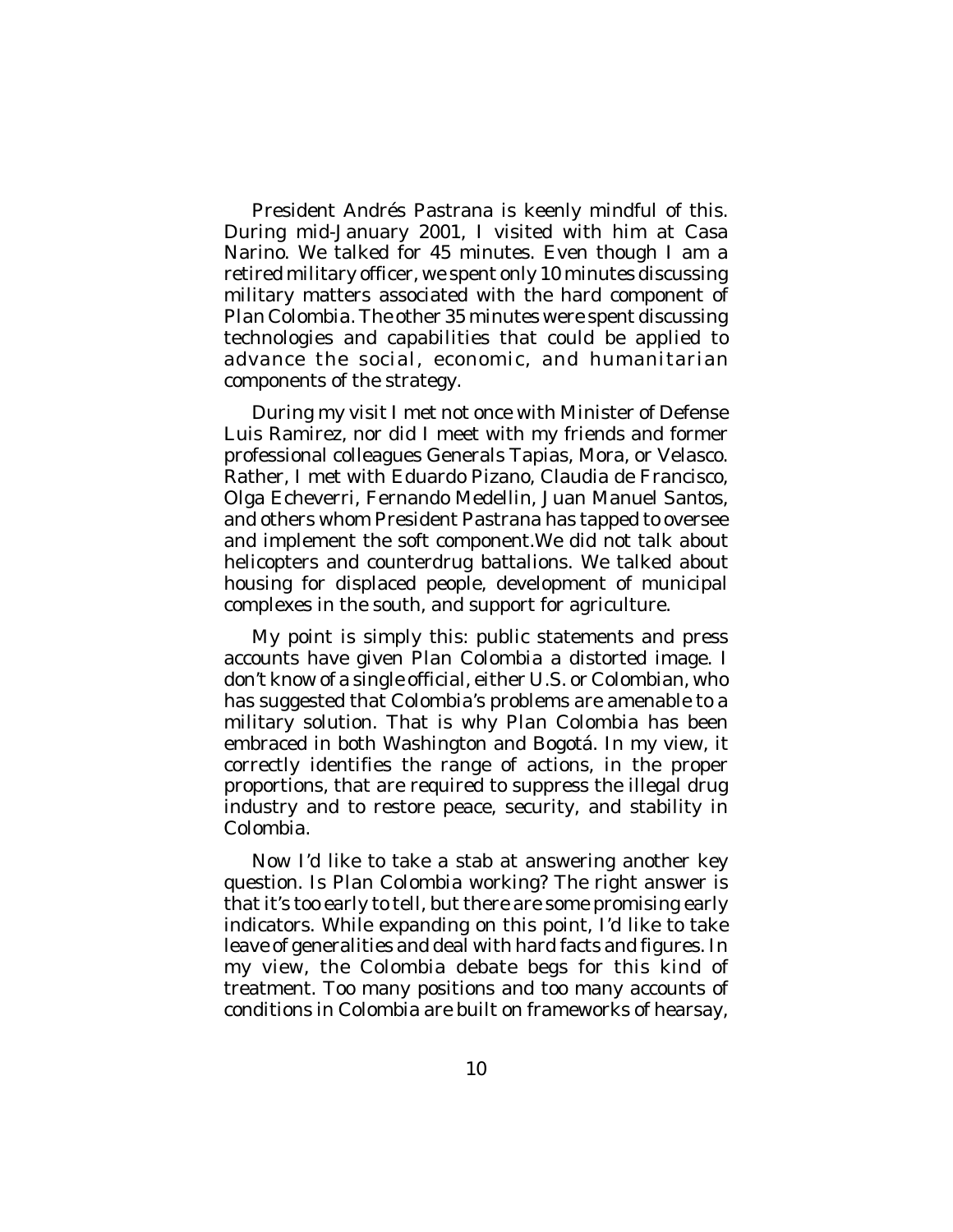speculation, supposition, and conjecture. The salient facts are as follows:

• Coca eradication operations were initiated in Putumayo Department on December 19, 2000. As of January 31, 2001, 24,123 hectares had been sprayed. This represents 28 percent of the 90,000 hectares under cultivation. Bear in mind, this was accomplished in just 6 weeks.

• Of this total, 22,332 hectares, or 92 percent, are in the AUC-dominated southwestern region of Putumayo.

• The eradication operations have not been uncontested. Eight aircraft have been hit by groundfire since operations began, but no aircraft or crew have been lost.

• The first and second battalions of the counterdrug brigade formed and trained under *Plan Colombia* have taken the field and are providing security for eradication operations.

• These units have engaged and destroyed 40 targets in Putumayo to include coca base labs, cocaine hydrochloride labs, and weapons storage facilities.

• There have been no reported human rights violations during these operations. Moreover, since the first battalion was formed in April 1999, no human rights complaints have been recorded against any members or units of the counterdrug brigade.

• The Colombian armed forces and National Police have been criticized for failing to work together. First-phase operations in Putumayo under *Plan Colombia* have witnessed unprecedented coordination and cooperation between the military and police. Combined military and police forces have shared U.S.-supplied helicopters while moving in and out of the area of operations; joint briefings are being conducted and intelligence is being shared.

• There is a civil dimension to these operations. Working together, the U.S. Agency for International Development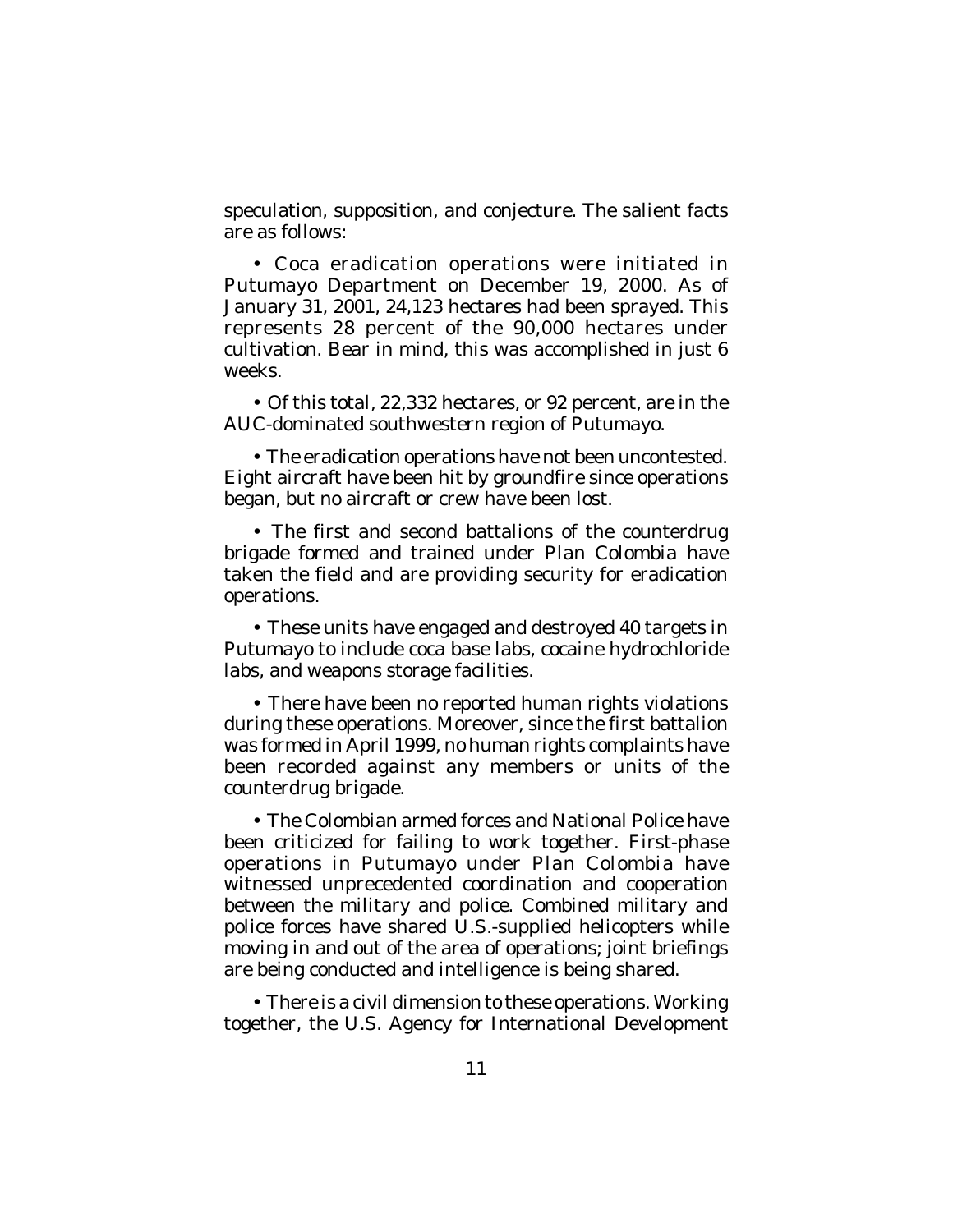(USAID) and the Colombia National Plan for Alternative Development (PLANTE) have secured agreements with 1,453 families in the Puerto Asis municipality. These agreements provide for the voluntary eradication of almost 3,000 hectares of coca. PLANTE and USAID were hoping to conclude voluntary eradication agreements with a total of 5,500 families by the end of March 2001. Achievement of this goal would result in elimination of more than 10,000 hectares. By augmenting the "stick" of forcible aerial eradication with the "carrot" of alternative development in exchange for voluntary manual eradication, resistance by local officials is lessening.

•Developments are looking up in other parts of Colombia as well. On April 21, 2001, in Vichada department of eastern Colombia, Colombian soldiers supported by three U.S.-built Black Hawk helicopters captured the notorious Brazilian outlaw Luis Fernando Da Costa, believed to have been trading guns and cash with the EARC in exchange for cocaine. 1

To resort to a football metaphor, we are in a sense seeing Superbowl XXXV replayed . . . at least from the Baltimore Ravens' perspective. The Ravens put together a team and a game plan emphasizing a strong defense and a low-risk offense. They stayed the course with their strategy even through that agonizing stretch in October 2000 when they went more than 20 quarters without scoring a touchdown. They followed their strategy and game plan to the letter. They made it to the Super Bowl, and, once there, they won convincingly. I would be the last person to trivialize the struggle in Colombia, but there are strategic parallels with the Ravens, and these parallels can be instructive. *Plan Colombia* was carefully conceived. It is a balanced plan with soft and hard components. It emphasizes the soft over the hard. It will not achieve success overnight, and pitfalls will be encountered along the way. But at this very early stage, the organizations created under the strategy are doing what they were intended to do, desired results are being achieved,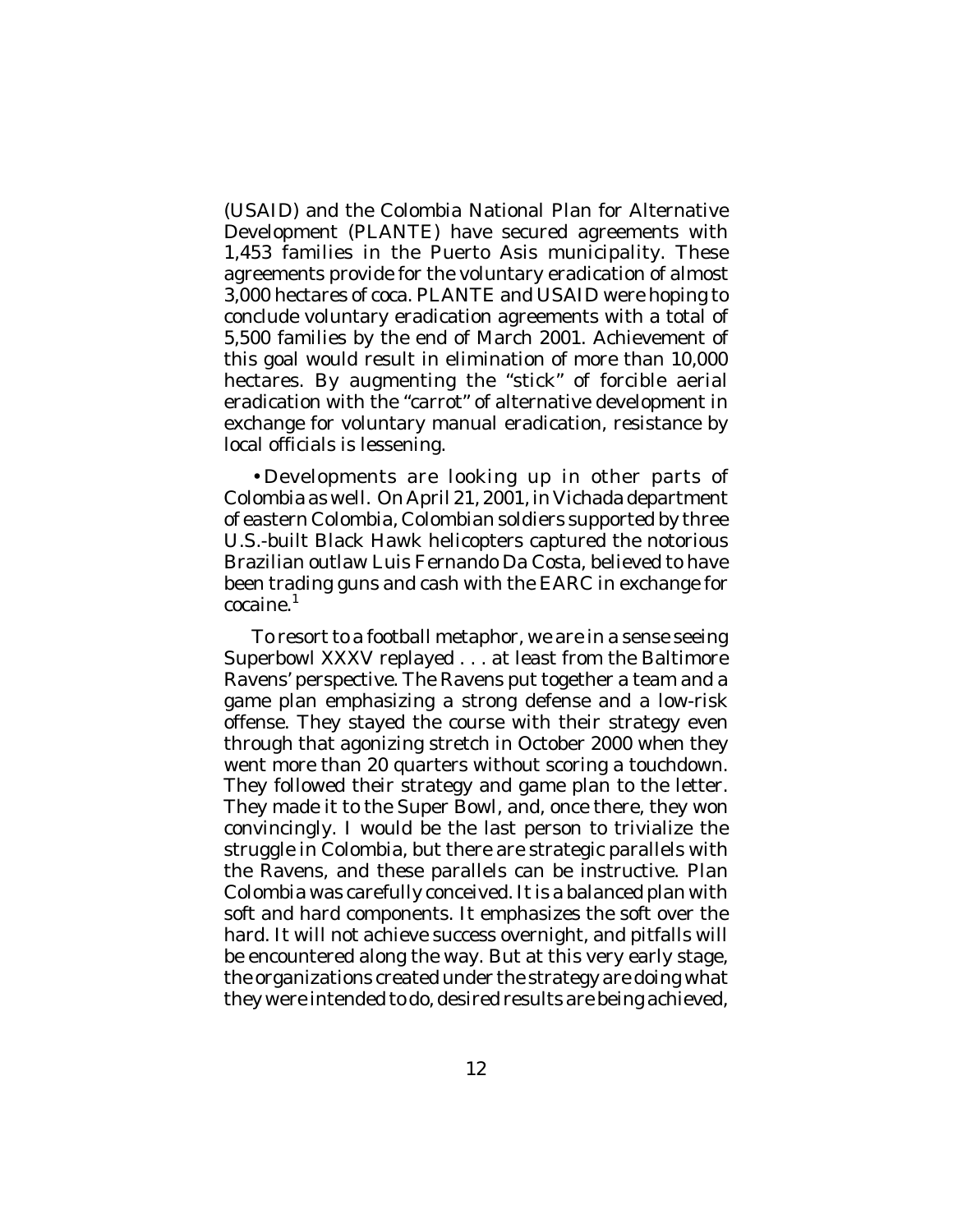and the strategy is being executed as it was conceived and written.

While it is entirely too early to declare victory, it is high time to stop prophesying defeat. In answer to the question posed at the beginning of this chapter, "Is *Plan Colombia* moving us in the right *direction*?" I would answer yes, it is moving us in the right directions.

If the engagement of U.S. armed forces in Colombia is not instructive to them, then perhaps they are not paying sufficient attention. Here is a short list of six issues that deserve consideration by our men and women in uniform.

• *U.S. military-to-Colombian military engagement versus direct involvement*. Colombia is not and will not become another Vietnam.

• *The subordinate role of the military component to the social components of Plan Colombia*. What lessons should we draw from that in Colombia and, more important, from other countries we contemplate assisting?

• *Limits imposed by the U.S. Congress on our engagement*. Are they wise or not? Was I out in left field when I acceded in my congressional testimony to a 500-soldier troop limit and 300-person contractor limit?

• *The regional, hemispheric, and global implications*. They have always been considered, but have we given sufficient attention to unintended and second-order repercussions?

• *The power of the Interagency when done right, and the impotence of the Interagency when done wrong*. Is our interagency approach in Colombia enhancing our power or rendering us impotent?

• *The power of information and the penalties that are paid when it is not capitalized upon*.

I would like to close with some elaboration on that last bullet. At the end of January 2001, I called Colombian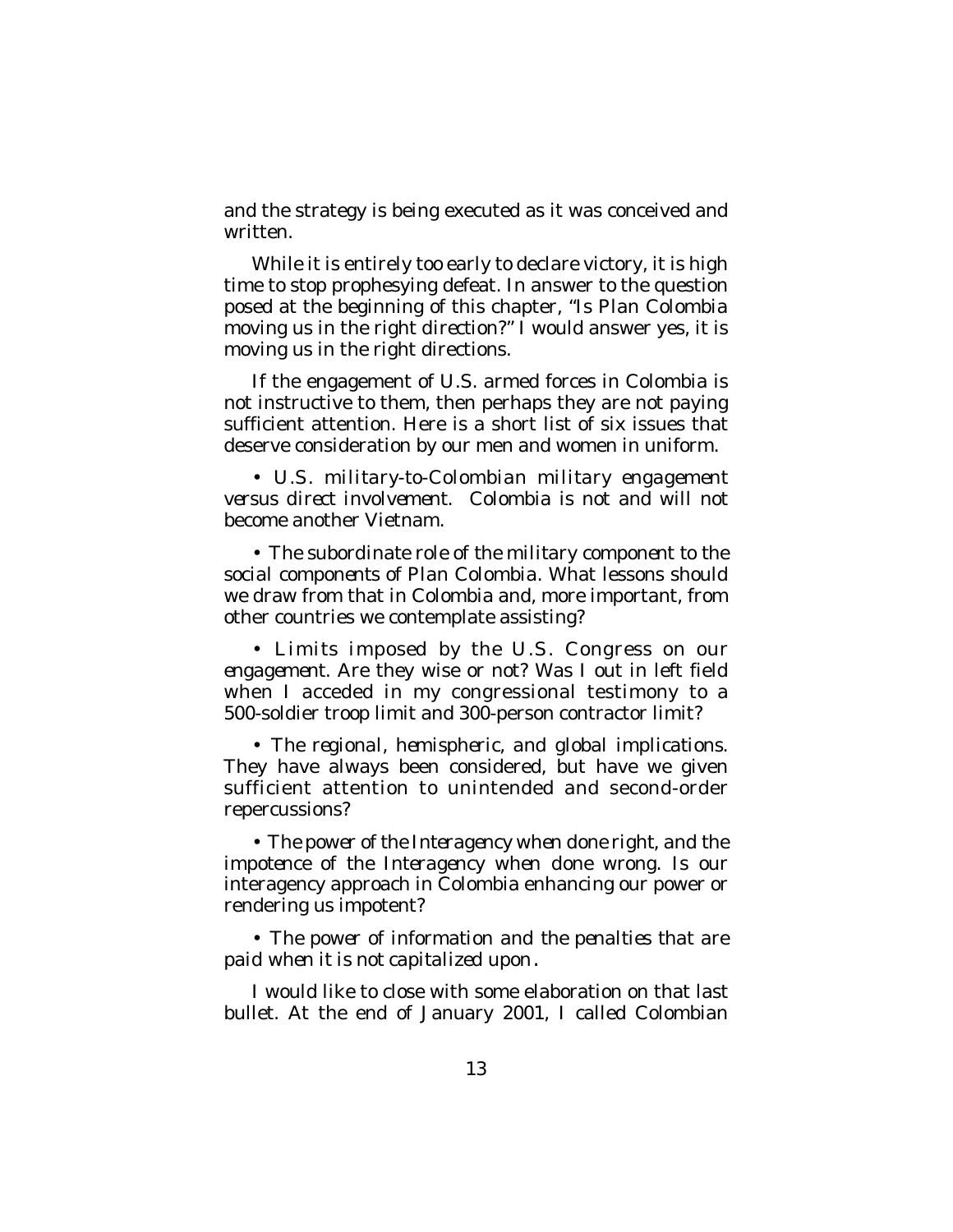Ambassador to the United States Luis Alberto Moreno at the Colombian Embassy in Washington. He was not having a good morning because of an article that appeared on the front page of *The Washington Post* that very day, dealing with atrocities perpetrated by the United Self-Defense Forces of Colombia (AUC) in Chengue.<sup>2</sup> I had read the article once, and now I went back and read it several more times. A light went on. That article was a little over 2,900 words long. By my count, only 500 of those words could be attributed to official sources of the Colombian government. If we fail to present our version of events to the news media, thus capitulating in the information struggle, how will we fare in seeking to advance our strategy before the court of public opinion, a strategy that is controversial at best?

## **ENDNOTES**

1. "Manhunt ends with arrest," *The Sentinel*, Carlisle, PA, April 23, 2001, p. A3.

2. Scott Wilson, "Chronicle of a Massacre Foretold,"*The Washington Post*, January 28, 2001, pp. A-1, A-24.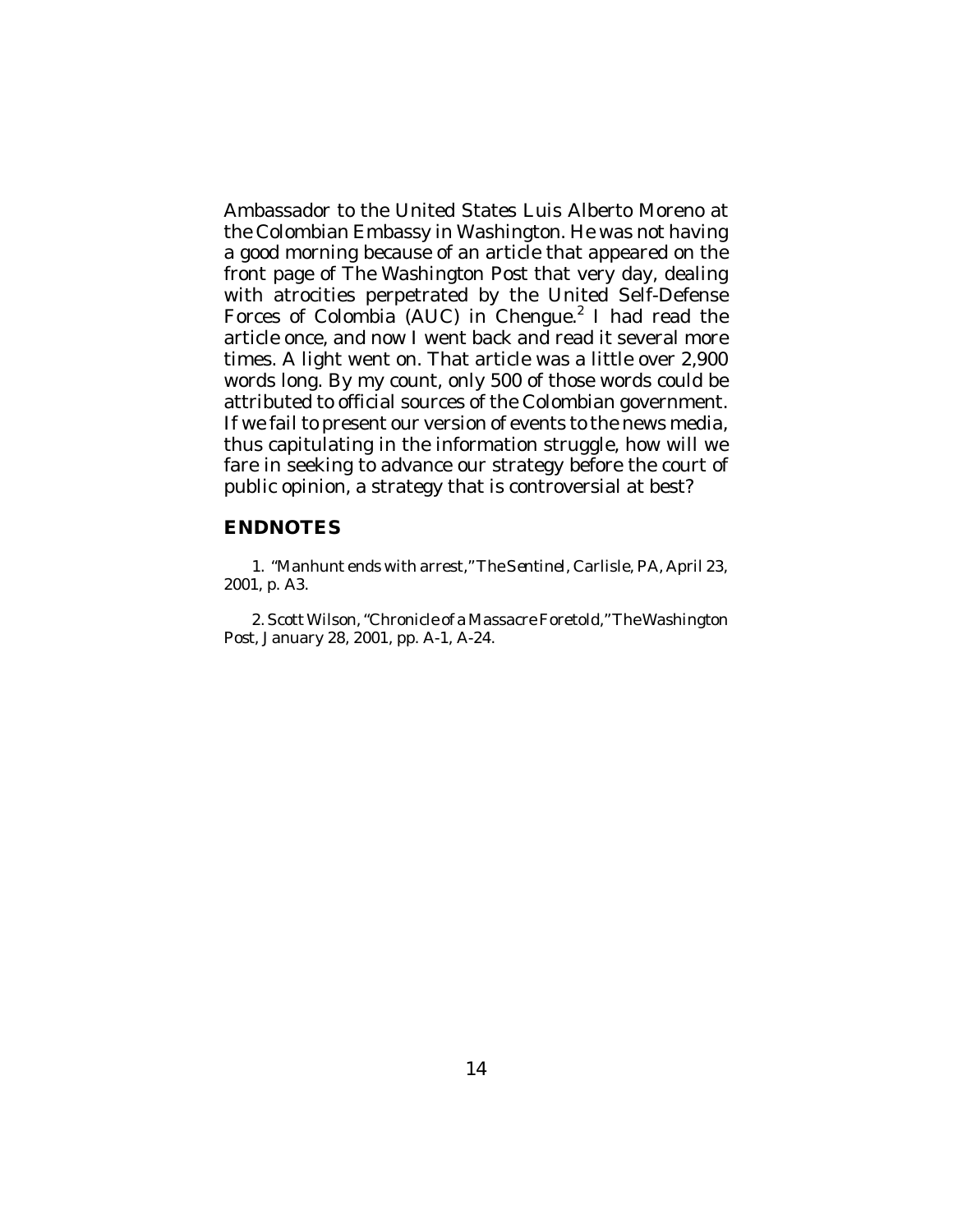## **A VIEW FROM BOGOTA**

## **Alvaro Valencia Tovar**

### **Introduction.**

*Plan Colombia* is in essence a joint effort of the Colombian and U.S. Governments to confront the profound crisis of that South American country. It is focused on drug dealing and its collateral activities, insurgent guerrillas, and self-defense outlaw bands euphemistically labeled "paramilitaries."

The plan recognizes the fact that narcotrafficking and its impact on the Colombian nation are not simply one nation's problems but rather an international issue that bears enormous implications for the entire region and elsewhere. The scope of the plan encompasses four major components: social, economic, judicial, and military.

But even these four components give no true inkling of the breadth of the total Colombian drug phenomenon, particularly as it relates to the assignment of blame and responsibility. Colombia must, of course, shoulder a great deal of the blame for producing the raw materials—coca (used to make cocaine) and poppy flowers (used to make opium). But the other five aspects of the total drug cycle involve international participation:

• *Manufacturing*. The process of converting the raw materials to finished drugs relies on chemicals produced in industrialized countries.

• *Export*. Delivery of drugs out of Colombia is a gigantic enterprise carried out by the international mafia.

• *Distribution*. The smuggling of drugs into market countries involves a chain of non-Colombian intermediaries.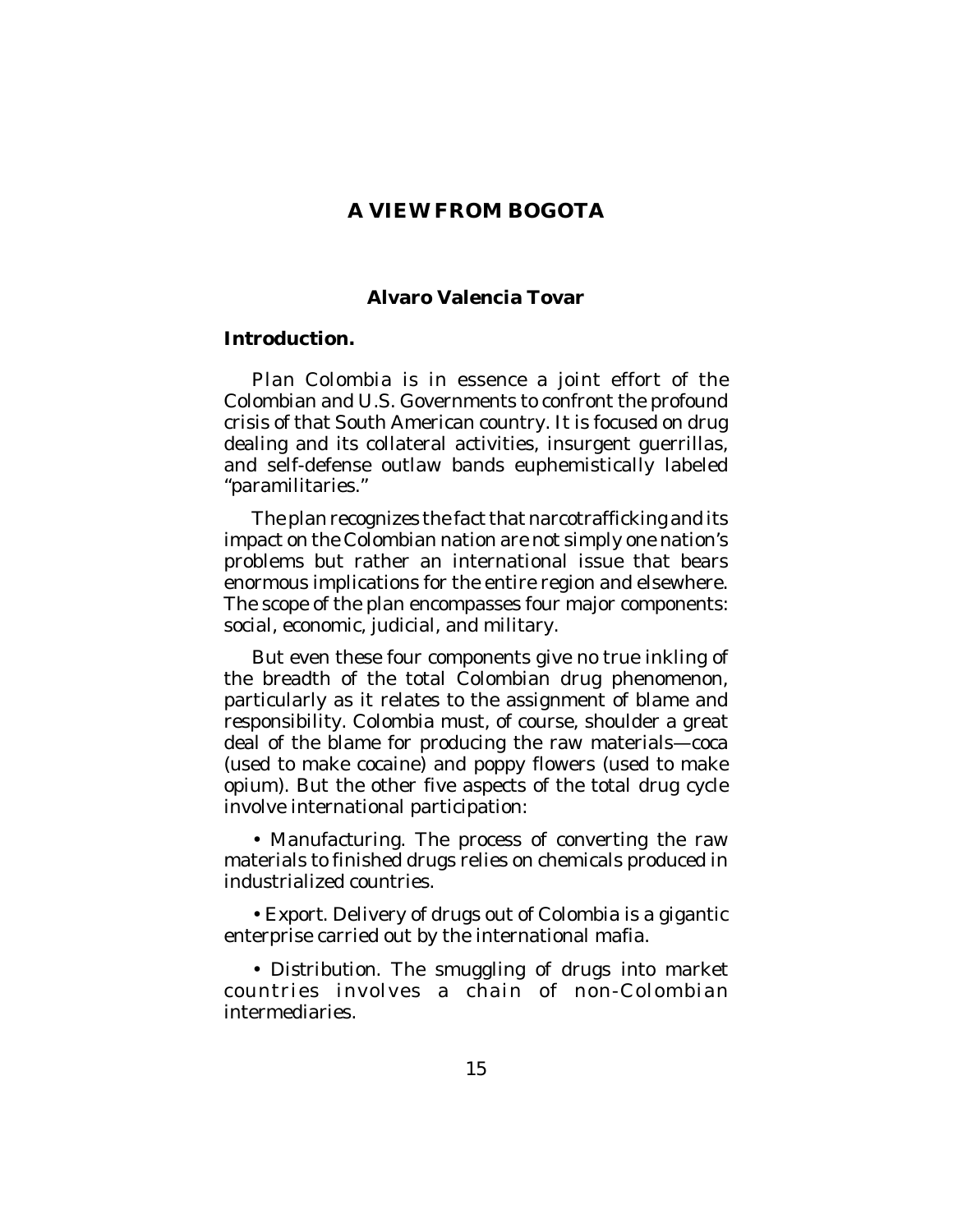• *Money laundering*. The conversion of drug money into legitimate monetary instruments involves the entire international banking system.

• *Consumption*. Obviously if there were no demand, there would be no production. The countries that comprise the market for illegal drugs must shoulder a large share of the total drug problem.

## **Options with Regard to Plan Colombia.**

In view of the controversy that has arisen since promulgation of the plan, two major options may be envisaged with regard to its disposition. The first would involve full revision prior to implementation. Such revision would occur after a stage of debate in both countries, particularly at congressional levels. Input would also be solicited from neighboring Andean countries and nongovernmental organizations (NGOs), with the latter given an opportunity to speak on human rights violations and the military component of the plan. Criticisms and recommendations emerging from such discussion would be considered by the plan's authors in any revisions undertaken prior to further implementation.

The second option, diametrically opposite to the first, would be simply to proceed with implementation at this time, though allowing for mid-course adjustments and modifications as accumulative experience confirmed, invalidated, or otherwise qualified continuance of earlier selected courses of action.

In order to ascertain the better of the two options,we should consider that this is the first time an international effort has been mounted to cope with the drug issue. Lacking a basis of concrete previous experience, the plan is essentially theoretical. Modifying the plan before application, therefore, risks transforming it simply into another theoretical construct. Sooner or later, we must dive in and test the water, allowing ourselves flexibility through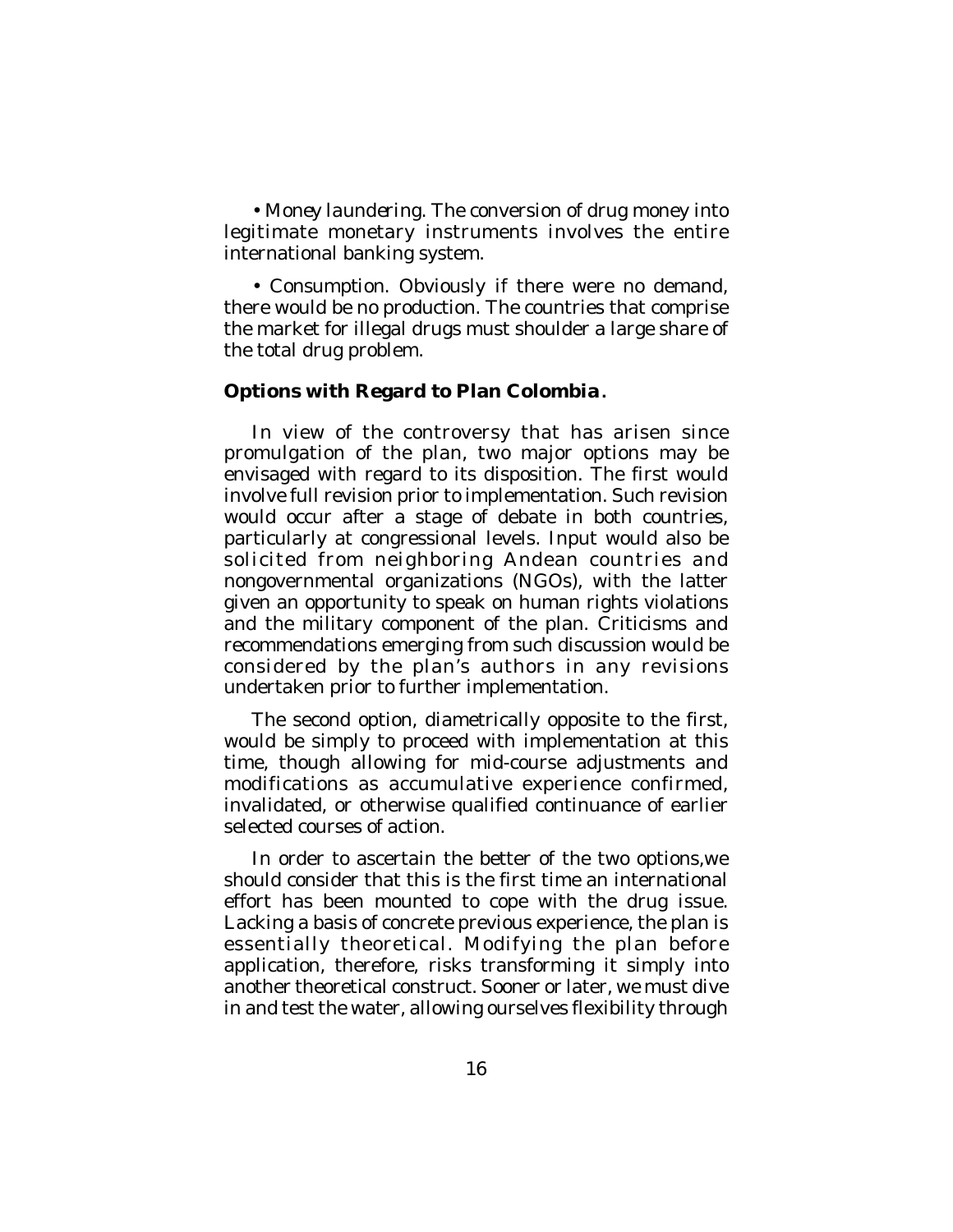feedback mechanisms to correct course as we learn what works and what doesn't. We cannot achieve perfection at this point, and any effort to do so will only occasion endless delay.

*Plan Colombia* is more of a broad catalogue of intentions than a detailed description of specified actions. In this regard, it is analogous to a future contingency plan rather than to an operational plan for implementation today in a real-world crisis against a real-world foe. Even if *Plan Colombia* was fully agreed to by all affected parties and resources were fully forthcoming, we would still face the task of drafting detailed operational plans under each of the plan's component parts for implementation on the ground or sea, in the air or space, or at the negotiating table.

I thus conclude that the second option is more desirable. In sum, it will allow progressive refinement and correction of courses of action that admittedly cannot be certified perfect today. Any grand human endeavor faces obstacles and difficulties. We know that at the start. What really matters is having the resolve to meet and overcome each obstacle in turn so that in time we will achieve the designated objective. *Plan Colombia* is beset by highly contentious issues which will evoke intensified opposition, misunderstanding, and recrimination as the plan is gradually applied in practice. We should do our best to identify and analyze these issues now, at least in broad terms, so that as they become salient we shall have ready at hand the facts, arguments, and arrangements to meet them.

## **Main Obstacles To** *Plan Colombia***.**

I shall discuss the most significant and foreseeable of these issues under three categories: political, international, and Colombia's internal conflict.

*Political*. Internal factionalism in both Colombia and the United States could be a serious impediment to the plan. With the recent change in administrations in the United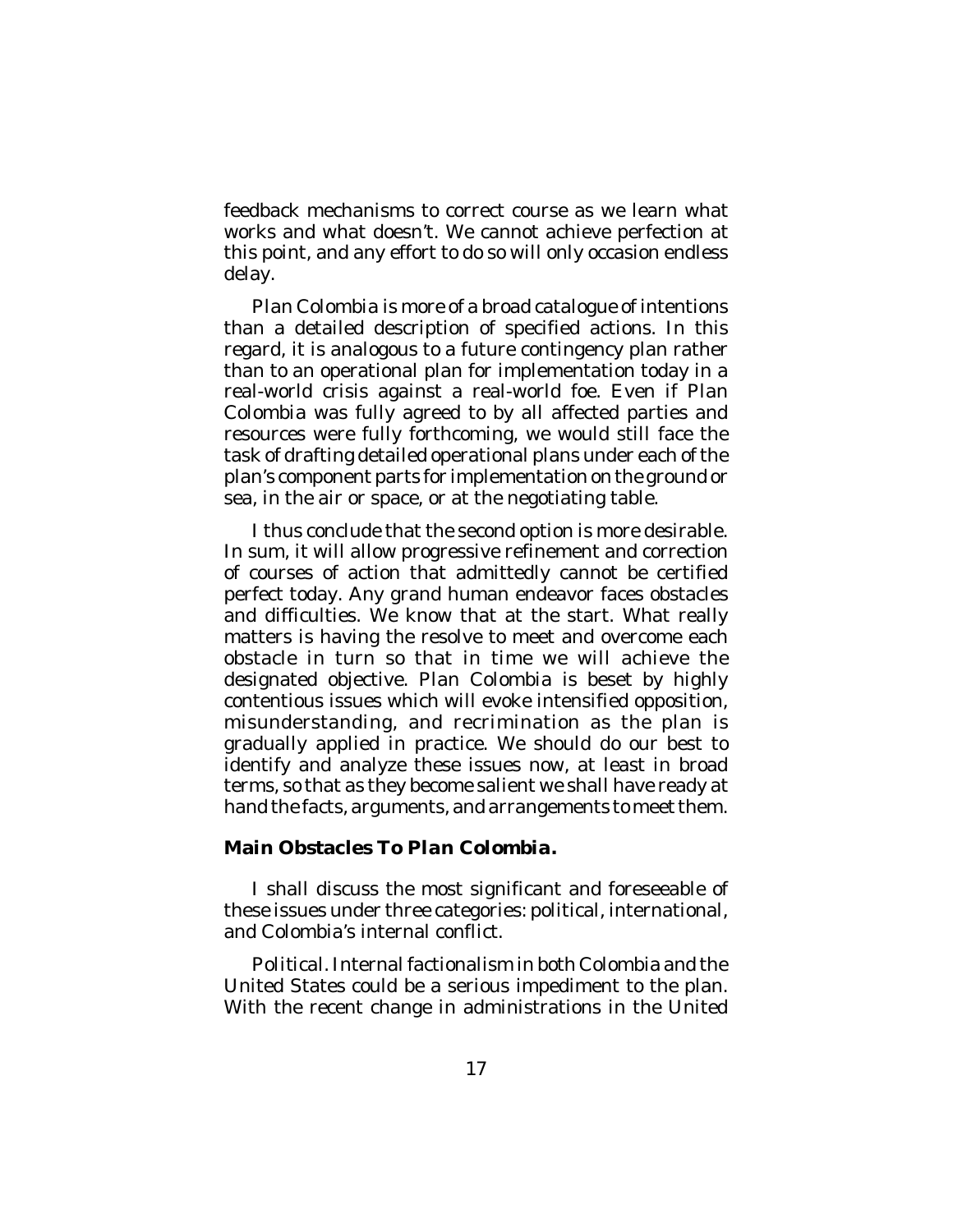States, new policies could emerge, and the dynamics of political party support could change. In Colombia, those who like and support President Andrés Pastrana are for the plan, whereas his political opponents are against it, frequently even those who lack familiarity with the plan and thus are in no position to judge it.

Much of the opposition to the plan is expressed in terms of intentional disinformation, particularly regarding its military component. The weight of this component is deliberately exaggerated in portrayals to the public, leaving the impression that *Plan Colombia* is a unidimensional militaristic approach to what is acknowledged to be an essentially socioeconomic problem. The fact that less than 20 percent of the assistance contemplated under the plan goes to strengthen the military is purposely downplayed or ignored by the plan's opponents.

Unfortunately, Colombian authorities made a serious blunder in their unveiling of the plan. There was no strategy or public relations campaign for winning public support. It need not have been that way because the enormous social and economic benefits inherent in the plan could have served as an excellent basis for appeals to public opinion. Instead, there was a sudden announcement that a bilateral plan had been approved by the two governments. The suddenness and lack of prior public dialogue startled people and undermined prospects for acceptance. Moreover, the people thereby became more susceptible to the unfounded charges that the plan would pave the way to direct intervention by the United States and eventually transform Colombia into another Vietnam. The public dialogue that then followed was marred by the paucity of reliable information, with the result that public suspicion and opposition had blossomed by the time the issue reached Congress.

Still another source of political opposition to the plan arrived in the form of nongovernmental organizations (NGOs) devoted to the cause of human rights. These NGOs,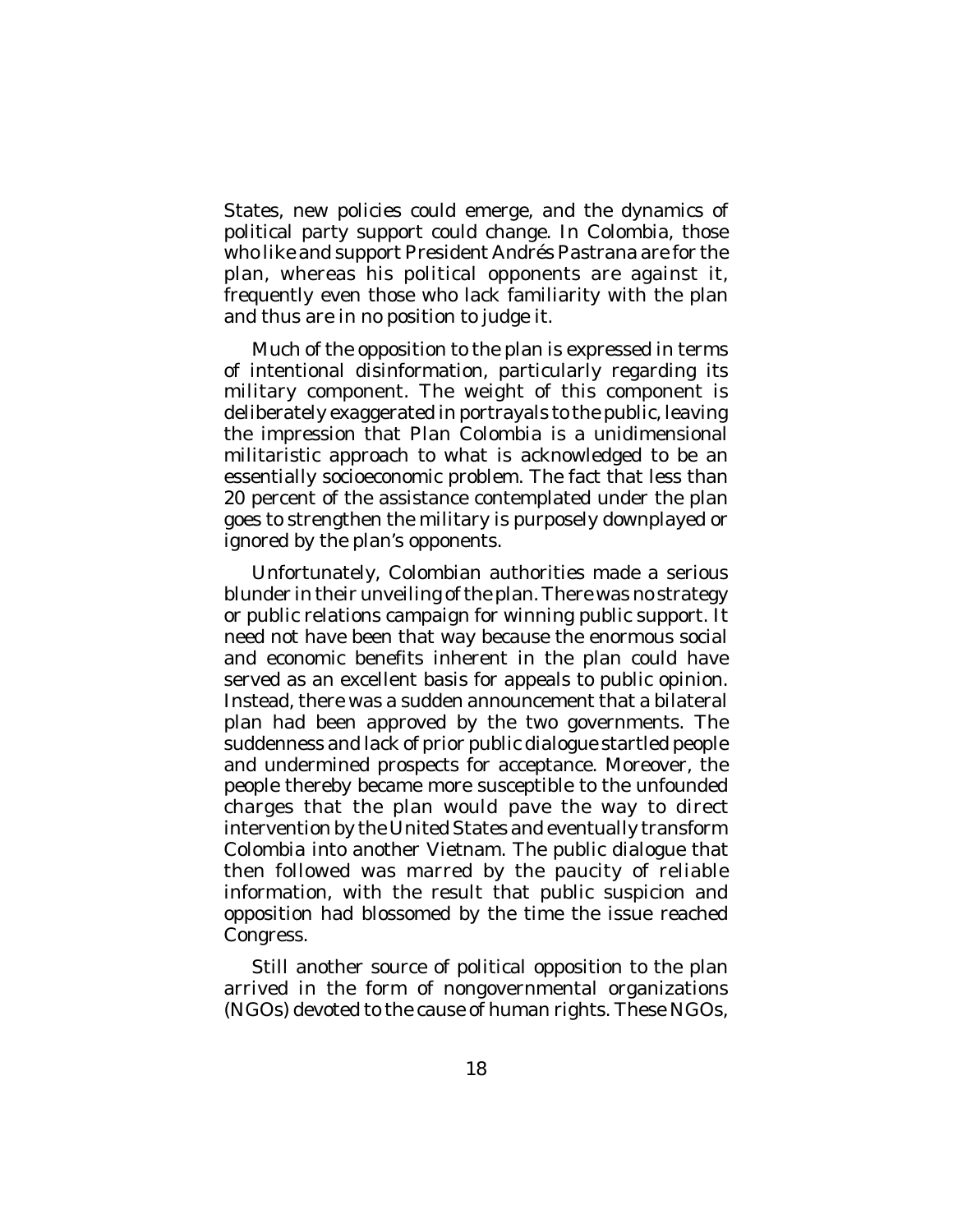often on the basis of disinformation, argue that any strengthening of Colombia's military forces will encourage even more human rights violations. NGOs in Colombia pass allegations to their proxies in the United States and Europe, who accept them at face value without further investigation. Two Colombian NGOs are particularly notorious for their bias against military institutions; their accusations rarely reflect the realities and complexities of the episodes they so glibly discuss. These NGOs virtually never approach accused military or police for comment before public accusations are leveled. Thus the accused lack opportunities to defend themselves or justify their behavior.

The Colombian administration and the Ministry of Defense have disseminated a stern policy to protect human rights and give full expression to international humanitarian law. The commanding general of the armed forces and the commanders of the three services have each taken strong actions to implement the governing policy at all echelons of command. Officers charged with supervision and support of human rights measures are functioning at battalion level and above. According to a report published by the Office of the Attorney General, a drastic decrease of human rights abuses has occurred. Specifically, a mere two percent of such incidents reported in the year 2000 were committed by military personnel, though admittedly a good number of these are still under investigation.

It is significant that Colombian military institutions show the highest level of prestige among national institutions, higher even than that of the Catholic Church, according to a survey conducted by a private polling organization known for the accuracy of its reports. If military misbehavior was prevalent, such public approval ratings would be unattainable.

An army doesn't need to increase its strength to violate human rights. But it does need increased strength to cope with the military dimension of Colombia's total drug problem. The army as a matter of military philosophy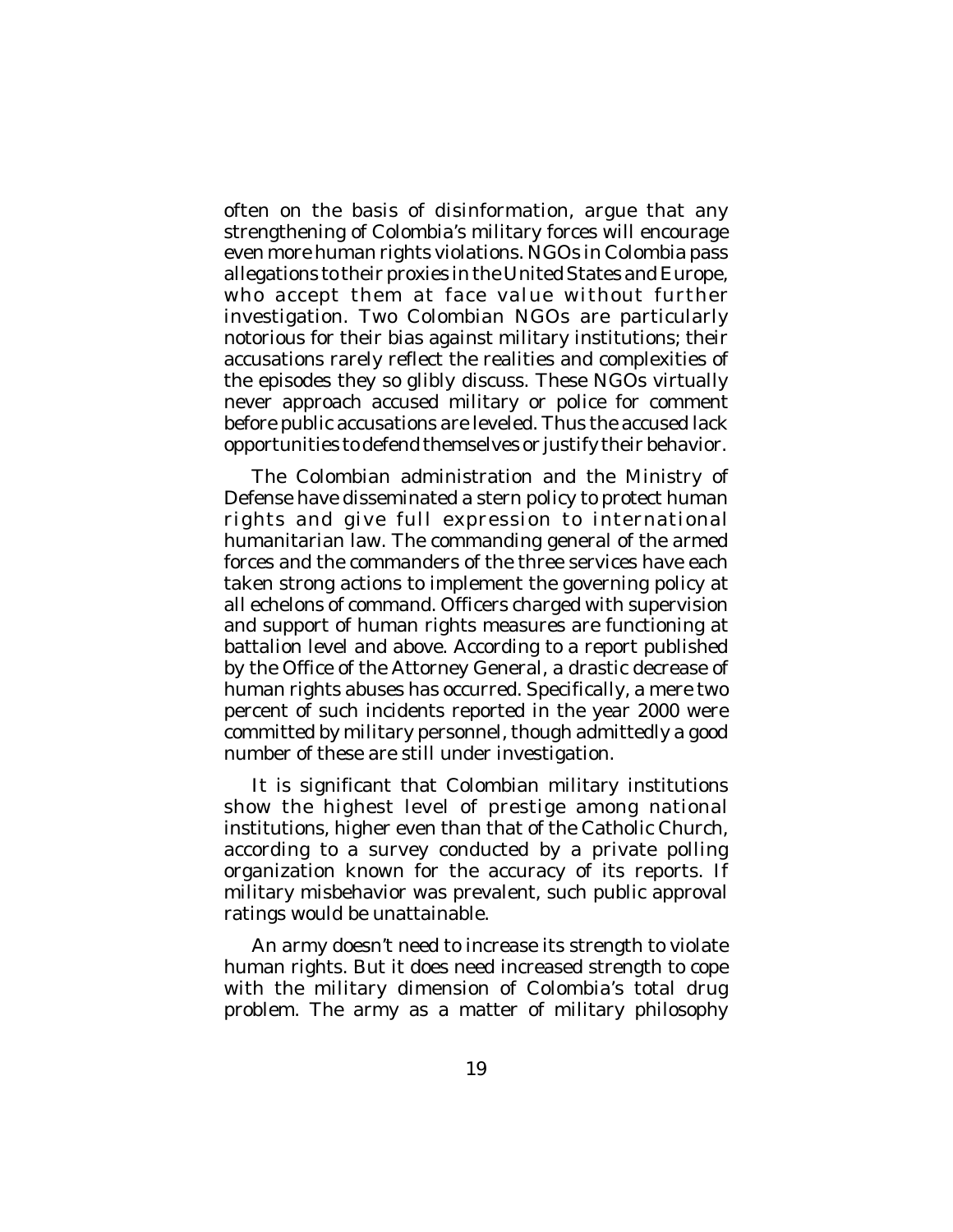believes that support by the civilian population is fundamental to counteract domestic subversion and defeat guerrilla movements. It thus recognizes that to commit human rights abuses among the very people whose support it requires is counterproductive to accomplishing its mission.

*Plan Colombia* has as one of its basic planks judicial reform, which itself unfortunately is politically controversial, for complex reasons. In Colombia, there are more lawyers than all the other professionals together. To reach a consensus among them, even at the levels of the Supreme Court, Constitutional Court, and Ministry of Justice, is extraordinarily difficult. Despite this difficulty, the Military Code, one of the major sources of concern within Colombian jurisprudence, has already been reformed, and similar efforts are under way in other fields of justice. The proportion of lawyers in Congress remains high, however, and their national inclination toward litigious disputation has brought about endless delays and postponements of projects submitted by the executive.

*International*. Turning now to international impediments to successful implementation of *Plan Colombia*, we should first take note of the posture of countries neighboring Colombia. The possibility of spillover of the Colombian narcotrafficking mess to the territory of adjacent countries has provoked strong negative reactions, particularly in Venezuela and Ecuador. The same failure to exploit public dialogue as a means of gaining popular approval *within* Colombia has plagued efforts to secure the understanding, cooperation, and support of Colombia's neighbors. Proper preparatory communication with foreign governments and news media did not take place.

Obviously, the possibility of spillover exists; in fact, some spillover has been occurring for a long time, certainly predating the emergence of*Plan Colombia*. Displacement of workers from the drug plantations and processing plants to neighboring lands has taken place whenever Colombian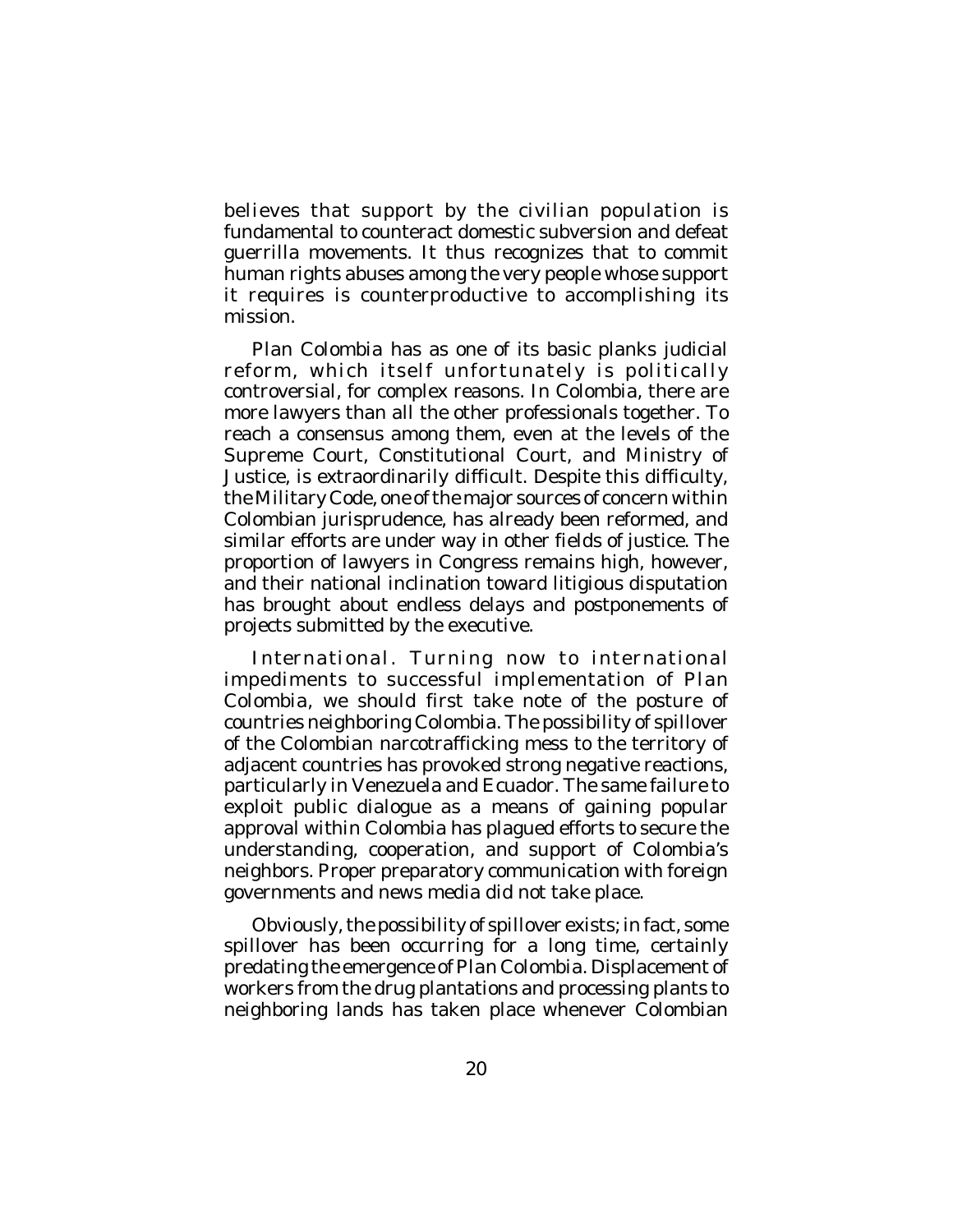authorities conducted police actions near Colombian borders. But this unavoidable peril could be contained and managed by international cooperation and surveillance, under combined accords and planning.

Another troubling factor on the international landscape is the reservations of the European Union (EU). Several European governments are supporting the Colombian peace process and even extending loans and economic assistance to support the improvement of social, economic, and quality-of-life conditions in Colombia. Yet, these same governments are distinctly lukewarm toward *Plan Colombia* itself, mainly because of its military provisions. More specifically, they believe that the peace process does not justify investments in the armed forces by the Colombian state, particularly when such forces are seen to be an indirect agent of human rights abuses rather than a guardian against such abuses. However, this thinking seems not to consider that the outcome of the peace process is still uncertain, and that the insurgents have thus far refused to accept a cease-fire and suspension of armed hostilities against the military and civilian communities.

*Colombia's Internal Conflict*. Finally, with regard to obstacles to a successful realization of *Plan Colombia*, we turn to those growing out of the insurgency and counterinsurgency within Colombia's own borders. The guerrillas' strategy has turned toward intensifying attacks against small villages garrisoned by small police detachments wholly incapable of sustaining, let alone winning, armed clashes against far superior insurgent forces. This change of strategy is due to the serious setbacks suffered by guerrilla units in 1999 and 2000 when they tried to escalate the war from direct, elusive tactics to direct confrontation with large army units in pitched battles.

Although harassment of the civilian population by the Revolutionary Armed Forces of Colombia (FARC) occurred long before *Plan Colombia* was ever envisioned, the FARC argues that its attacks against small villages are a reaction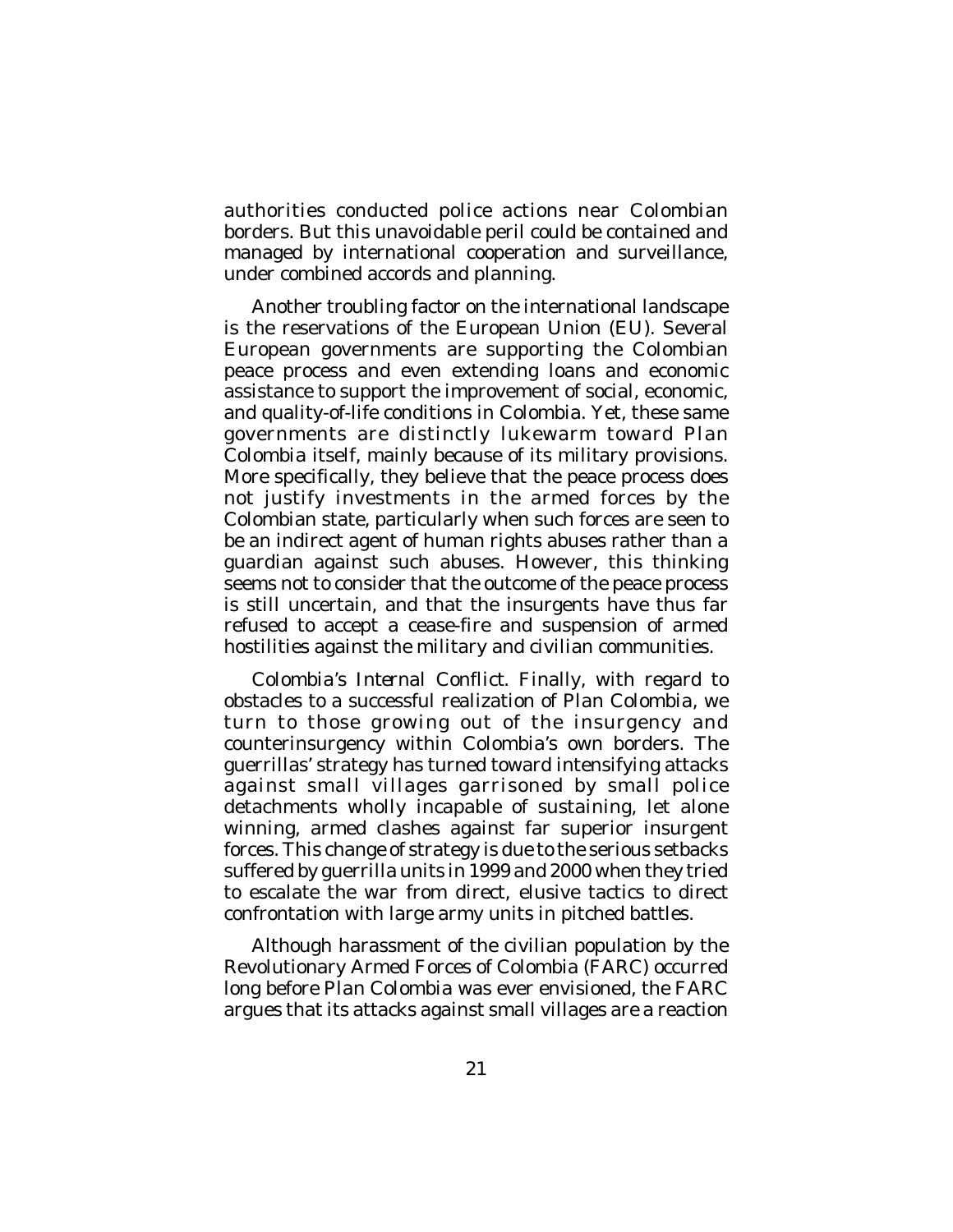against the plan. The obvious but still worrisome reason for this position is the need to block approval of *Plan Colombia*'s military component, which will enhance the broad capabilities of the armed forces even though the assistance provided by the plan is narrowly directed to fight narcotrafficking. This fact is additional proof that the close alliance between the FARC and narcotrafficking is the main source of revenue for the FARC in conducting its insurrection.

Other internal impediments to *Plan Colombia* derive from difficulties inherent to the peace process itself. Stagnating support for the peace process is often based on the allegation that "the government is not making sufficient progress in its campaign against the self-defense groups." This allegation is disingenuous, since it is being used by FARC and FARC sympathizers as an indirect argument against the plan itself. Behind the urgings for the government to take a more aggressive stance against the self-defense groups lie two self-serving goals: (1) to force the government to destroy the United Self-Defense Forces of Colombia (AUC), which is the main foe of the FARC; and (2) to discredit *Plan Colombia* as being responsible for the stagnation of the peace process.

The final internal impediment to *Plan Colombia* is the tendency to politicize what should remain purely military and technical issues. Although partial provision of resources has been accomplished, and the first counternarcotics brigade has been equipped and trained, the whole effect of the plan can make itself felt only after a considerable period of time. Meanwhile, however, the arrival of U.S.-supplied helicopters is being delayed as a result of lengthy discussions in the U.S. Congress about the *types* of helicopters to be furnished. For the sake of both optimal effectiveness and timeliness, it is best to resolve such technical issues on the basis of technical considerations, that is to say, nonpolitical considerations.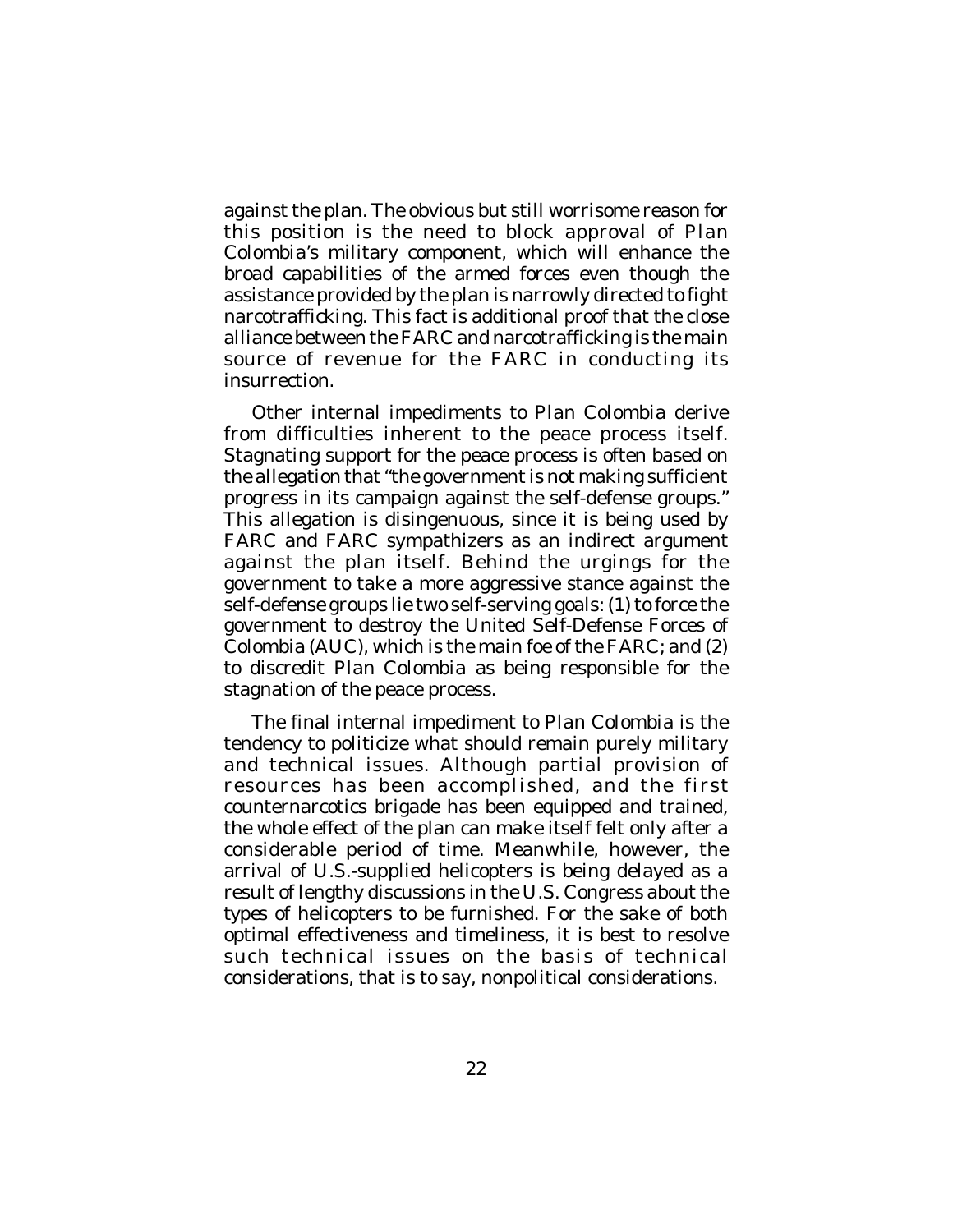## **Major Strategic and Operational Issues in** *Plan Colombia***.**

Let us turn now to the major strategic and operational issues that present themselves with regard to *Plan Colombia* in order to formulate some broad recommendations:

• *Develop and Implement an Energetic Policy Toward Neighboring Countries*. Strong action is needed to minimize the hostile attitude of Colombia's neighbors toward the plan. Misconceptions and exaggerated estimates of spillover must be clarified if regional opposition is to be neutralized.

A presidential summit of countries contiguous to Colombia should be convened by President Pastrana with the following goals: convey a clear understanding that the Colombia situation bears enormous implications not only for the immediate region itself but for the entire world; based on a candid and unblushing recitation of all the relevant facts, transform the present attitude of hostility and suspicion into one of cooperation, understanding, and positive support; work out a combined strategy for counteracting the spillover that would tend to be generated by *Plan Colombia*; create a combined body consisting of members from each of the countries, chartered to plan, direct, and supervise the actions growing out of the steps described above.

• *Intensify Public Information and Diplomacy*. Colombia's best allies are the facts; thus a concerted effort should be made to disseminate these facts to all parties who directly or indirectly can ultimately exercise an effect on the success of *Plan Colombia*.

Both through public information programs and diplomatic channels, efforts should be made to provide a better understanding of the plan—aimed especially at disabusing world public opinion of the deliberate disinformation that so frequently marred the plan's popular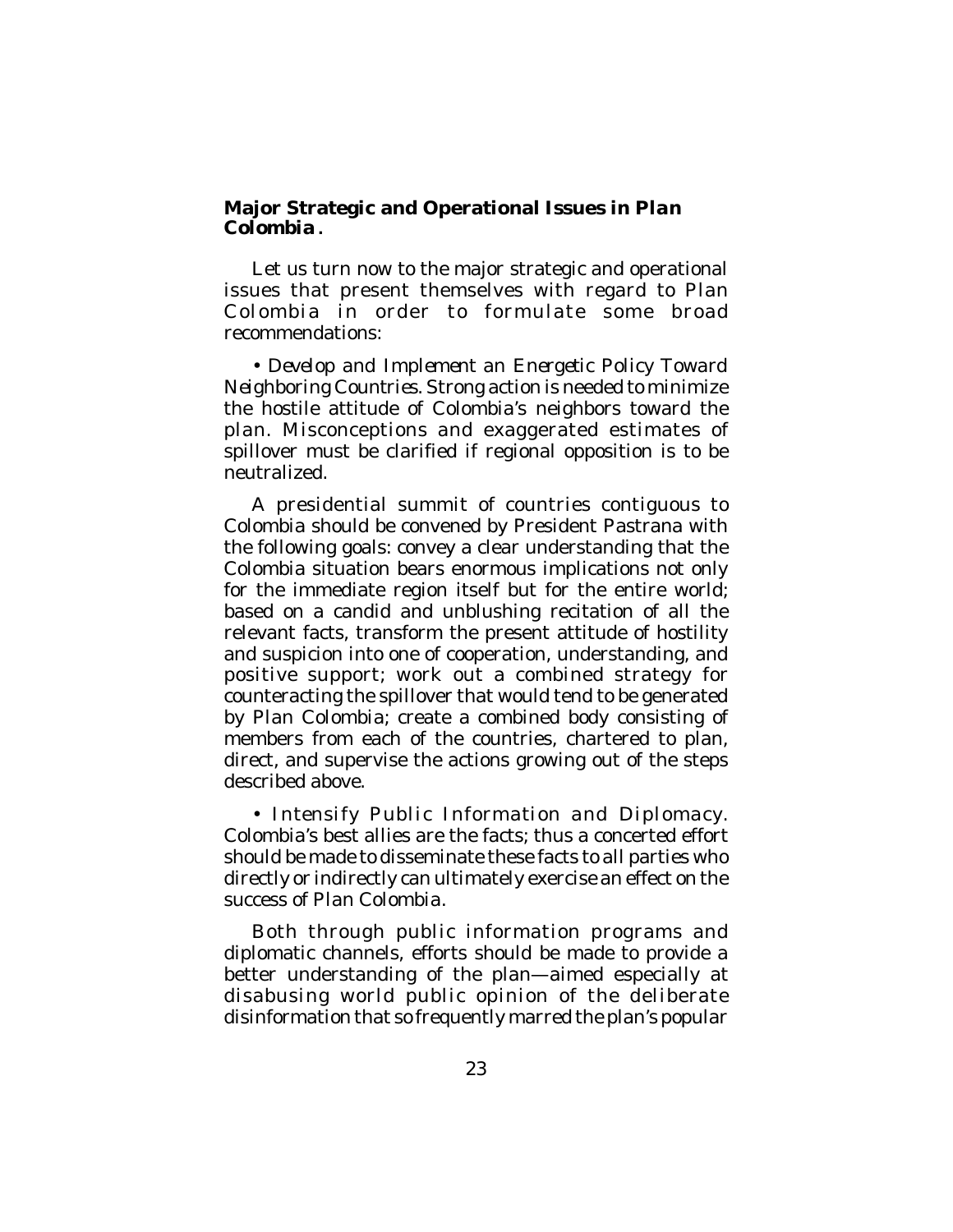reception. Also ripe for publicizing are the positive results to be expected from the dual Colombo-American effort. Particular attention should be directed to the plan's military component, justifying it on the grounds that the insurgency-narcotrafficking alliance is a threat against all the world's nations, not just against Colombia's internal security.

• *Build Programs for Drug Crop Farmers Based on True Sympathy and Understanding*. Let's face it, the farmers are being asked to give up their livelihoods even as they confront possible legal consequences. In all proposed crop eradication and substitution programs, not to mention family displacement programs, careful attention must be given to the psychological, legal, and economic plight of affected farmers.

To elaborate on the point preceding, dealing with the human infrastructure of the narco business requires the attention of our best and most sensitive minds. The complex socio-economic entanglement of displaced persons, rural unemployment, endemic poverty, low quality of life, decay of the coffee industry, and lucrative salaries paid by narco dealers has brought tens of thousands of campesinos into the traffic. Returning them to a traditional but improved life will be an enormous task requiring understanding of all the circumstances that gradually drew them into criminal activity.

Alternative cultivation is not possible in the Amazon jungle where the soil is poor and the consuming centers too distant for commercial purposes. The only practical alternative employment of the manpower involved lies in the eradication by hand of the cultivated zones that were created from destroyed tropical woodland, thus restoring the original fragile environment. Return of the cultivators and their families to their original working areas should be encouraged and facilitated by enlightened government policies along with this process. *Plan Colombia* will be a most valuable tool for the accomplishment of these ends.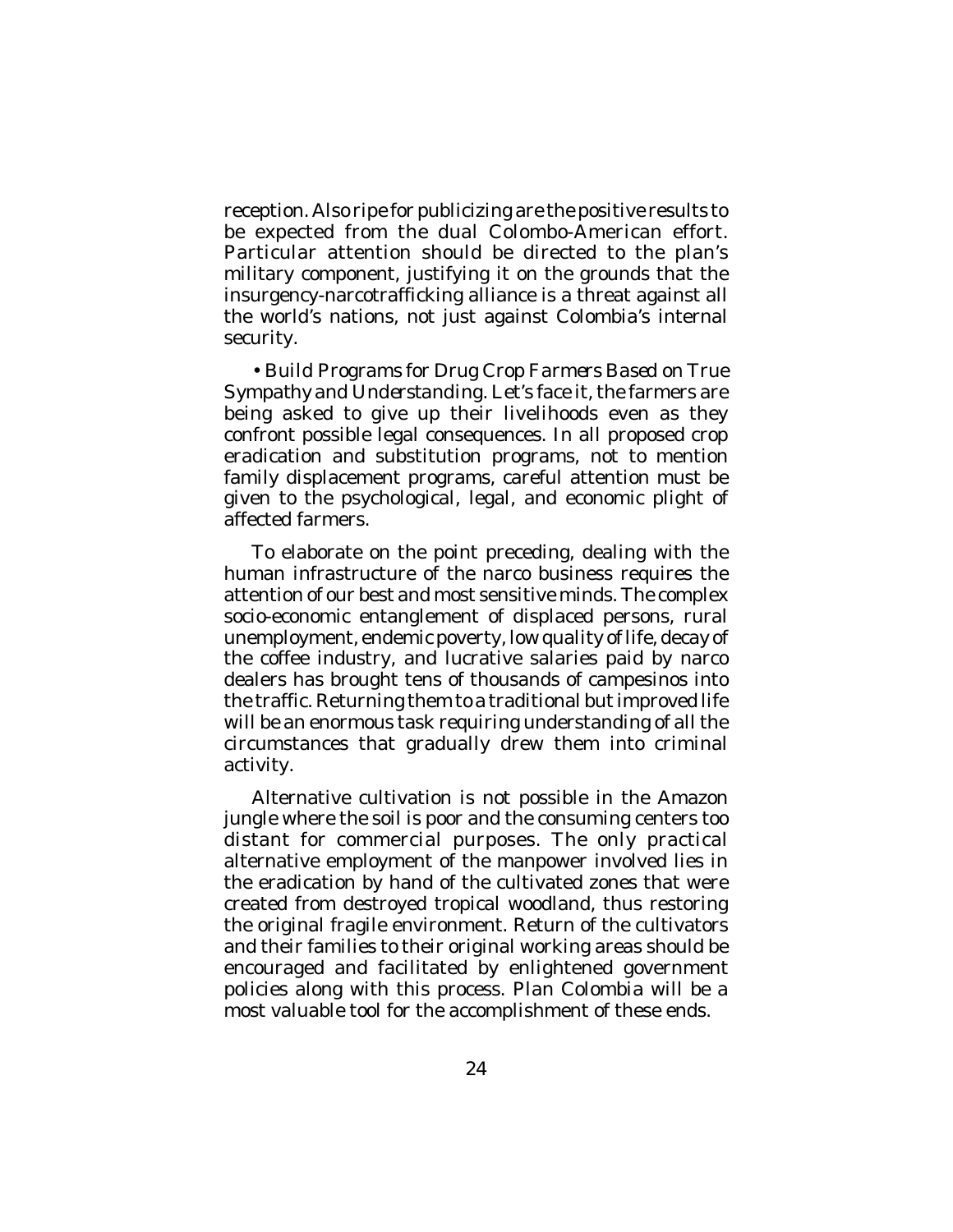### **Conclusion.**

*Plan Colombia* is thus far the most audacious and well-conceived venture ever undertaken to solve the global problem of narcotrafficking. It merits strong support from all societies and states. Obstacles and difficulties must be confronted with strong leadership and political will. The plan's weaknesses should be overcome during the gradual process of implementation as experience is gained. Skepticism and cynicism can be overcome by the gradual emergence of positive results. To retreat at this late stage into theoretical arguments will come to nothing. What is required now is a pragmatic approach marked by action, boldness, and resolve.

Much still remains in implementing the plan. Steering agencies linked to certain aspects of the plan need to be established, and many of those that are established need to be enlarged to handle the developing tasks and responsibilities. Operational leaders must avoid allowing their emerging organizations to become bogged down in bureaucratic wheel-spinning, thus losing sight of their urgent missions. More plans, more strategy, more tactics will need to be conceived. All this will constitute a challenge of extraordinary magnitude, but it should be approached by our two countries with optimism, a creative spirit, and an iron will to be successful.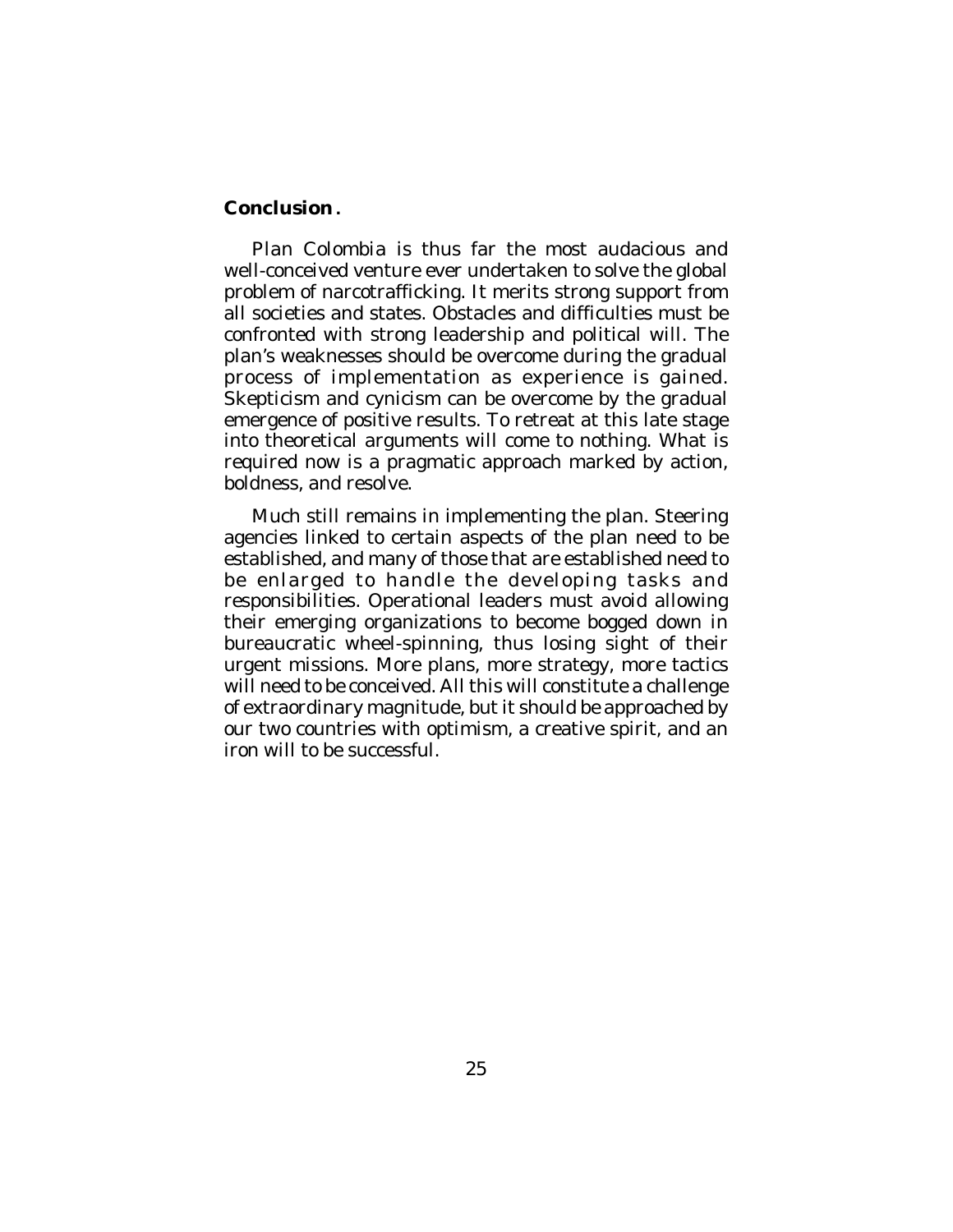## **A VIEW FROM PANAMA**

#### **Ricardo Arias Calderón**

As one with considerable experience in formulating the security doctrine of Panama, which shares a common border with Colombia, I would like to discuss *Plan Colombia* with regard to its broad regional and even global implications. Decades ago, organized violence was unleashed in Colombia, originally as a product of the traditional political conflict between conservatives and liberals. It eventually became enmeshed with common legal delinquency. Later, the violence turned into insurgency and came to be led by guerrillas of diverse Marxist-Leninist persuasions and nationalistic expressions. At present, it is headed by the Fuerzas Armadas Revolucionarias de Colombia (FARC), with approximately 26,000 soldiers, and the Ejército de Liberación Nacional (ELN), with approximately 5,000 soldiers. More recently, the organized violence has had diverse ties with narcotic producers and traders and, for this reason, has had at its disposal large sums of money. Furthermore, it has provoked the emergence of opposing paramilitary organizations, especially the Autodefensas Unidas de Colombia (ACU), with approximately 8,000 soldiers. The ACU has lately gained in strength and developed tacit acceptability to many segments of society despite or perhaps because of its brutal methodology.

The insurgent organizations have faced one another, the narcotic organizations, and the paramilitary in a complicated and changing network of confrontations, alliances, and betrayals. But above all they have faced the armed forces (approximately 146,000 soldiers, of which some 60,000 are combat available), and the national police forces (120,000) of the Colombian state. For years the government's armed organizations have sacrificed the lives of their members in seeking to safeguard the security of a majority of Colombian citizens, while at the same time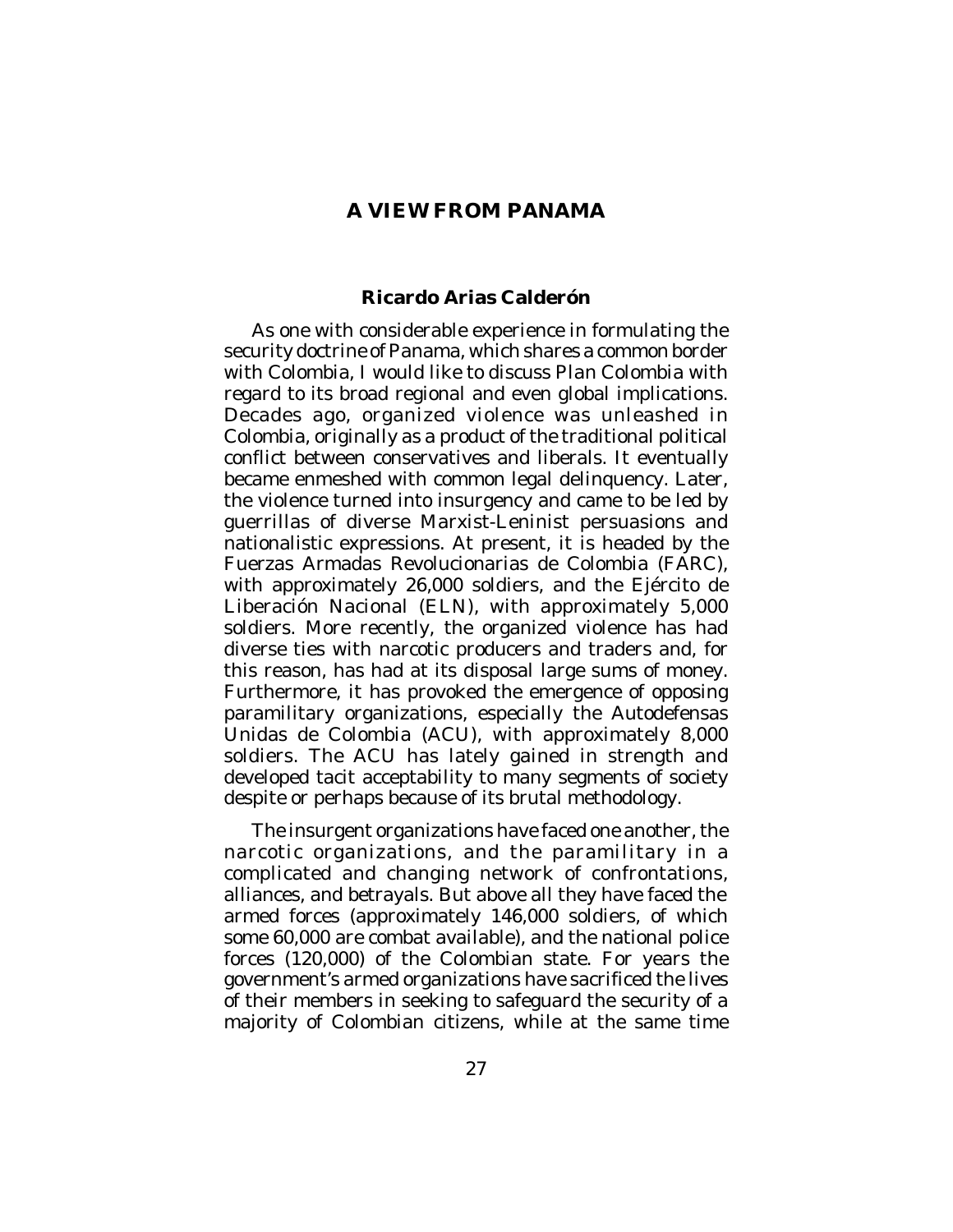paradoxically maintaining different forms of complicity with the paramilitary and even in some cases, it is suspected, with the narcotic organizations.

In the conflict between the irregular organizations and the regular military and police organizations of Colombia, the value of the military and police has often been suspect, particularly in terms of their respect for human rights, their commitment to social justice, and their compliance with the norms of legality and decency. While acting in the name of the only authority which has a valid claim to legitimacy, that is to say the government of the country, the military and police have worked under conditions that rendered this legitimacy at times questionable due to the government's own behavior. The civil violence in Colombia is neither provoked nor sustained by foreigners, but rather is indigenous. It grows out of Colombia's own social, economic, political, and cultural conditions. While in earlier stages some of the insurgent organizations have had foreign support from Castro's Cuba, that no longer seems likely with the disintegration of the Soviet orbit. Nor has the United States heretofore been a primary actor in the conflict, though it has had a stake in it through its opposition to all guerrillas connected to the communist movement. This stake increased significantly in recent years because of the fight against narcotics production and traffic.

Given the decades during which successive Colombian governments attempted unsuccessfully to eliminate the insurgency with firepower, it seemed reasonable to conclude with President Andrés Pastrana that the only road left towards lasting peace is the road of negotiation. Clearly, his stalwart attempt to negotiate peace has been the most decisive, systematic, and courageous of any previous efforts, moreso even than that of conservative former President Belisario Betancur.

But unfortunately the negotiations have not yet advanced on any substantive issues, probably because of the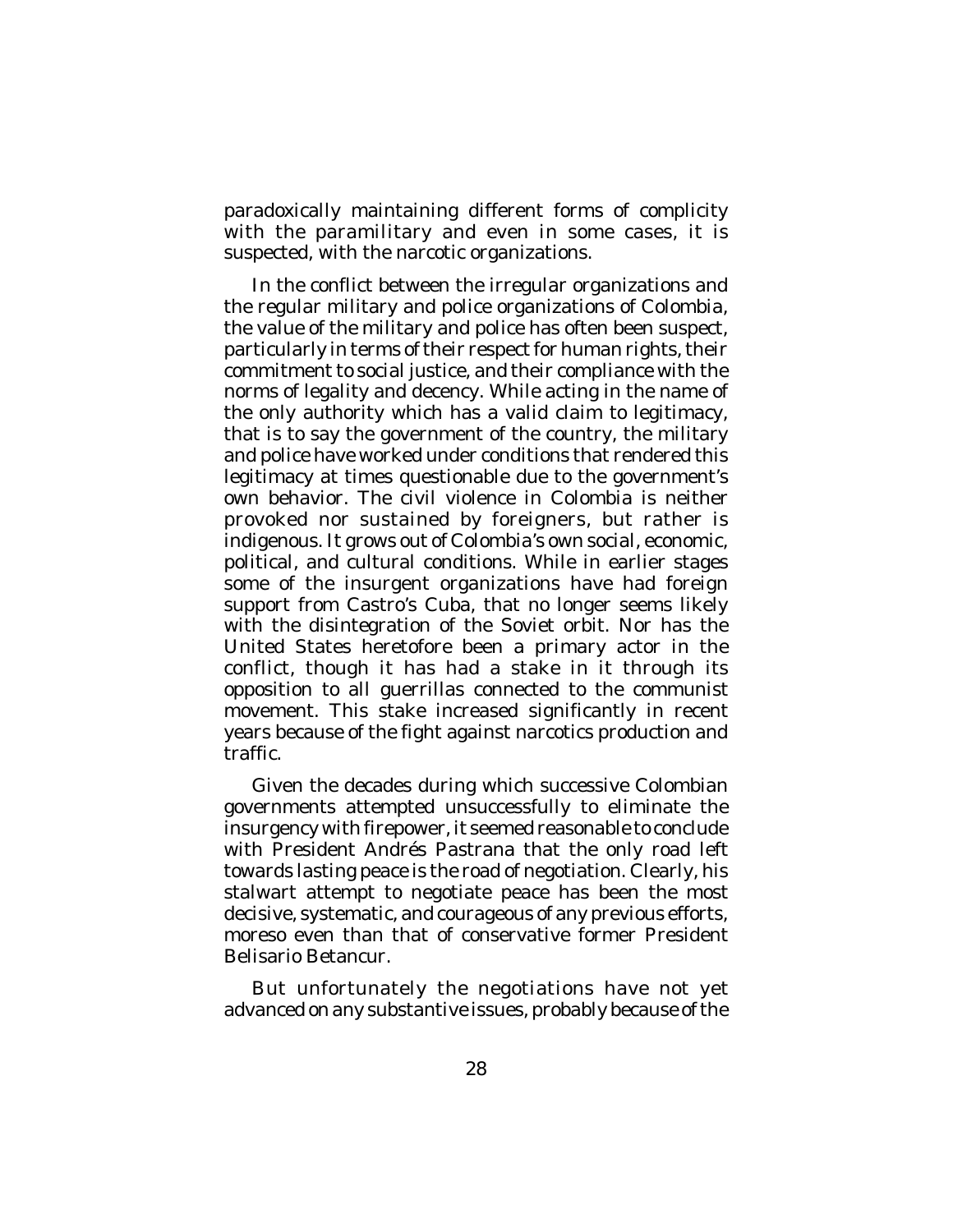intransigence of the guerrillas. From the Report of the Institute for European and Latin-American Relations (IRELA) dated September 16, 1999, a few statistics regarding the guerrillas are worth recalling: the guerrillas are thought to be present in some form or other "in 43 percent of the municipalities of the country"; and "the intake of the FARC in 1997 was approximately \$463 million as against expenses of \$78 million and the intake of the ELN in the same year around \$340 million as against expenses of \$39 million." These factors distinguish the Colombian guerrillas from their Central American counterparts: a sufficiently ample territorial base in their country to provide support for recruitment and training, a launch-pad for attacks, a sanctuary for repose and security, and very substantial financial self-sufficiency.

The IRELA report concluded that neither the guerrillas nor the government could defeat each other militarily, and that the negotiations were going to be difficult because "the guerrilla has no motivation of sufficient weight to engage in serious negotiations, given the improbability of suffering a military defeat, the relative rural support they enjoy, and the juicy benefits from the activities which they conduct to finance the war."

In these circumstances, one can quetion whether weariness with a life of fighting is sufficient motive for the guerrillas to conclude a good-faith peace negotiation. Is it not possible, then, as Pastrana's term comes to an end and so, too, his capacity to shape events, for the population to become so frustrated with an apparently endless and fruitless negotiation that segments of Colombian society begin in desperation to seek a solution to the crisis from the brutality of the ACU? And, in a similar vein, could it not happen that, in the present mood of public opinion, a successful electoral alternative could emerge committed to an all-out war with all its dire human consequences? The presidential pre-candidacy of Alvaro Uribe Vélez, former governor of Antioquia, may well represent such an alternative. To representatives of the guerrillas with whom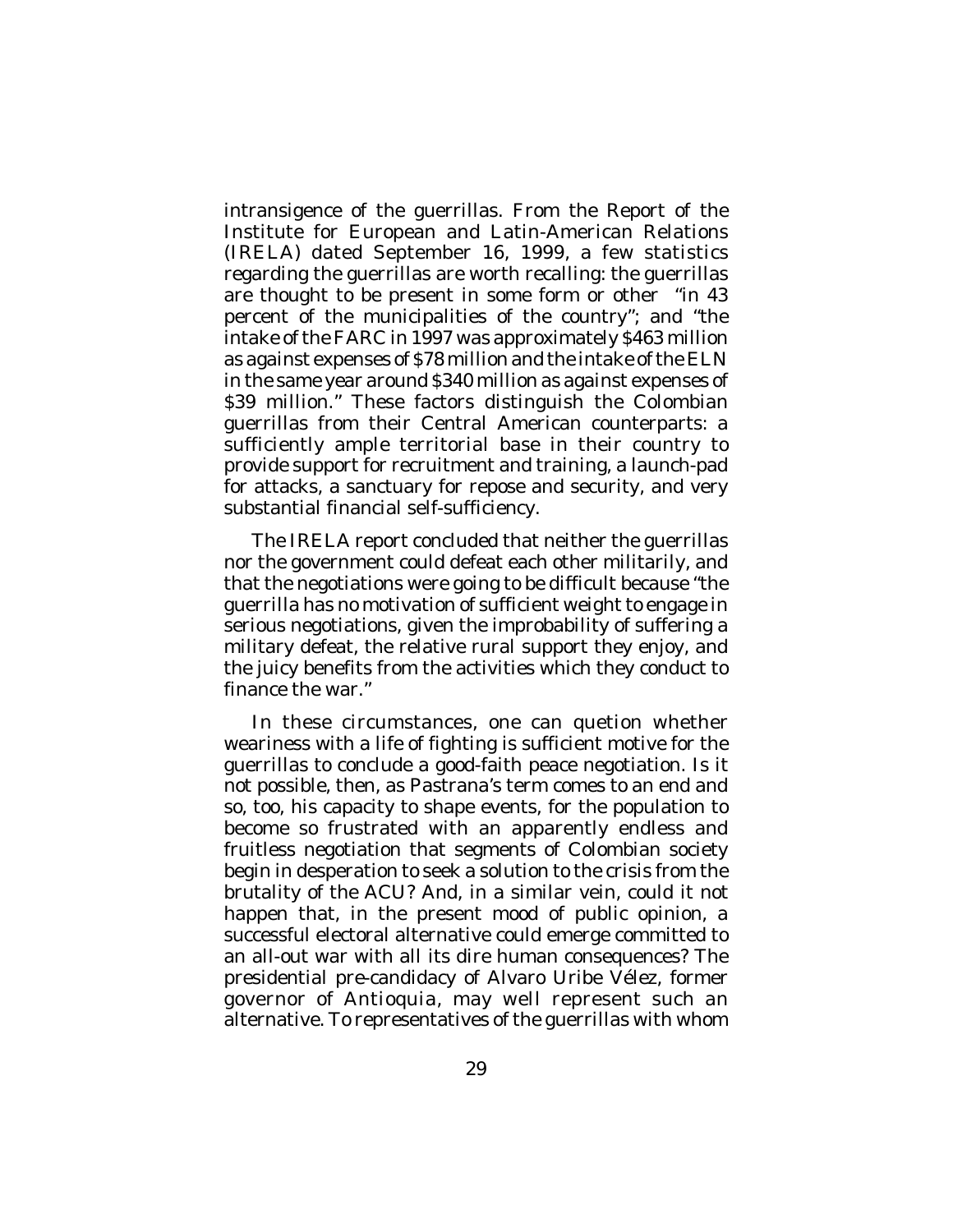I have talked, I have communicated this concern: if they fail to negotiate with a President who has had the courage to propose real negotiations, they may have to deal instead with a President disposed to wage all-out war and to face the AUC rather than the armed forces. It would be tragic for Colombia.

In the meanwhile, negotiations falter, the conflict worsens, and the international community grows increasingly concerned. In the Internet web presentation by the Colombian government itself, one reads this appraisal:

As far as the evolution of the armed conflict in particular, one observes a clear intensification. While 90 municipalities registered FARC and ELN guerrilla presence on the national territory, this number had increased to 310 in 1991 and to 369 in 1998. [This presence] . . . has also grown . . . in organizational terms. In 1989 45 FARC fronts and 19 ELN fronts were registered, while by 1995 16 and 14 new fronts had been created respectively in each of these organizations. In 1996, the estimate is that the FARC has 66 fronts and the ELN 40, distributed respectively in seven and five regional blocks throughout the country. . . . [I]nvaluable . . . lives . . . are lost [between 30 and 40,000 per year-Author]. . . . At the present time, one can say that in terms of the GDP [economic growth is substantially impaired] as a consequence of the armed conflict.

Moreover, according to a news cable from Reuters dated December 27, 2000, an army report establishes that the groups in conflict are causing an ecological disaster of unsuspected proportions. Concurrently, in a publication of the American Forum for the Transition Teams of the New U.S. Administration entitled *The Western Hemisphere: An American Policy Priority*, one finds among the early flash points with potential to consume administration resources the following assertion: Colombia and neighbors: to confront the *steadily deteriorating politico-security situation in Colombia*, a much firmer, more substantial political commitment will be necessary from Washington and other capitals. Similarly, the 11th Inter-American Dialogue Report, entitled *A Time of Decisions, U.S. Policy*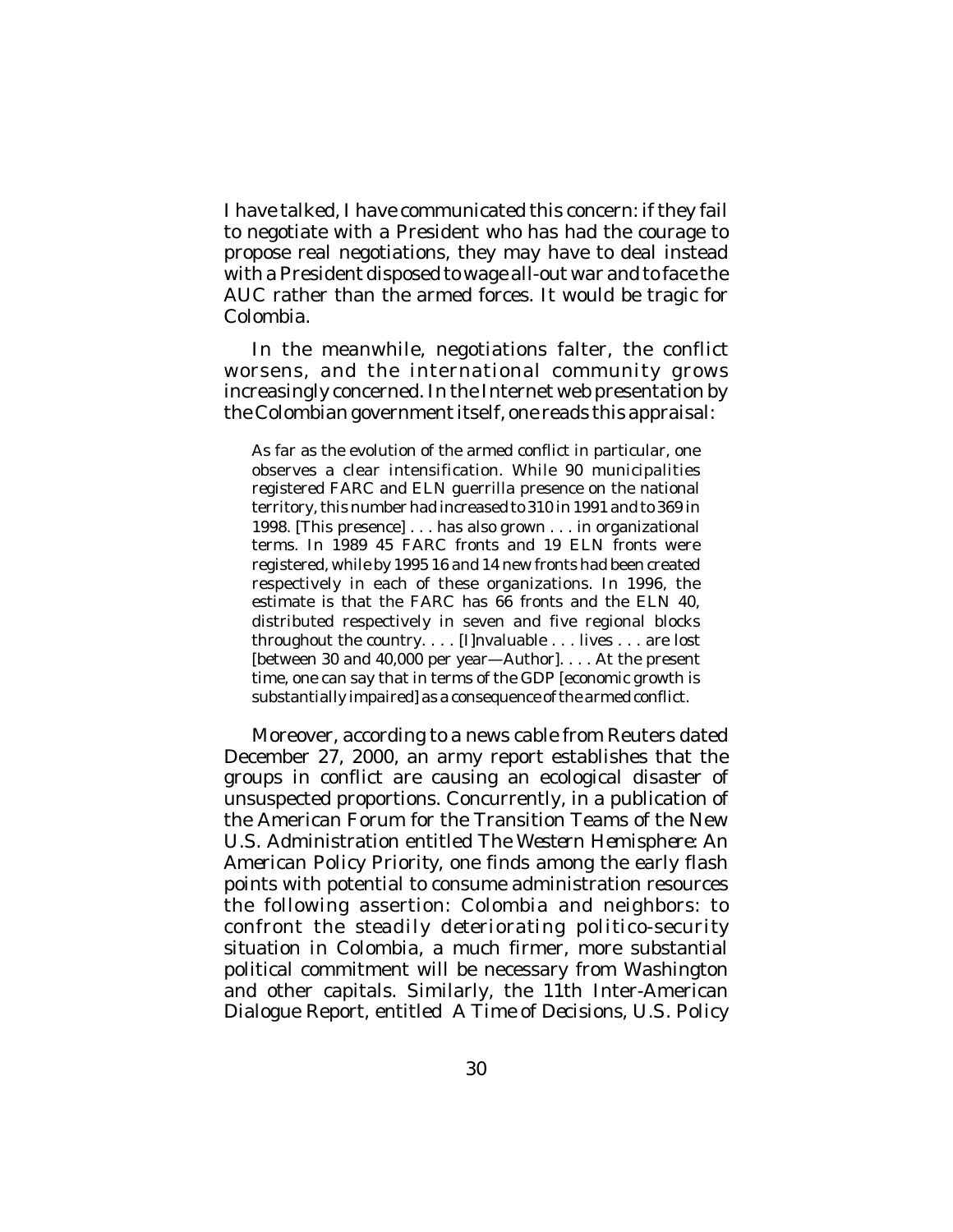*in the Western Hemisphere*, dated December 14, 2000, warns:

Colombia faces the most severe challenges. As the nation's democratic institutions are battered by a relentless guerrilla war, horrendous human rights abuses, pervasive criminal violence, and economic recession, the Colombian government is increasingly losing control over the country. The recently approved U.S. aid package of \$1.3 billion is intended to help reverse this situation, but may not be adequate to address the fundamental task of restoring authority and credibility to the Pastrana government. It is difficult to imagine how the government can successfully pursue the goals of peace and reconciliation without a stronger, more professional army that can respond effectively both to the guerrillas and paramilitary groups. But the government also needs to manage the peace process better and make a more effective commitment to protecting human rights. The continuing lukewarm support for Colombia's struggle from Latin American and European governments is troublesome was well. The danger is great that the violence in Colombia will worsen and the country will deteriorate further.

Both the American Forum and the Inter-American Dialogue Report, in pointing out the deteriorating situation, recognize a most important dimension of the violence in Colombia and of the attempted peace negotiation, namely, its regional and even global dimension. In fact, as the conflict intensifies, its spillover potential increases both in terms of the organizations in conflict intruding in the frontier areas of neighboring countries and in terms of a growing number of inhabitants of Colombia seeking safety by moving within the country or fleeing to neighboring countries and even more distant countries (particularly the United States). There are currently some 1.5 to 2 million displaced persons within Colombia as a result of the conflict. Moreover, the flight of uncounted numbers to other countries occurs either in clandestine, illegal fashion, mostly persons from the humbler classes, or in formal, legal fashion, mostly persons of middle and upper class extraction.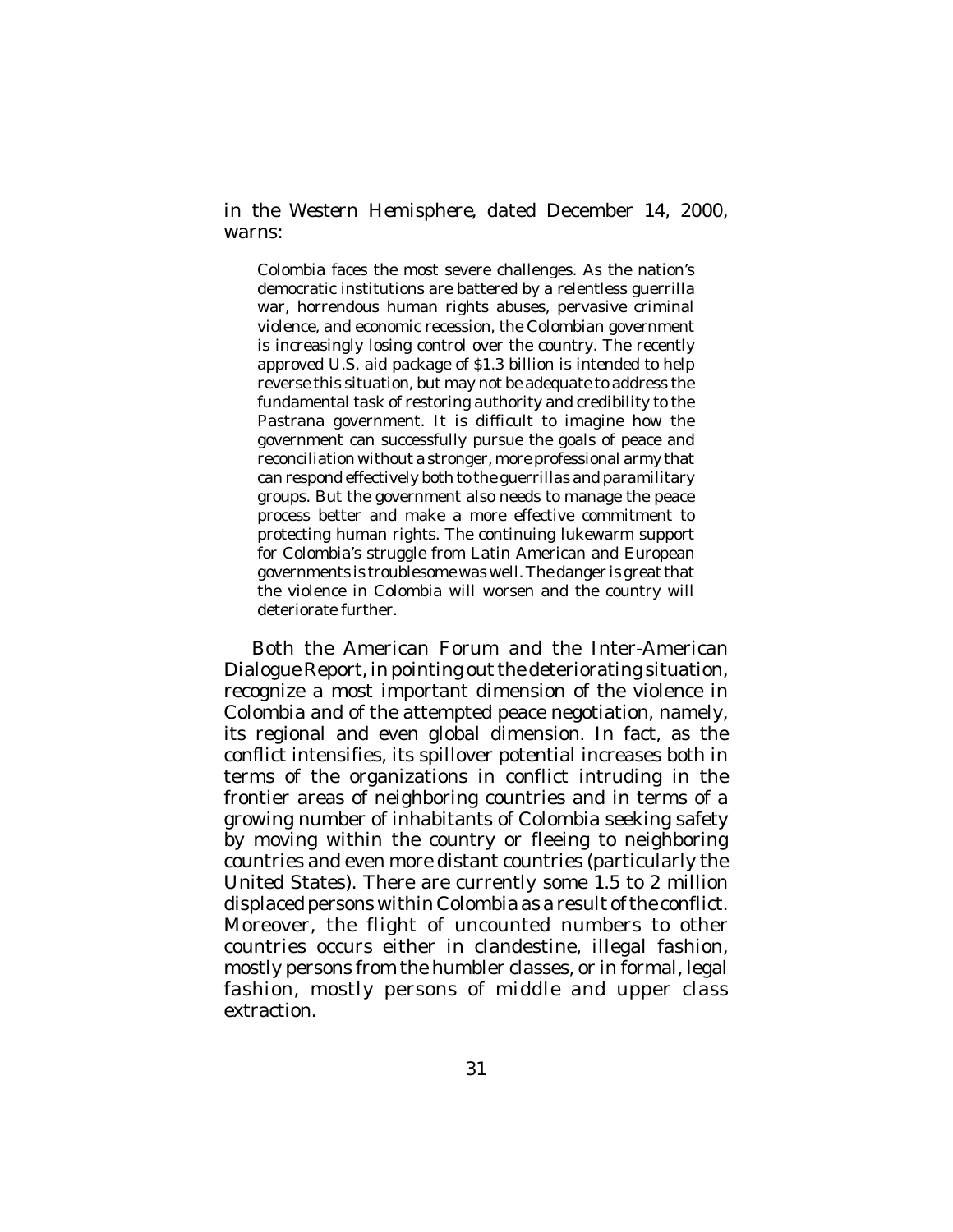The very concept of *Plan Colombia*, which was originally somewhat ill-defined, has been transformed by international interaction. When first mentioned by President Pastrana in December 1998 in Puerto Wilches, it was presented as a way for the guerrilla to participate in the development, design, and execution of the projects that would be simultaneous with the negotiations. These projects were expected to generate investment for the zones affected by violence, illegal crops, and environmental damages. *Plan Colombia* was even, it is said, part of the pre-agreements between the government and the FARC. But since its 3-year cost has been estimated at \$7.5 billion, the Pastrana government sought to obtain somewhat less than half (\$3.5 billion) from the international community, while itself providing a little more than half (\$4 billion). It had recourse to the ideas of the U.S. government, which, given its own priorities and political realities, has influenced the concept of the plan to emphasize the fight against drugs. The drug fight in turn led to increased emphasis on the plan's military aspects since it would be impossible to thwart the guerrillas' drug activities without resort to armed force.

The plan includes a complex set of objectives and programs on the basis of ten strategies: economic; fiscal; peace; national defense; judicial and human rights; anti-narcotics; alternative development; social participation; human development; and international. But of the \$1.319 billion voted by the U.S. Congress to support *Plan Colombia*, some 65 percent or \$862.3 million, is reportedly for Colombia, 14 percent for neighboring countries, 17 percent for U.S. agencies, and 4 percent for other purposes. Of the funds for Colombia, 70 percent is for the fight against production and commerce of drugs. Moreover, of those same funds for Colombia, 58 percent is for military assistance, and 14 percent for police assistance. Among its key elements are establishment of three new anti-narcotic battalions and provision to the military forces of 60 helicopters—42 Hueys and 18 Black Hawks—as well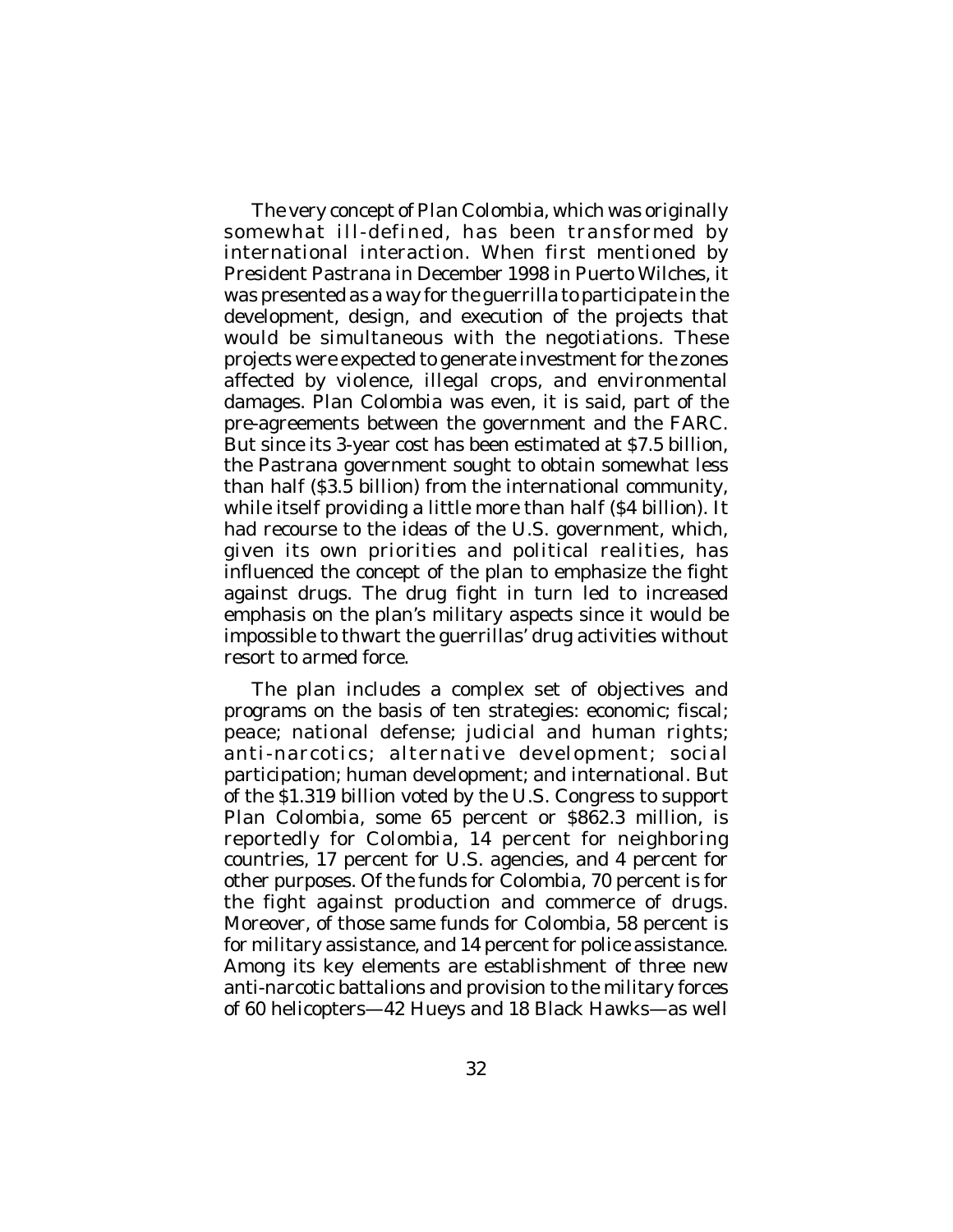as electronic equipment for intelligence-gathering through satellite information. Also a key element is the training of about 30,000 additional Colombian military personnel by U.S. advisers, in part through subcontracting this task to private companies.

Such percentages as those above reflect, of course, only the U.S. contribution, not the whole cost of the plan. But the U.S. contribution is the only portion of the cost that is relatively assured. Thus these percentages are indicative of the importance assigned to different components of the plan.

But to render the military anti-narcotic strategy effective and, to the extent they are interconnected, the anti-guerrilla strategies as well, requires that neighboring countries actively support *Plan Colombia*, establishing, for example, a tight security circle around Colombia. This is precisely what Venezuela, Brazil, Peru, Ecuador, and Panama have all indicated they are unwilling to do, so as not to be drawn into the internal Colombian conflict. And they have expressed their concern that as presently conceived, *Plan Colombia* will intensify the conflict and will increase its spillover potential, thereby rendering each of the neighboring countries more insecure.

In speaking of the neighboring countries one should distinguish between those countries that have armed forces, like Venezuela, Brazil, Peru, and Ecuador, all of which could actively support Colombia since they can effectively defend themselves if necessary. Nevertheless, it has not been possible to persuade these four countries to act jointly, although in all four cases there have been preventive movements of military units to their frontier with Colombia. Peru, while President Fujimori was in charge, showed a willingness even to confront the guerrillas militarily, though Vladimir Montesinos, head of the intelligence office of Peru, was instrumental in selling arms to the guerrillas.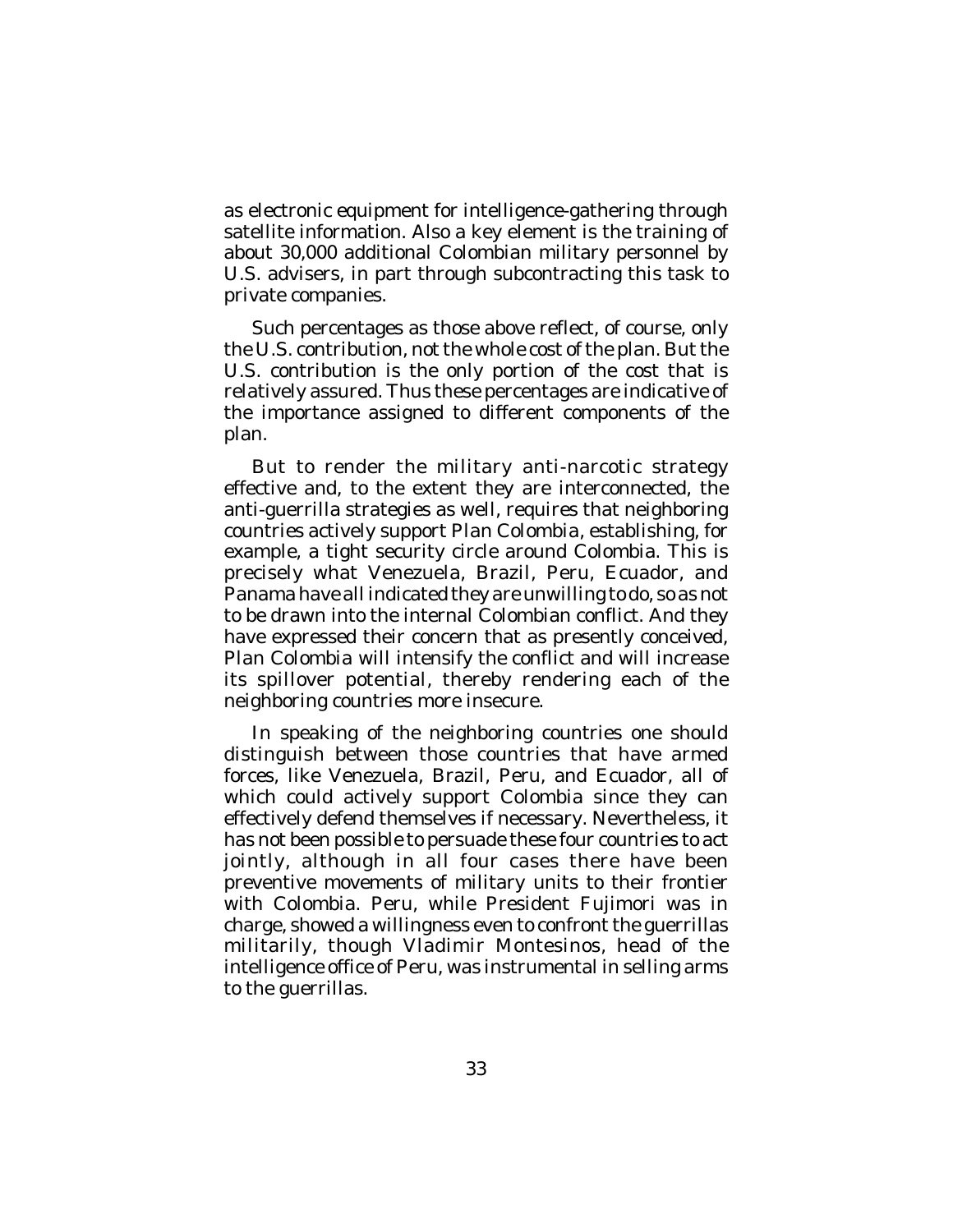Now that Fujimori's regime has come to an end, Brazil, Peru, and Ecuador could come closer in their position regarding Colombia. It it desirable that they assume a more dynamic and effective shared role in support of the efforts of the Colombian government to bring the guerrillas to genuine peace negotiations. Clearly the intensified violence in Colombia cannot but be a seriously destabilizing factor in a sub-region which is already the least stable in Latin America. The reluctance of Colombia's neighbors to act supportively invites a more unilateral type of action on the part of the United States, which is hardly desirable. It would also seem that Brazil should have a leadership role to play in this respect, both because of its size and weight and because it is a much more stable democracy than the other neighboring countries. If Latin America, now beginning to reach its maturity both politically and economically, wishes for the United States to abstain from intervention, it must show greater initiative in tackling its own stability and security problems.

For the four neighboring countries that have armed forces, another impediment to adopting a common position may be the present government of Venezuela. In contrast to the position of former President Fujimori of Peru, President Hugo Chavez of Venezuela has shown evident sympathy for the Colombian guerrillas, a fact that has generated manifest tensions with the Colombian government. This sympathy, combined with Chavez's tendency to act on his own, often counter to U.S. interests, and to express public admiration for Castro, has been vaguely defined as "bolivarianism." In a worst-case scenario, Chavez could continue to act or at least speak counter to the United States, draw closer to Castro's view of independence and sovereignty, while at the same time being helpful to the Colombia guerrillas. One would thus have in northern South America and the Caribbean a triangle of countries with radical internal and external policies, unresponsive to the influence of the American superpower, but responsive only to their own initiative and convergent development.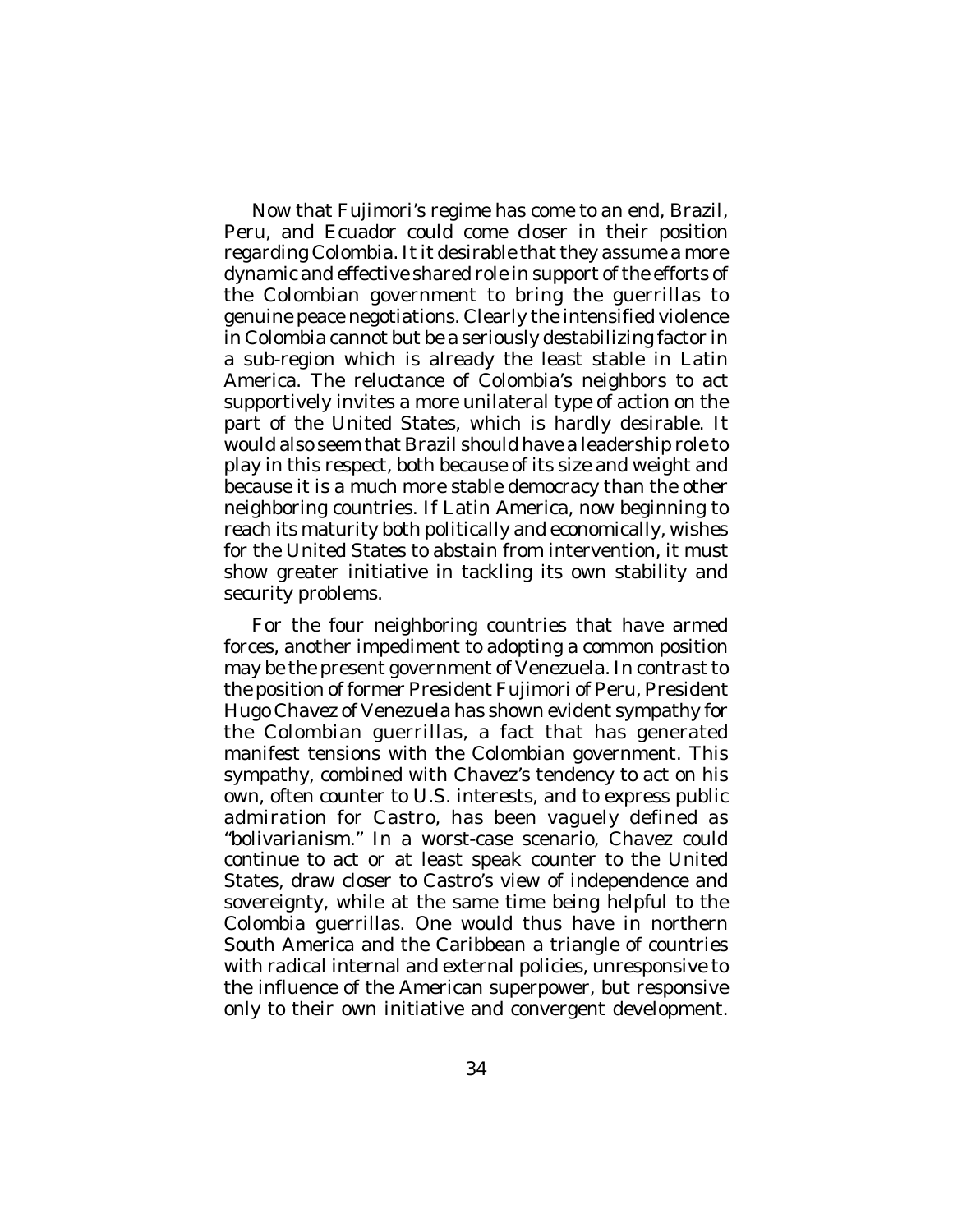While this scenario is not a given (and there are serious reasons for this fact), nevertheless the possibility points to new forms of radicalism that can find expression within certain countries, and to their clustering regionally and even more widely. (Chavez, for example, is acting through the Organization of Petroleum Exporting Countries (OPEC) beyond our hemisphere.)

Among the countries neighboring Colombia, Panama presents a case apart for a couple of reasons. One, because it chose the Costa Rican model of total demilitarization in public security. Its Constitution forbids the existence of any military organization. Two, because it now owns and administers fully the Canal, which leaves Panama exposed to international realities, both regional and global, which can represent a danger for Panama's and the Canal's security. The only way in which Panama can under these conditions safeguard the Canal while remaining demilitarized is for it to practice a very demanding policy of neutrality, not just on behalf of the Canal as established by the Torrijos-Carter Treaties, but on behalf of the country as a whole. This policy requires that Panama abstain from taking part in both conflicts between states and within states. But since the Colombian conflict is on Panama's very frontier and is intruding onto its territory, Panama is required to integrate its frontier region fully into the rest of the country, develop its frontier police, and consider, if and when necessary, requesting the presence of United Nations or Organization of American States (OAS) observers or even peacekeepers. Agreeing to a new U.S. military presence in Panama, even in the province of Darien, is not an option for the Panamanian people; it runs counter to the fundamental need of the country: to establish a new model of relationship with the United States after nearly a century of subordination to the U.S. military.

It should be made clear, however, that Panama's neutrality in no way implies nonrecognition of the government of Colombia as the legitimate authority of that country or that it does not recognize the right of that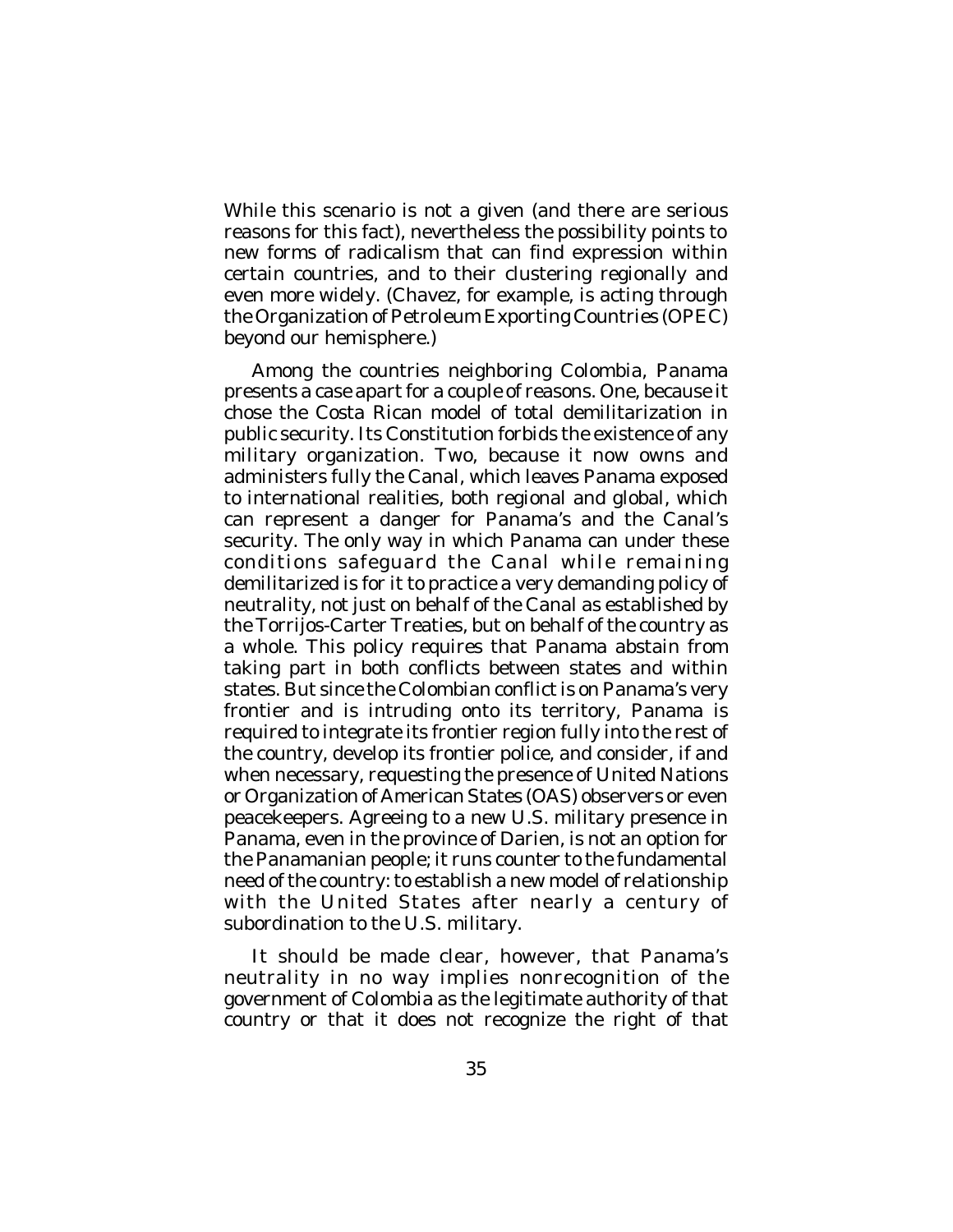government to elaborate and implement *Plan Colombia* with the financial help of whichever other country is willing to contribute to it. This authority carries with it, of course, the responsibility of the Colombian government to prevent armed incursions as well as the displacement of its population from its territory into Panamanian territory. If it is unable to accomplish this task—given the fact it has agreed to negotiate peace formally with the guerrilla groups, inviting foreign observers as witnesses of the process—the government of Colombia should accept the right of the Panamanian government to keep lines of communication open with whatever armed organizations have it in their power to affect Panama's borders. This latitude would enable Panama simply to seek by way of persuasion and diplomacy respect for the integrity of Panamanian territory and Panamanian neutrality. It would not be a license to intervene in the negotiations as such. Moreover, Colombia and Panama should jointly request the United Nations High Commissioner for Refugees (UNHCR) to coordinate the reception of displaced persons coming from Colombia to Panama and their return to Colombia under conditions of security and dignity.

Mention should also be made of the larger global context of *Plan Colombia*, specifically the role that the European Union (EU) can and should play. Clearly for Spain there is a role to play. Otherwise, its carefully cultivated special relationship to Latin America through the yearly Ibero-American Summits might reveal itself to be without political substance. After all, it is this relationship that underpins Spain's growing flow of investments towards Latin America. For the rest of the EU, one should be reminded of its effort to relate directly to Mercosur, to Mexico, and to the whole of Latin America in commercial competition with the United States. Were the EU to be effectively absent from the efforts to resolve the Colombian conflict, which presently constitutes the gravest challenge to the democratic stability of the region, its efforts to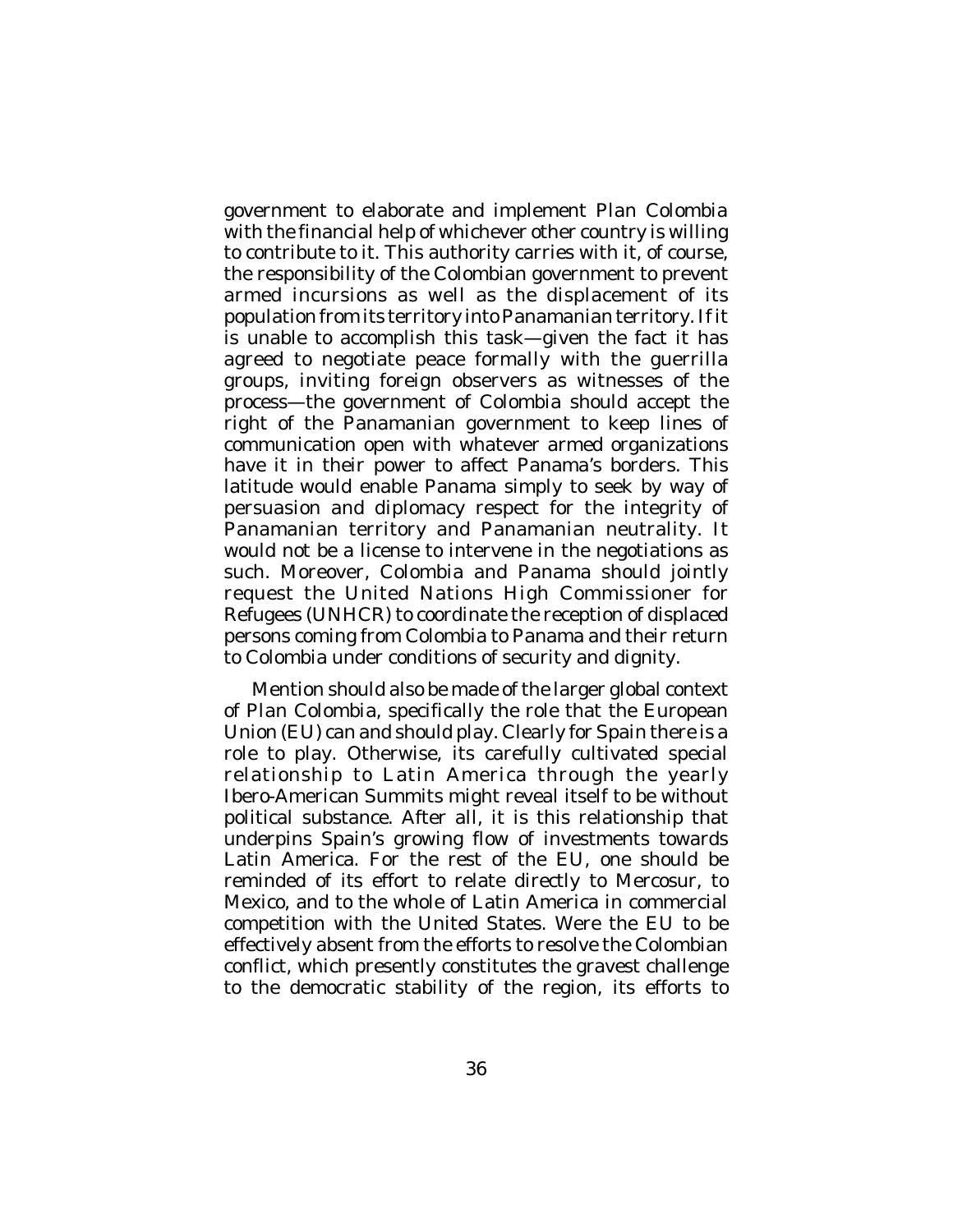maintain and develop its Latin American connection would be seriously weakened.

In order to provide a means for a greater Latin American regional contribution to the peace negotiation and *Plan Colombia*, as well as a greater European and global contribution, it would be desirable to draw influential Latin American and European countries more closely and effectively into the negotiation process through some mechanism not unlike the Contadora Group. One could conceive of such a pro-Colombia group consisting of representattives from Brazil, Mexico, Venezuela, and Spain, with the Foreign Affairs Commissioner of the EU serving as a helpful go-between and, if necessary, a gadfly to make sure the negotiation process continues uninterrupted and reaches early substantive even if not definitive agreements. Such agreements might include an early cease-fire, which at first could be temporary, as well as an early end to acts of personal terrorism. These agreements would be effective tests of whether both sides in the negotiation are equally interested in retaining the basic responsibility for peace in Colombian hands. (We Panamanians know the cost in the latter 1980s of being unable to resolve our conflicts amongst Panamanians; since then, I hope we have learned our historical lesson. For this reason, we can speak frankly to our Colombian neighbors and brothers.) Such a mechanism might take some of the pressure from the United States, which now seems somewhat imprudently to emphasize the growing militarization of its aid, in part out of a sense of being left alone in the role of support of the Colombian government and people.

After all, we need focus on one question. The Colombian population is forty million; it lives in a territory of 1,140,000 square kilometers and had in 1999 a Gross Domestic Product of \$71,462 million. Colombia is located at the very northern tip of South America, and is surrounded by five other nations, among them the largest in Latin America (Brazil), the one with most oil (Venezuela) and the one with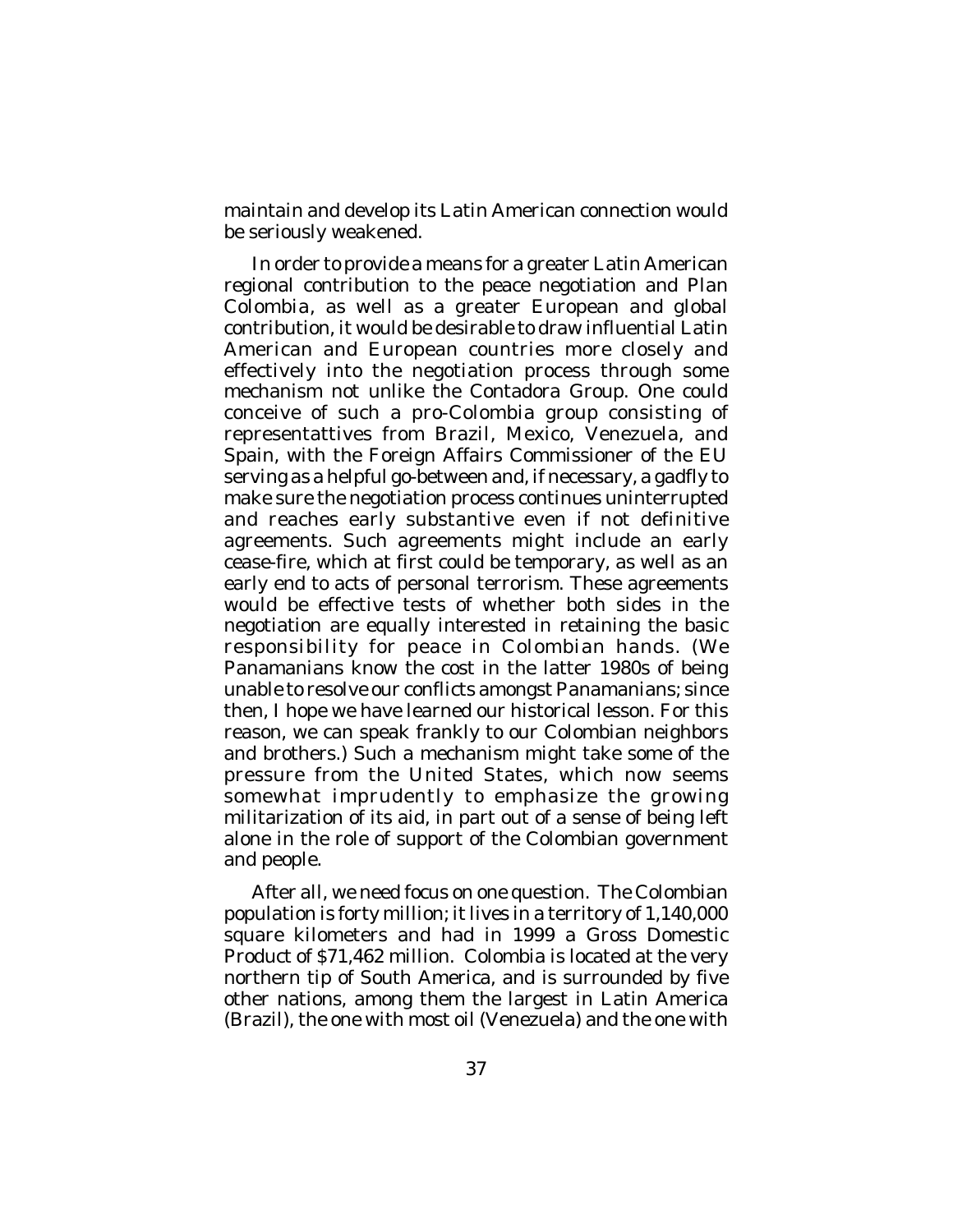the Canal between the oceans (Panama). Colombia is endowed with some of our richest cultural traditions and its history was the major setting for our foremost hero, Bolivar. But unfortunately this country is being used as one of the world's largest producers of narcotics and Colombia's people are still suffering from the continent's longest lasting experience of organized violence. Now we must ask ourselves: Is the future of such a people our collective concern or not? And if it is, What can each of our countries do without denying our respective realities and without being disrespectful to that people's own identity and self-determination? What can we do which renders our solidarity effective for Colombia's sake as well as for our own?

One thing is clear: the answer is not nothing, cannot be nothing.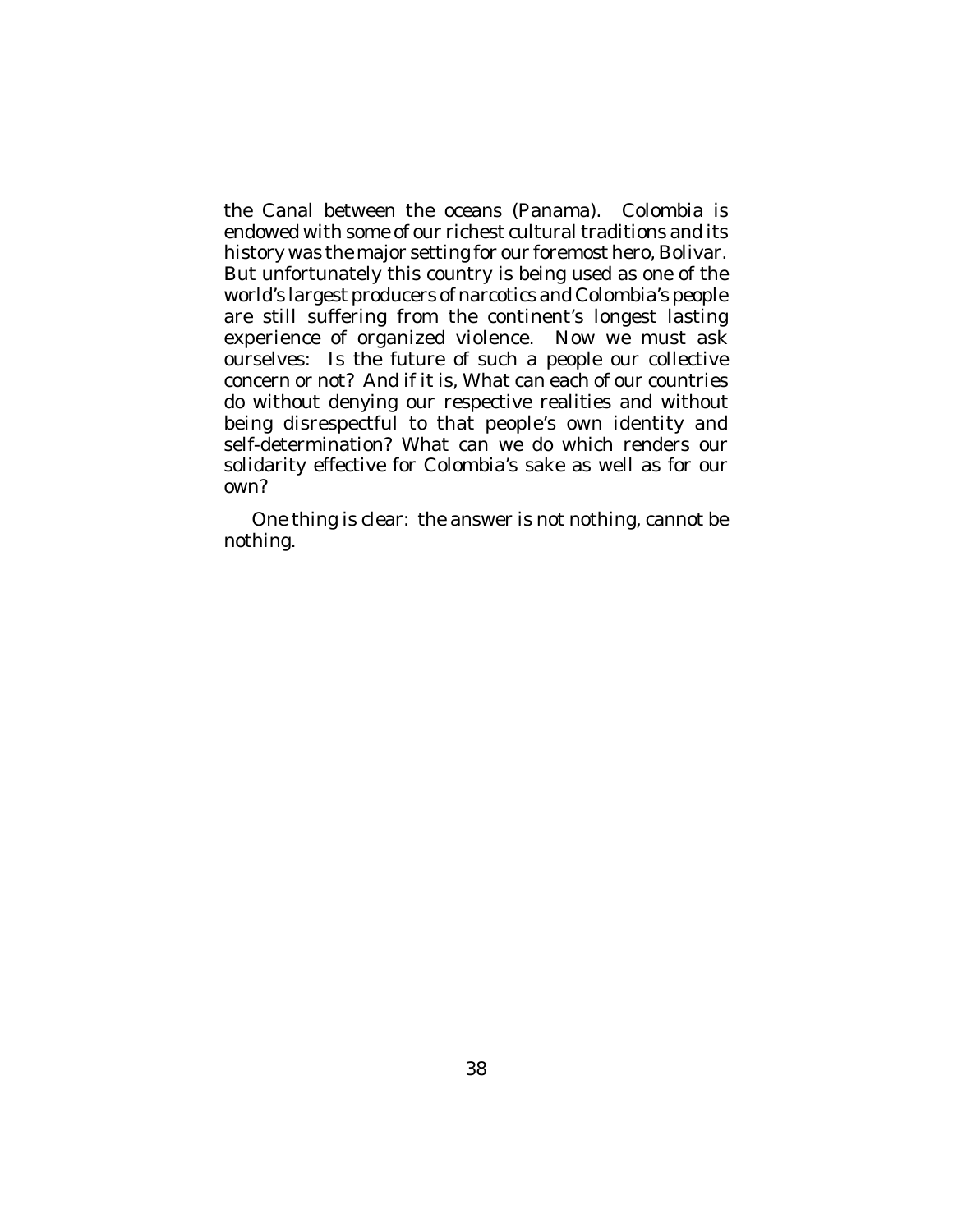## **A VIEW FROM PEORIA**

#### **Chris Marquis**

My father is a "rock-ribbed" conservative—a bridgeloving, tennis-playing, home-owning, drug-hating, Air Force vet and family man. He doesn't like the war in Colombia. He worries that American is sliding into another morass. He is skeptical and pessimistic, and that can't all be because his son is a journalist. I mention my dad because the American public is just beginning to tune in to *Plan Colombia*, and not all the critics out there are tree-hugging, navel-gazing, pot-smoking liberals. Whoever implements *Plan Colombia* is going to have to persuade people like my father, and the lawmakers who represent him in Washington.

There is, however, a growing consensus in the United States that something must be done about Colombia. The stakes are simply too high to walk away. But what and how? Defenders of *Plan Colombia* emphasize that we're not barreling our way into another Vietnam. This is different, they say: there are safeguards, personnel caps, and limits on the American mission. Others feel the more accurate analogy lies with the El Salvadorian model, where the United States plunged into a civil war fueled by competition with communism. Neither model seems very accurate, and I would submit that neither is very desirable. The peace that was eventually established in San Salvador came at the price of unimaginable carnage for a tiny country, and fueled some extraordinarily bitter divisions in the U.S. Congress.

Lots of smart people studied these wars and proposed changes in the previous American strategy. *Plan Colombia*, they decided, had to be first and foremost a Colombian plan, or at least perceived as one. Even as it provided for military aid, it had to emphasize economic development and negotiations as the ultimate solutions. Colombia's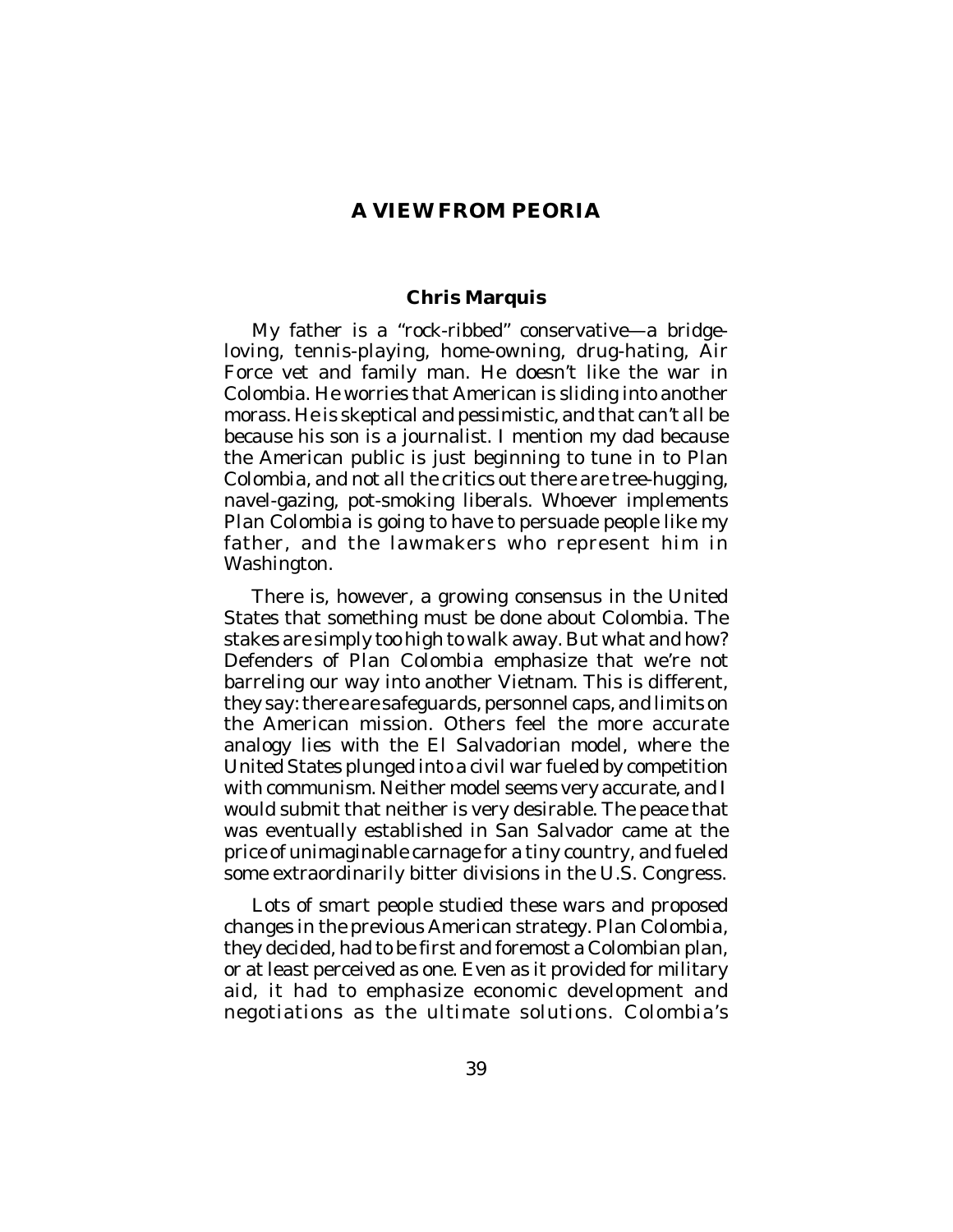neighbors had to bless the plan or at the very least not oppose it. And perhaps most significantly, American troops were not to engage in combat. Their participation had to be dictated by the fight against drugs and not by the many-sided civil war.

What I just described is the war that Congress believes it is now preparing to fight. On Capitol Hill support for *Plan Colombia* is like ice on a frozen lake—it's broad but thin. There are a handful of Republicans, Congressmen John L. Mica and Danny L. Burton spring to mind, who are adamant in their support of Colombia. They have been shouting for more combat helicopters for years. Their passion, however, is for supporting the national police, not the Colombian armed forces. That wrinkle is truly the new aspect of this plan. Many lawmakers in both parties have reservations about entering into an alliance with a military with such a dismal human rights record. Here, there are shades of El Salvador, where at times we discovered the enemy was us. In this regard, Congressman Benjamin Gilman's decision to withdraw his support from *Plan Colombia* was a stunning blow. Gilman, then Chairman of the House International Relations Committee, had fought harder than anyone to win support for the plan. Gilman's defection should give pause to those taking congressional support for granted. If and when the fighting intensifies and U.S. casualties result, expect a lot of hand wringing and more changes of heart.

President George W. Bush has voiced support for *Plan Colombia*, but it remains to be seen how deep that commitment really is. Bush appears eager to reorient our Latin American policy toward Mexico in pursuit of a hemispheric free trade agreement. Also, anyone familiar with Secretary of State Colin Powell's views on warfare might wonder how he feels about a scenario in which there is no explicit exist strategy nor a clear definition of success. We should never forget the alarming fact that, for all our efforts in the anti-narcotics crusade, they have done nothing to stem or even reduce the flow of drugs into the United States.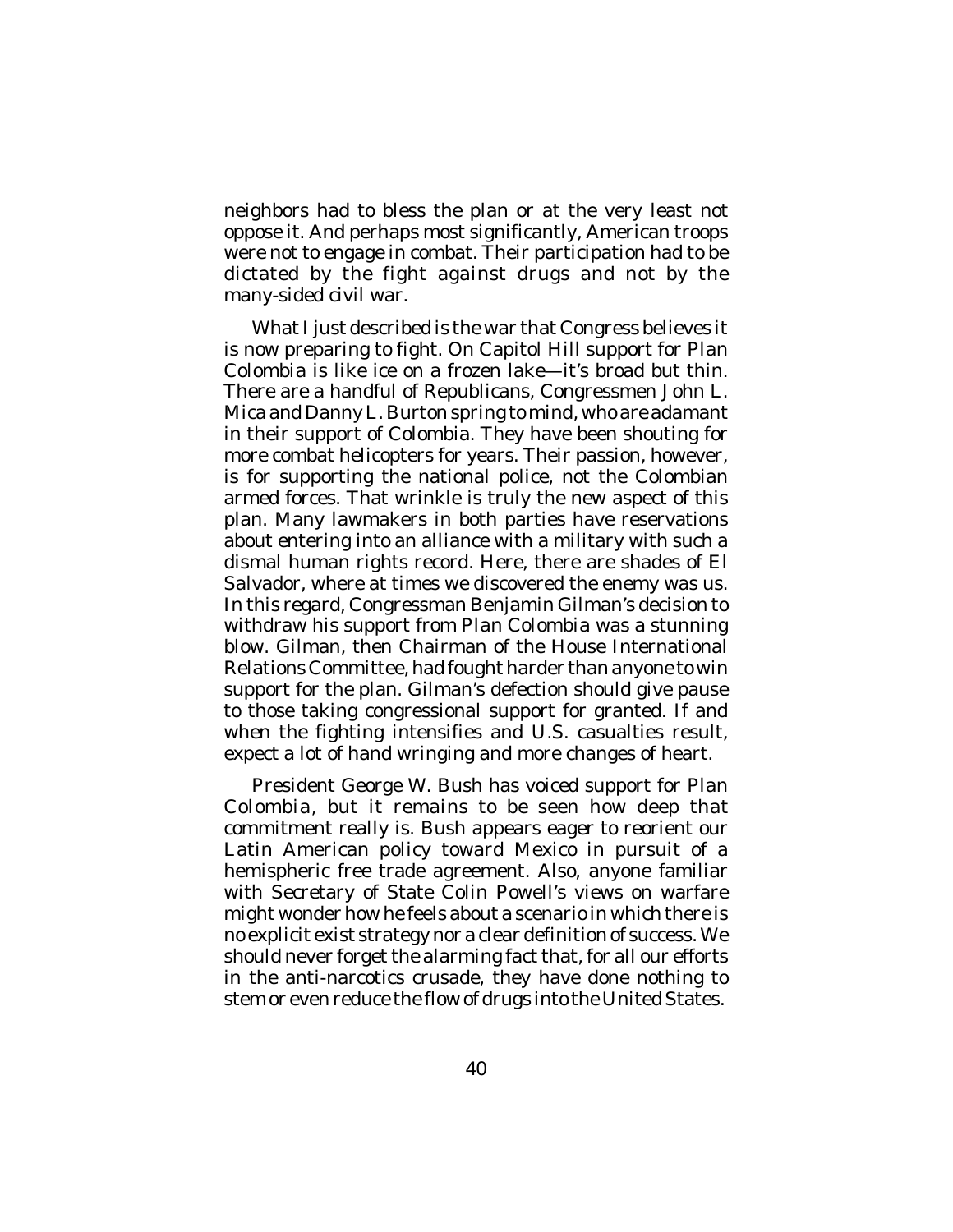One of Secretary Powell's tasks will be to mobilize the support of Colombia's neighbors, who are alarmed at the prospect of a spillover across their national borders. And he must attend as well to the Europeans, who appear almost gleeful that the United States is having difficulties with its military-led approach. And I argue that it *is* a military-led approach. Until you can show me the money allocated and spent in support of social development, we've got on our hands essentially a U.S.-backed military strategy. To me, all of this adds up to a massive public relations challenge on top of a chaotic war. I just hope my dad is wrong.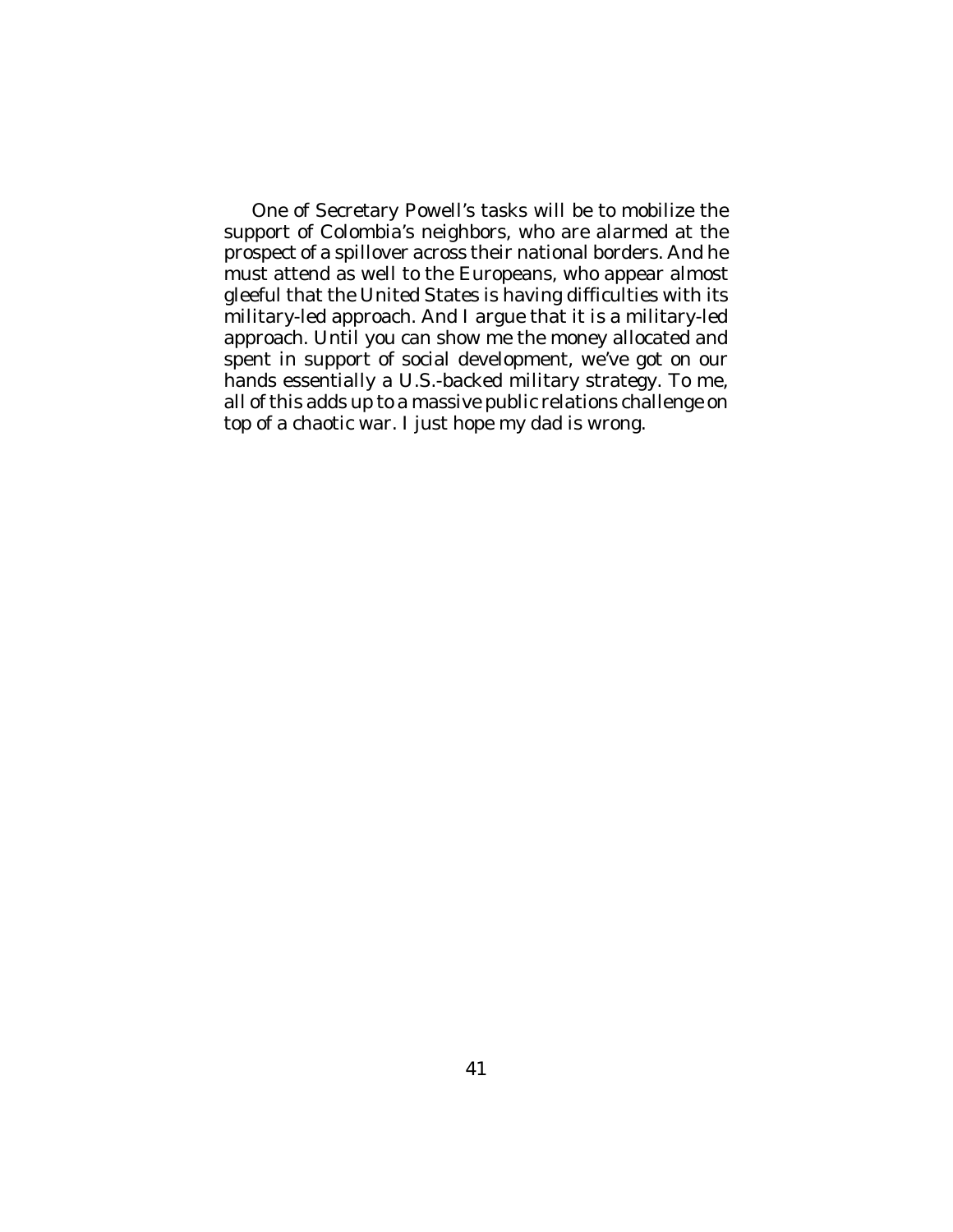## **ABOUT THE AUTHORS**

RICARDO ARIAS CALDERÓN obtained a B.A. from Yale University and his doctorate from the University of Paris. He has been a university professor in Panama, Venezuela, and Chile. In the United States, he was a professor, department chairman, dean, and academic vice president at Florida International University from 1972-78. Dr. Calderón joined the Christian Democratic Party of Panama in 1964 and was exiled by the military dictatorship from 1969 to 1978. He was president of the party from 1980 until 1993 and ran for Second Vice President in 1968 and 1984. He ran for First Vice President in 1989 and won. As Minister of Government and Justice from late 1989 until mid-1991, he demilitarized Panama's security. Dr. Calderón was president of the Christian Democratic Organization of the Americas from 1981-85 and president of the Christian Democratic International both from 1995-98 and from May to October of 2000. He has authored several books and numerous articles on philosophy, university life, and politics and writes a political opinion page published every Sunday in the Panamanian daily, *El Panamá América*.

GABRIEL MARCELLA teaches strategy in the Department of National Security and Strategy at the U.S. Army War College. He previously served as International Affairs Advisor to the Commander-in-Chief, United States Southern Command. His recent publications include: *Warriors in Peacetime: The Military and Democracy in Latin America; "*Colombia's Three Wars: U.S. Strategy at the Crossroads"; *Security Cooperation in the Western Hemisphere: Resolving the Ecuador-Peru Conflict* (co-author); "The Presidential Advisory System and the Making of Latin American Policy," and "The Interagency Process and National Security: Forward Into the 21st Century." His current research interests focus on the Colombian crisis, national security decisionmaking, and the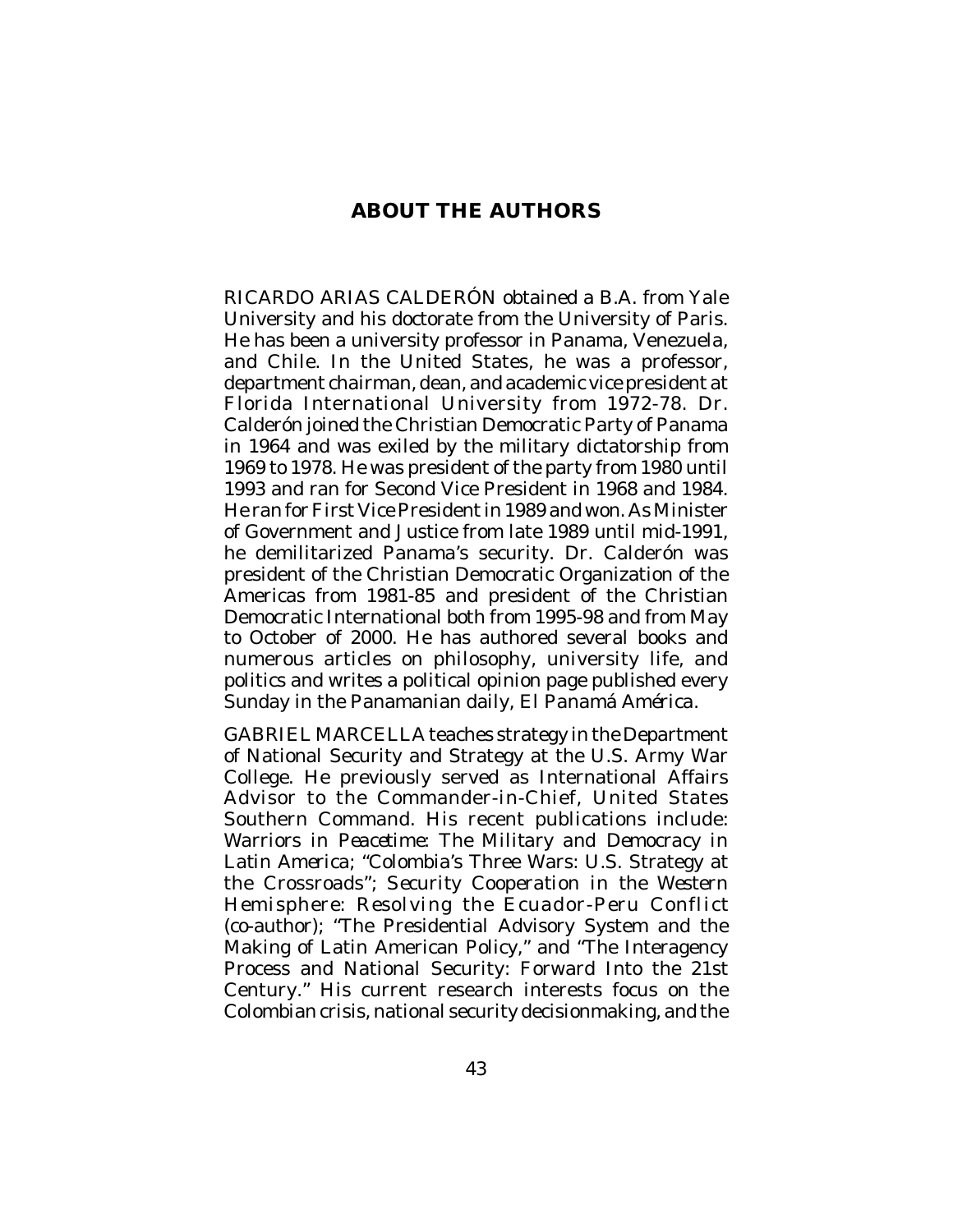strategic dimensions of civil-military relations in times of crisis and war. He is a frequent commentator on Latin American security issues and U.S. policy in the printed and electronic media.

CHRIS MARQUIS is a Washington correspondent for the *New York Times*. He graduated from the University of California at Berkeley and the Columbia University School of Journalism. In 1985 Mr. Marquis won a fellowship from the Inter-American Press Association to work at the Buenos Aires (Argentina) daily, *La Nacion*. In 1998 he was awarded a Nieman fellowship at Harvard. Mr. Marquis is a longtime student of Latin America and U.S. policy toward the region. In that connection, he spent nearly a decade writing about such matters for the *Miami Herald*, including a stint as Central America correspondent.

ALVARO VALENCIA TOVAR, a general in the Colombian Army, was commissioned as a second lieutenant, Infantry, at the Colombian Cadet Academy as honor graduate of his 1942 class. He has extensive experience in resolving civil disturbances and organized insurgencies as Battalion and Brigade Commander and Army G-3 (Planning, Operations, and Training). General Valencia Tovar is a former Director of the Military Cadet School, Armed Forces War College, and the Infantry School. He was promoted to the top rank of general and commanded the Colombian army from 1974 to 1975. He served in the Korean War (1951-52) and the United Nations Peacekeeping Force in Egypt during the Suez Canal Crisis of 1956. General Valencia Tovar was also chief of the Colombian Delegation to the Inter-American Defense Board in Washington, DC. He has published over 11 books, among them the six-volume *History of the Colombian Armed Forces*.

CHARLES E. WILHELM is a retired general in the U.S. Marine Corps. During his 37-year military career, General Wilhelm saw combat service in Vietnam, Lebanon, Somalia, and the Persian Gulf. An airborne-qualified infantry officer, he commanded units at every level. In 1988, he was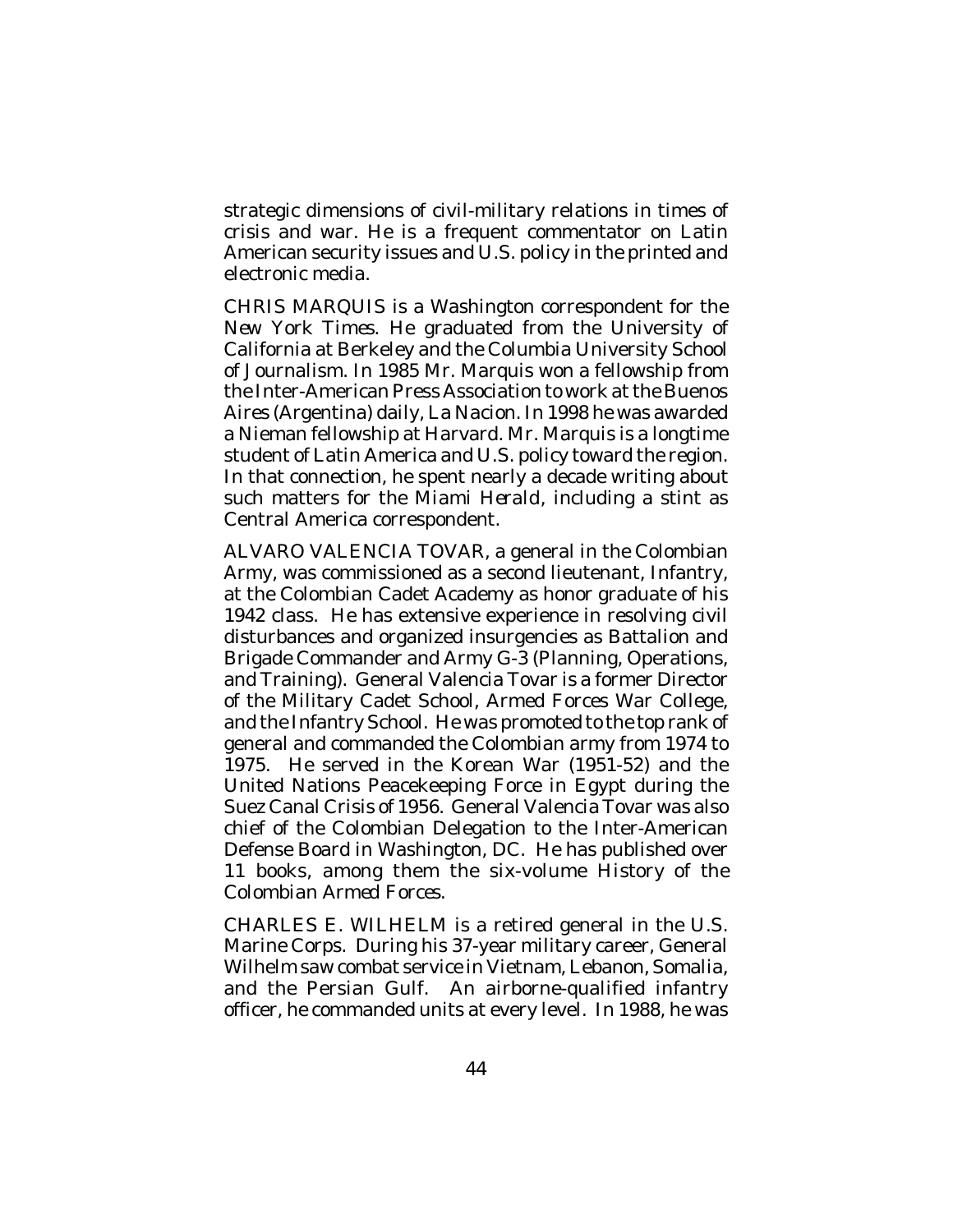promoted to Brigadier General and served as Director of Operations at Headquarters, U.S. Marine Corps; Deputy Assistant Secretary of Defense in the Pentagon; Deputy Commander of the Joint Task Force PROVEN FORCE during the Persian Gulf War; Commander of the First Marine Division; Commander of Marine Forces in Somalia; Commander of the Marine Corps Combat Development Command; and Commander of Marine Forces in the Atlantic, Europe, and South America. In September 1997 General Wilhelm became Commander in Chief of the U.S. Southern Command and directed U.S. Military operations in the Caribbean and Central and South America until his retirement in September 2000. General Wilhelm holds a B.S. in journalism from Florida Southern College, and M.S. in management from Salve Regina University, and an Honorary Doctorate in international relations from Florida Southern University. He is an honor graduate of the Army Infantry Officer's Advance Course and a Distinguished Graduate of the Naval War College.